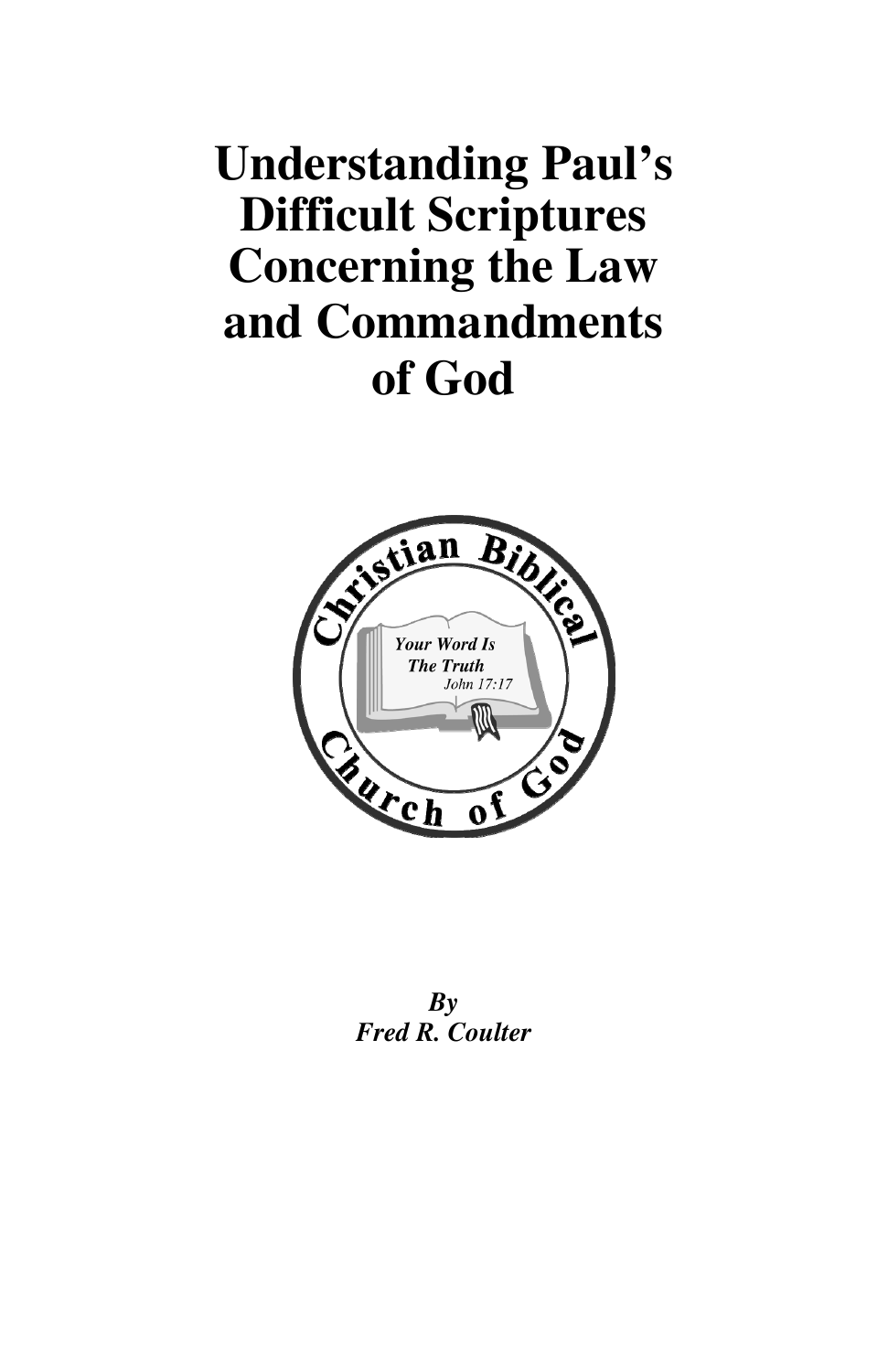*© 2009 , 2012, 2014 Christian Biblical Church of God P.O. Box 1442 Hollister, CA 95024-1442*

www.cbcg.org www.churchathome.org www.theoriginalbiblerestored.org www.afaithfulversion.org

*All rights reserved. Except for brief excerpts for review purposes, no part of this publication may be reproduced or used in any form or by any means without the written permission of the copyright owner. This includes electronic and mechanical photocopying or recording, as well as the use of information storage and retrieval systems.*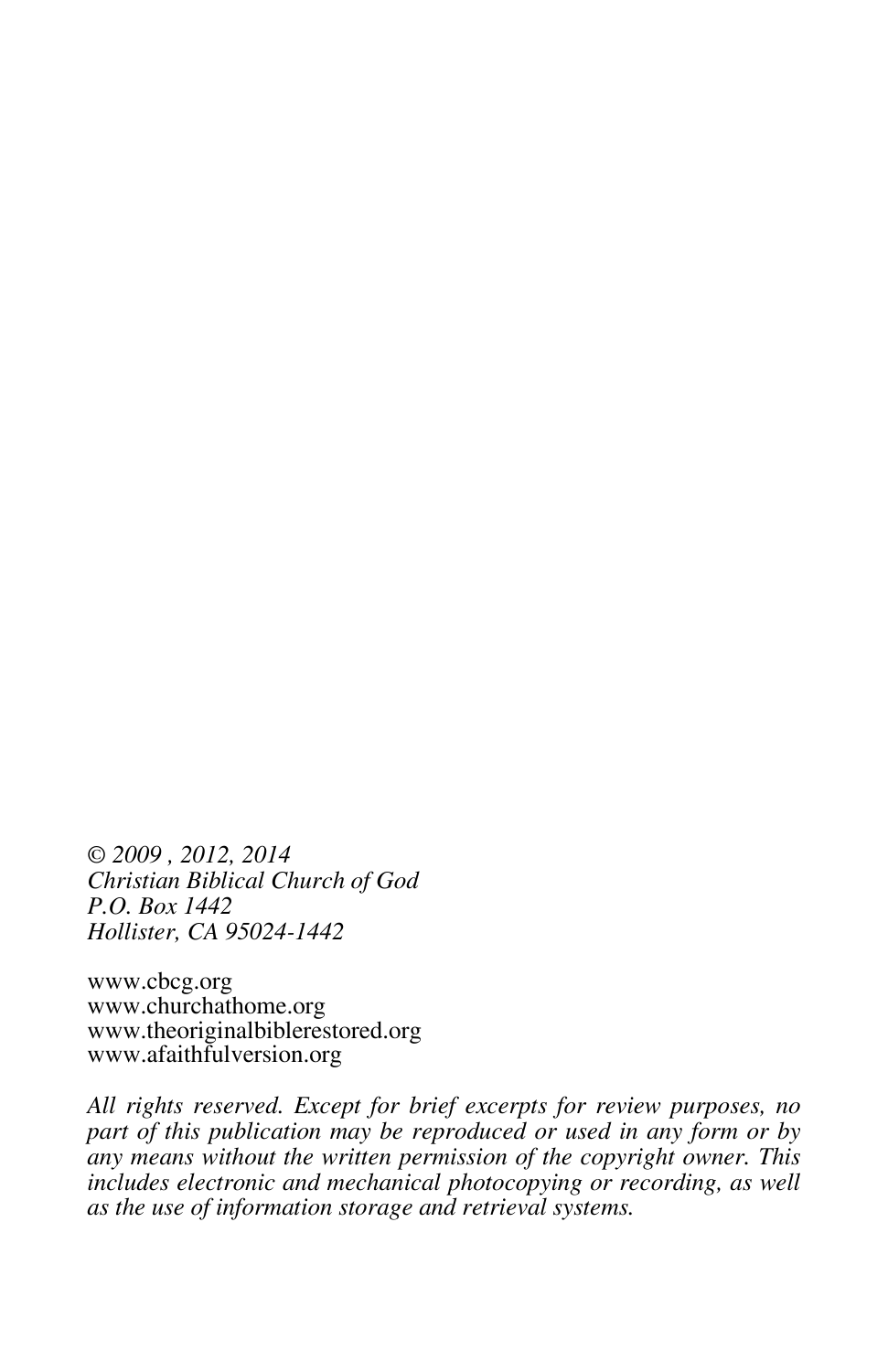# **Understanding Paul's Difficult Scriptures Concerning the Law and Commandments of God**

 A foundational doctrine of modern Evangelical Protestantism is that a "born-again" Christian is not required to keep the Law of God—especially the Sabbath and holy days as found in both the Old and New Testaments. Citing numerous "difficult-to-understand" passages from his epistles, they claim that the apostle Paul received a "superior revelation" that supersedes even the teachings of Jesus, and which gave him the authority to do away with the requirement that a Christian is to keep the laws and commandments of God which in some cases even extends to repentance and baptism. How can that be?

 In his book, *Sunday Fact & Sabbath Fiction*, Dr. Russell Tardo boldly declares, "Every bit of the law was nailed to Calvary's cross, having been completed and fulfilled in the person and life of Jesus Christ" (p. 43). Sadly, this broad assertion is widely believed by the majority of Protestants today. Pointing to Colossians 2:14-16 and similar passages, they attempt to use Scripture to justify their belief that *all* Old Testament laws were nailed to the cross especially the Sabbath and annual festivals, and the laws of clean and unclean meats.

 Because of false, convoluted misinterpretations, coupled with poor or inadequate translations of the original Greek texts of the apostle Paul's "hard-to-understand" writings—primarily those in Romans, Galatians and Colossians—Protestants typically believe that the laws and commandments of God are a curse, and unnecessary for salvation. It is claimed, therefore, that such laws were abolished by Jesus Christ—through His life, crucifixion and resurrection. But is that true? What are the correct explanations and correct translations of such difficult biblical passages?

 Admittedly, some of Paul's writings are complicated and difficult to understand. Peter himself said as much. But as we will see, the problem is *not* with Paul's writings at all; the difficulty arises because some handle the Scriptures deceitfully (II Cor. 4:2), thus wrongly "dividing" the Word of God (II Tim. 2:15). Notice what Peter wrote: "And bear in mind that the longsuffering of our Lord *is* salvation, exactly as our beloved brother Paul, according to the wisdom given to him, has also written to you; as *he has* also in all *his* epistles, speaking in them concerning these things; in which are **some things**  *that are* **difficult to understand, which the ignorant and unstable**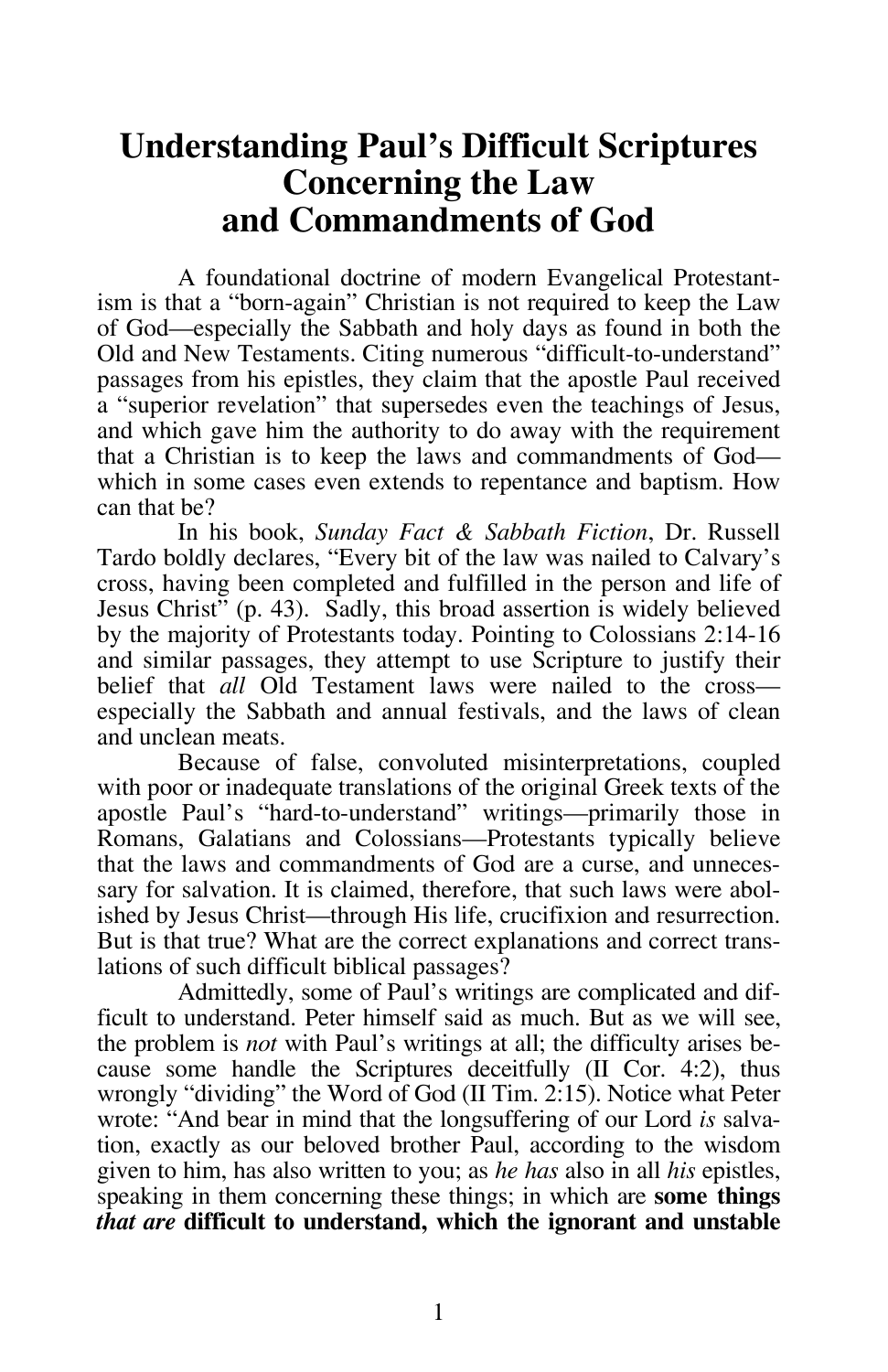#### **are twisting** *and distorting***, as** *they* **also** *twist and distort* **the rest of the Scriptures, to their own destruction**" (II Pet. 3:15-16).

 Unfortunately, millions choose to believe the numerous "holier than thou" experts who twist and distort Paul's writings. Thus, they fulfill Isaiah's prophecy: "Woe unto them that are wise in their own eyes, and prudent in their own sight!… Who justify the wicked for a bribe, and take away the righteousness of the righteous from him!" (Isa. 5:21, 23).

 Does this not describe the state of government and religion today? God warns that judgment will come as a result of casting aside the Law of God and replacing it with false interpretations and beliefs. Isaiah further proclaims: "Woe to those who call evil good and good evil; who put darkness for light and light for darkness; who put bitter for sweet and sweet for bitter!… Therefore as the fire devours the stubble, and the flame burns up the chaff, their root shall be like rottenness, and their blossoms shall go up like dust **because they have cast away the law of the LORD of hosts, and despised the Word of the Holy One of Israel**" (Isa. 5:20, 24).

 Peter further warned that such teachers would deliberately blaspheme God and cast away the Law of the Lord through their false teachings: "But there were also false prophets among the people [of Israel], as indeed **there will be false teachers among you, who will stealthily introduce destructive heresies**, personally denying *the* Lord who bought them, and bringing swift destruction upon themselves. And **many people will follow** *as authoritative* **their destructive ways;**  *and* **because of them, the way of the truth will be blasphemed**. Also, through insatiable greed they will with enticing messages exploit you for gain; for whom the judgment of old is in *full* force, and their destruction is *ever* watching" (II Pet. 2:1-3).

#### **Is the Law of God a Curse?**

 This devious approach described by Isaiah causes most Protestants to completely misunderstand such critical passages as Galatians 3:13: "**Christ has redeemed us from the curse of the law**, having become a curse for us [to save us from our sins] (for it is written, 'Cursed *is* everyone who hangs on a tree')." Typically, they violate this verse, **misreading** it as if it meant, "Christ has redeemed us from the law which is a curse." **Such an absurd reading is completely incorrect and without foundation—because THE LAW OF GOD IS NOT A CURSE!**

 The truth is that **the perfect law of God is a wonderful blessing—not a curse!** Sin is the curse! Obedience to the laws and commandments of God results in numerous blessings (Deut. 28:1-14; Lev.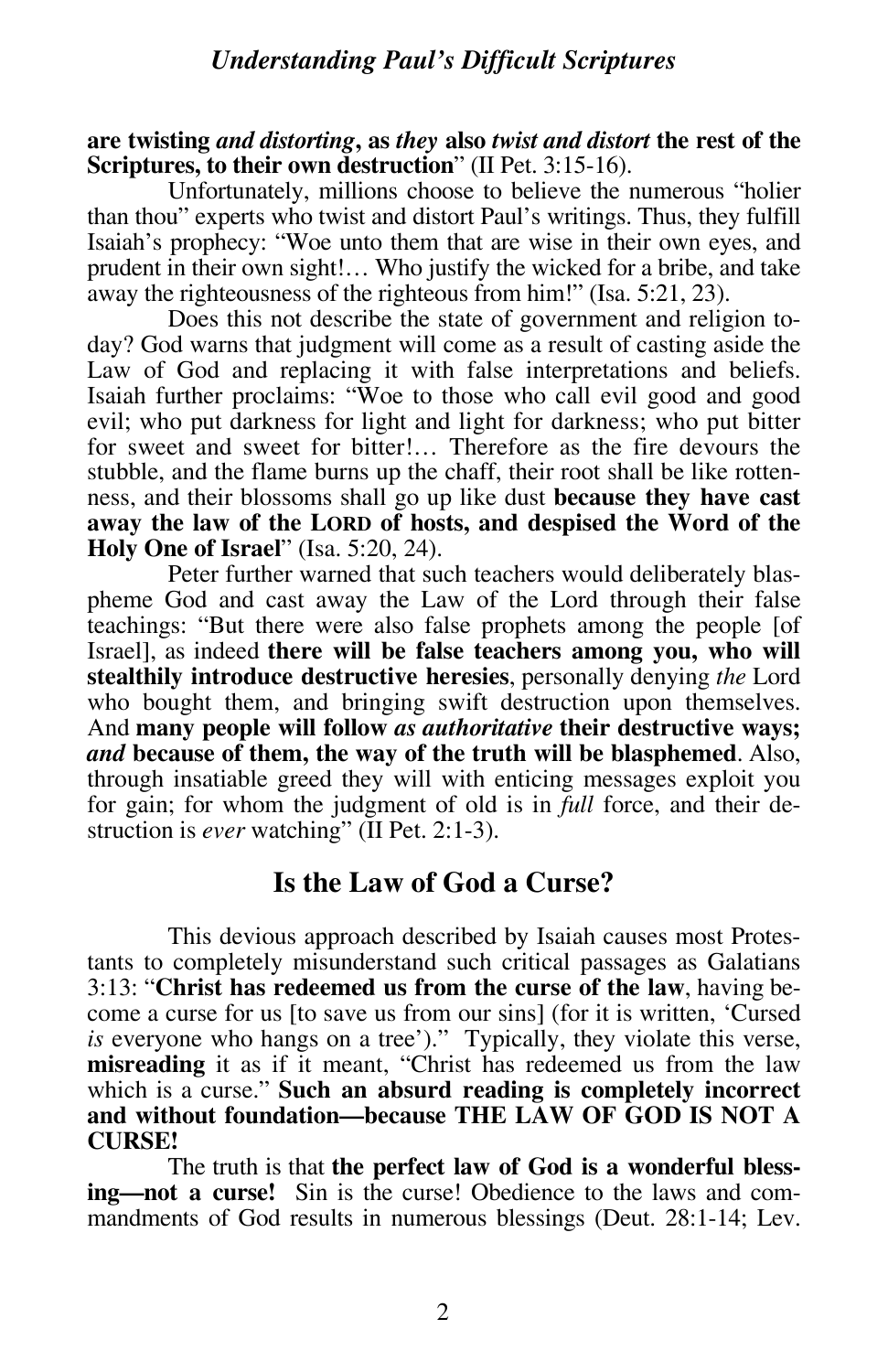26:1-13). Sin—the transgression of the law (I John 3:4)—**results** in curses (Deut. 28:15-68; Lev. 26:13-45). Christ has redeemed us not from the law itself, but from the *curse of breaking the law*—the very curse we brought on ourselves because of our sins. He provides forgiveness and redemption through His perfect sacrifice and shed blood—redeeming us from the *death penalty*, which is the *curse* of breaking the Law. **He has not redeemed us from** *keeping* **the Law of God**—as if one no longer has an obligation to keep the laws and commandments of God.

*The Purpose of God's Laws and Commandments***:** Before we can grasp what Paul actually wrote, we need to understand God's view of His own law and why He gave it to Israel and mankind. After wandering in the wilderness for forty years—because of Israel's lack of faith and their sin against God—Moses was inspired by God to write this concerning the Law: "And now, O Israel, hearken to the statutes and to the judgments which I teach you, in order to **do them, so that you may live** and go in and possess the land which the Lord God of your fathers gives to you. **You shall not add to the word which I command you; neither shall you take away from it, so that you may keep the commandments of the LORD your God which I command you**" (Deut. 4:1-2).

 The children of Israel were to keep the commandments of God so that they might *live* with God's blessings. Thus, God's laws are obviously not a curse. How can Protestants possibly believe that Jesus abolished the entire Law—"nailing it to the cross"—when God commanded the children of Israel not to *add* to it or *diminish* anything from it? (Also see Deuteronomy 12:32 and similar references.)

 God is a God of love. He gave His laws and commandments to be a *blessing* for Israel and a *benefit* to all mankind. "Therefore, know this day and fix it in your heart that the LORD is God in heaven above and on the earth beneath. There is none other. Therefore, you shall keep His statutes and His commandments which I command you this day, so **that it may go well with you** and with your children after you, and so **that you may prolong your days upon the earth**, which the LORD your God gives you forever…. And you shall be **careful** to do as the LORD your God has commanded you. You shall not turn aside to the right hand or to the left. You shall walk in all the ways which the LORD your God has commanded you **so that you may live** and that **it may be well with you**, and **you may prolong your days** in the land which you shall possess.

 Now these are the commandments, the statutes, and the judgments which the LORD our God commanded to teach you so that you might do them in the land where you go to possess it, that you might fear the LORD your God, to **keep all His statutes and His command-**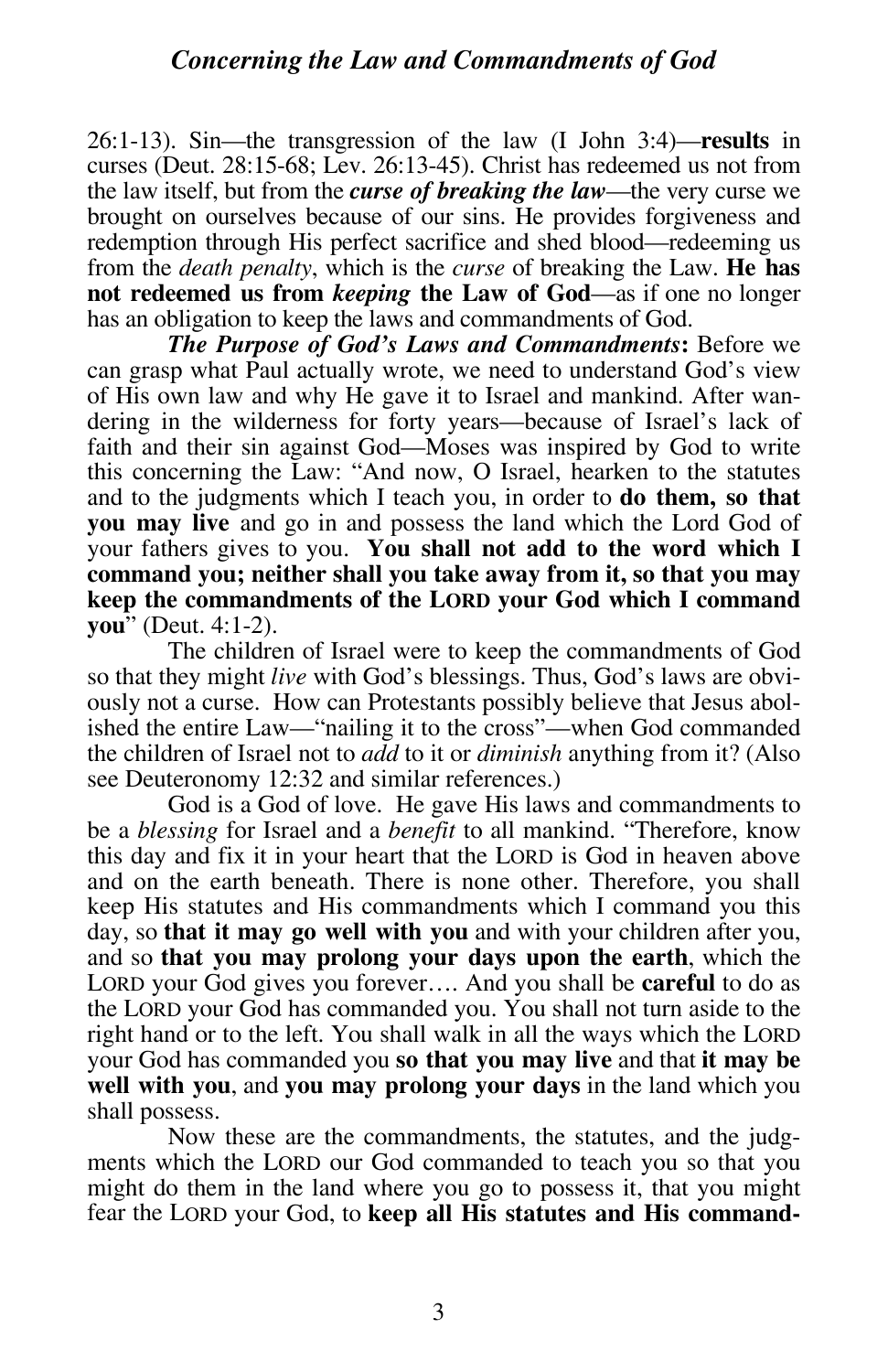**ments** which I command you, you, and your son, and your son's son, **all the days of your life**, and **so that your days may be prolonged. Hear therefore, O Israel, and be diligent to observe it, so that it may be well with you**, and that you may greatly multiply, as the LORD God of our fathers has promised you, in the land that flows with milk and honey" (Deut. 4:39-40; 5:32-33; 6:1-3).

With these Scriptures in mind, we need to ask: What is a converted person's attitude toward the laws and commandments of God? Does the Lawgiver reject, despise and ridicule His own laws? Absolutely not! Since truly converted people have the laws and commandments written in their hearts and minds (Heb. 10:16), they will love them, think on them and live by them in the spirit of the Law (Rom. 7:6), as did King David. Notice his attitude toward the laws and commandments of God which he exalted and praised as perfect: "**The law of the LORD is perfect**, restoring the soul; the testimony of the LORD is sure, making wise the simple. The precepts of the LORD are right, rejoicing the heart: **the commandments of the LORD are pure**, enlightening the eyes. The fear of the LORD is clean, enduring forever; the judgments of the LORD are true and righteous altogether, more to be desired than gold, yea, much fine gold; sweeter also than honey and the honeycomb.

 "**Moreover, by them Your servant is warned; in keeping them there is great reward**. Who can understand his errors? Oh, cleanse me from my secret faults; and keep back Your servant also from presumptuous sins; do not let them rule over me; then I shall be blameless, and I shall be innocent of great transgression" (Psa. 19:7-13).

 David never once called the Law a curse! He fully understood that God gave His laws to mankind to **define** righteousness and sin. If we obey, the Law is not a curse, but a blessing. If we disobey, we bring the curse of the Law for disobedience upon ourselves.

 We also find much spiritual understanding about God's laws and commandments in Psalm 119. Notice the following key verses:

| Psa. 119:142 | "Your righteousness is an everlasting right-<br>eousness, and Your law is the truth." |
|--------------|---------------------------------------------------------------------------------------|
| Psa. 119:151 | "All Your commandments are truth."                                                    |
| Psa. 119:160 | "Your word is true from the beginning."                                               |
| Psa. 119:172 | "All Your commandments are righteous-                                                 |
|              | ness."                                                                                |
| Psa. 119:97  | "O how love I Your law! It is my meditation                                           |
|              | all the day."                                                                         |
| Psa. 119:113 | "I hate those who are double-minded, but                                              |
|              | Your law do I love."                                                                  |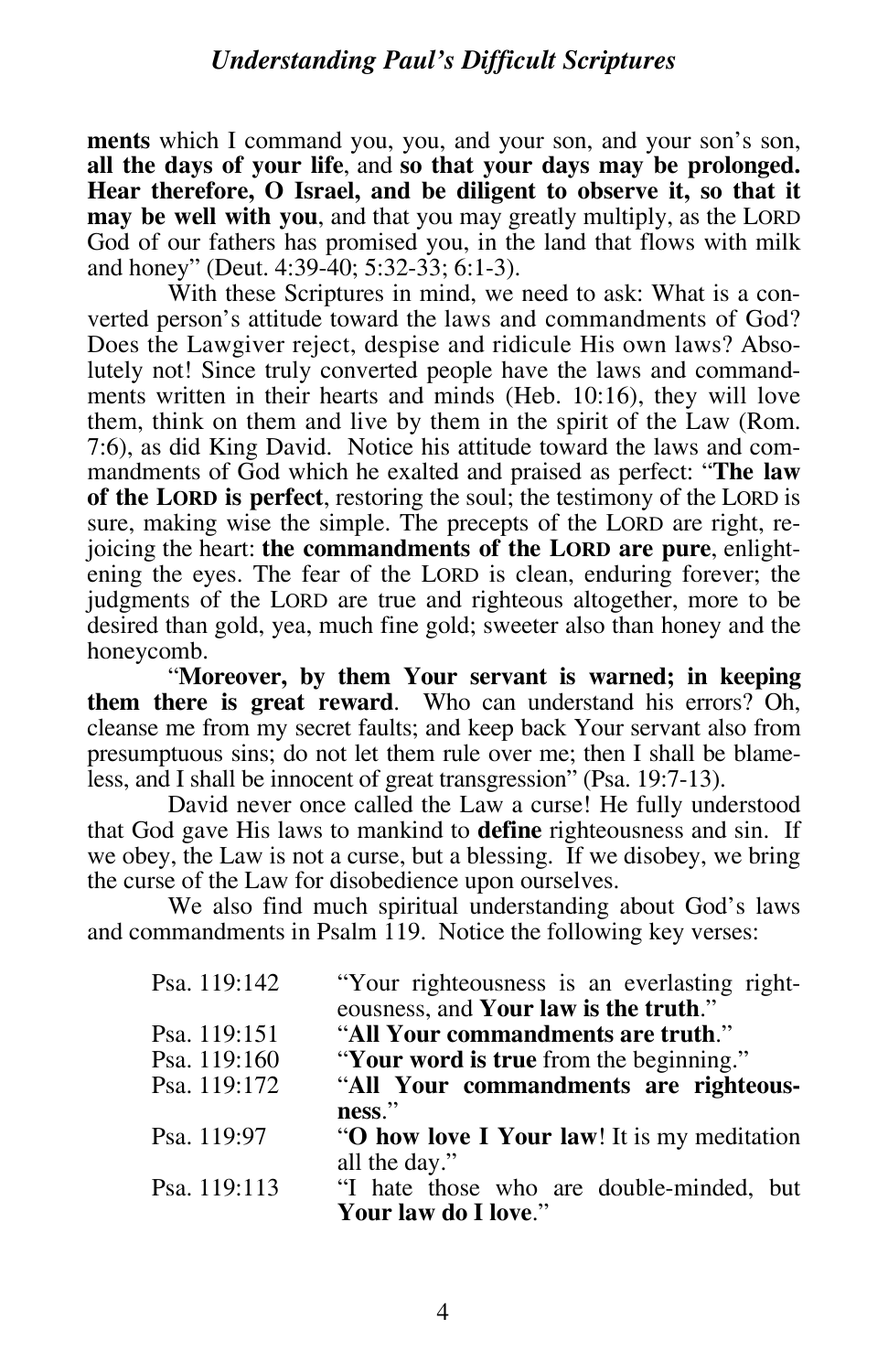| Psa. 119:119 | "You destroy all the wicked of the earth like"   |
|--------------|--------------------------------------------------|
|              | dross; therefore I love Your testimonies.        |
| Psa. 119:127 | "Therefore I love Your commandments"             |
|              | above gold—yea, above fine gold.                 |
| Psa. 119:140 | "Your word is very pure; therefore Your          |
|              | servant loves it."                               |
| Psa. 119:159 | "Consider how I love Your precepts; O Lord,      |
|              | according to Your loving kindness give me        |
|              | $l$ ife $"$                                      |
| Psa. 119:163 | "I hate and despise lying, but I love Your law." |
| Psa. 119:167 | "My soul has kept Your testimonies, and I        |
|              | love them exceedingly."                          |

 David's solemn, converted attitude of love toward God and His laws—as evidenced throughout Psalm 119—is undoubtedly prophetic of Jesus Christ's attitude and **love** of God's laws and commandments which He had during His ministry in the flesh when He "magnified the law and made it glorious" (see Isaiah 42:21) revealing its spiritual intent and purpose. An in-depth study of the entirety of Psalm 119 should be undertaken by the reader for a more comprehensive understanding of the laws and commandments of God.

 Quoting Scripture, Jesus expounded on the greatest commandment of all: " 'You shall love *the* Lord your God with all your heart, and with all your soul, and with all your mind.' **This is** *the* **first and greatest commandment**; and *the* second *one is* like it: 'You shall love your neighbor as yourself.' **On these two commandments hang all the**  Law and the Prophets" (Matt. 22:37-40). Reflecting on what Jesus said, the apostle John wrote that love and commandment-keeping go together like a hand and glove: "By this *standard* we know that we love the children of God: when we love God and keep His commandments. For this is the love of God: that we keep His commandments; and His commandments are not burdensome" (I John 5:2-3).

#### **Jesus Christ Did Not Abolish the Law**

 Why do so many people—especially religious leaders—have so much defiant contempt for the laws and commandments of God? Paul gives the answer: "Because the carnal mind *is* enmity against God, for it is not subject to the law of God; neither indeed can it *be*" (Rom. 8:7). Lawless minds do not like to be constricted or constrained by "law." It "cramps" their style of living, exactly as Proverbs says: "All the ways of a man are clean in his own eyes…. **There is a way that seems right to a man, but the end thereof is the way of death**" (Prov. 16:2, 25).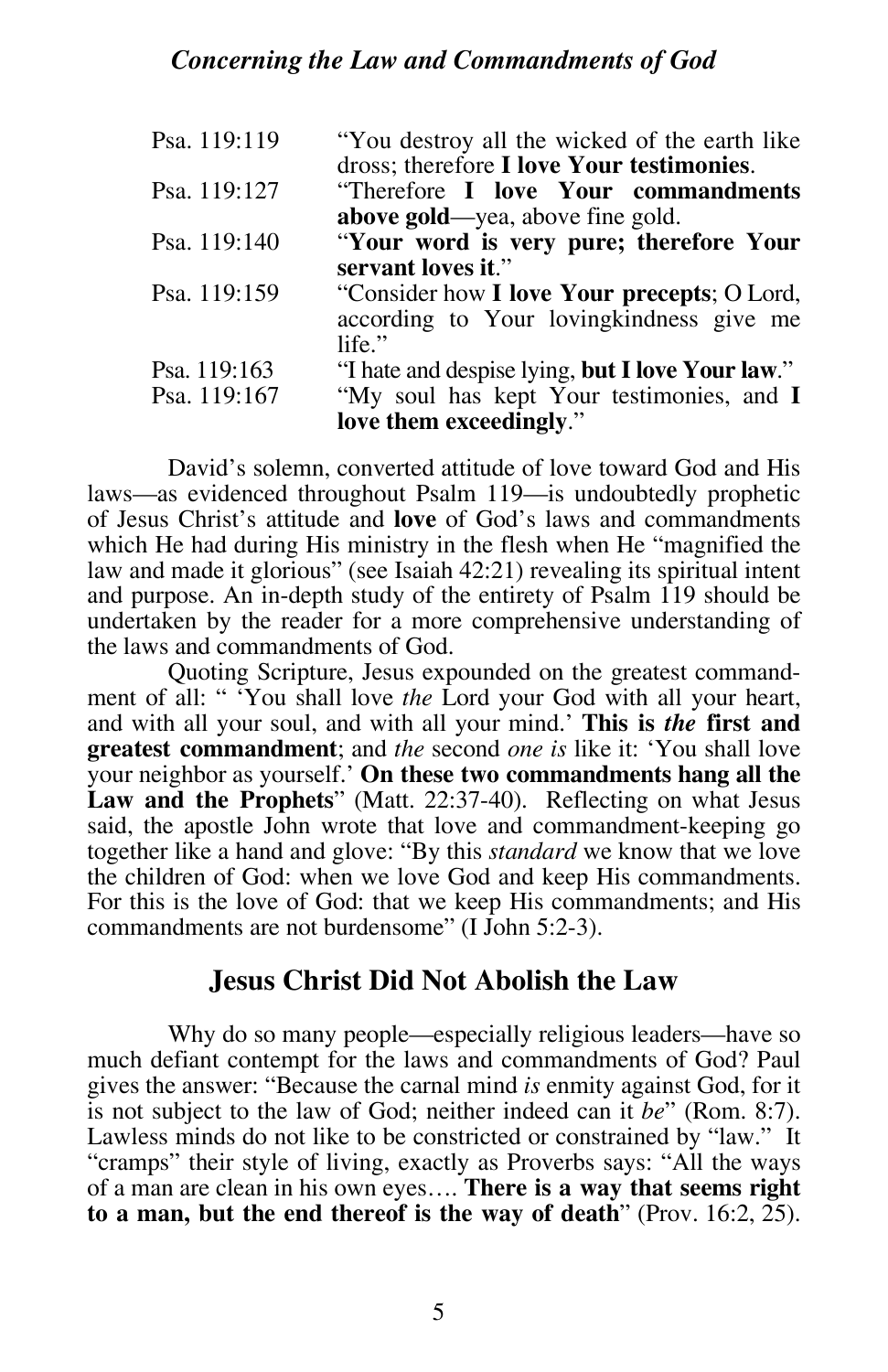Satan desires that "his children" be "happy" in their rebellious behavior—hence, lawless generations.

 On the other hand, when we understand these Scriptures and the fact that "all the Law and the Prophets" are under-girded by the love of God, how can anyone possibly believe that Jesus came to abolish the Law? What did Jesus Himself proclaim concerning "the Law and the Prophets"? He emphatically declared, "**Do not think that I have come to abolish the Law or the Prophets**; I did not come to abolish, but to fulfill. For truly I say to you, **until the heaven and the earth shall pass away, one jot or one tittle shall in no way pass from the Law** until everything has been fulfilled" (Matt. 5:17-18).

 As Jesus said, we are not even to think, or suppose—let alone teach in His name—that He came to abolish the Law or the Prophets! Furthermore, He established the heavens and earth as perpetual witnesses that the laws of God will not pass away—not even one seemingly insignificant *jot* or *tittle*! **Therefore, since heaven and earth still exist, Jesus has not abolished the Law or the Prophets**! Perfection is timeless.

 Before Jesus came in the flesh, born of the virgin Mary, He was the Lord God of the Old Testament. He was the One Who spoke the Ten Commandments to Israel. Jesus is the Lawgiver in both the Old and New Testaments.

 Indeed, when Jesus defeated Satan the devil during His temptation in the wilderness, He clearly stated, "It is written [in the Law], 'Man shall not live by bread alone, but **by every word** that proceeds out of *the* mouth of God' " (Matt. 4:4; Luke 4:4; Deut. 8:3).

 Compare those words of Jesus to this ignorant statement: "The law is a unit of 613 commandments and all of it has been invalidated…. It has ceased to function as an authority over individuals" (*Sunday fact & Sabbath Fiction*, Dr. Russell Tardo, p. 31).

 If the law was abolished, there would be no sin, because as Paul wrote, "[W]here no law is, *there is* no transgression" (Rom. 4:15). Likewise, if there is no transgression, the penalty for sin or the need for forgiveness vanishes. Consequently, there would be no need for a Savior, and Jesus would have died in vain. Ultimately, such anti-law reasoning leads to the conclusion that man is completely sufficient unto himself, which is nothing less than satanic humanism—the end result of *lawless* grace.

 Notice what Jesus said about those who teach others to break even the "least" of God's commandments: "Therefore, whoever shall break one of these least commandments, **and shall teach men so**, shall be called least in the kingdom of heaven; but whoever shall practice and teach *them*, this one shall be called great in the kingdom of heaven" (Matt. 5:19).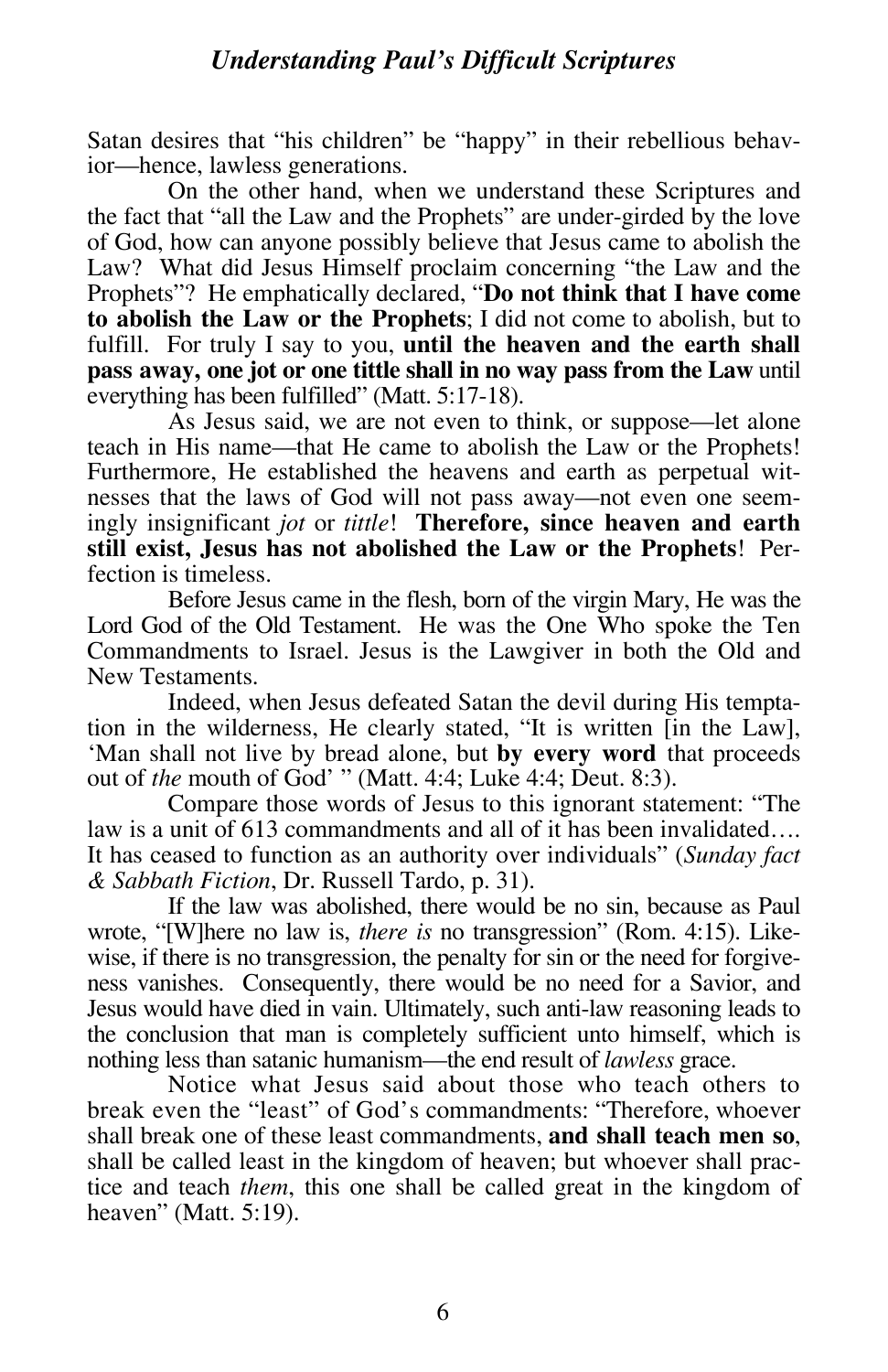Christ continued: "For I say to you, unless your righteousness shall exceed *the righteousness* of the scribes and Pharisees, there is no way *that* you shall enter into the kingdom of heaven" (Matt. 5:20). Jesus' statement here is enigmatic to say the least, since the scribes and Pharisees were well known for their "righteousness." Indeed, how could one's righteousness exceed that of the scribes and Pharisees?

The answer to this question is found in how Christ "fulfilled" the Law (Matt. 5:17). To "fulfill" means "to fill to the full" or "to make complete." That is quite the *opposite* of abolishing the Law. **Indeed, Jesus "fulfilled" the Law by revealing its spiritual meaning and application in human behavior**—in how humans relate to one another and to God the Father and Jesus Christ. The scribes and Pharisees thought they were quite adept at keeping the letter of the Law—but in their corrupt hypocrisy they completely missed the spirit and intent of the Law. (See article, "How Did Jesus Christ Fulfill the Law and the Prophets?," at www.cbcg.org.)

 The Gospels reveal that Jesus focused on the spirit of the law throughout His ministry. As evidenced in Matthew 5-7, Jesus specifically established this new spiritual standard of the application of the spirit of the Law for New Testament Christians, as compared to the letter of the Law required under the Old Testament.

 Two examples are sufficient to show how Jesus "fulfilled" the Law by revealing its deep spiritual meaning: "You have heard that it was said to those *in* ancient *times*, 'You shall not commit murder; but whoever commits murder shall be subject to judgment.' But I say to you, everyone who is angry with his brother without cause shall be subject to judgment. Now *you have heard it said*, 'Whoever shall say to his brother, "Raca," shall be subject to *the judgment of* the council.' But *I say to you*, whoever shall say, '*You* fool,' shall be subject to the fire of Gehenna" (Matt. 5:21-22).

 "You have heard that it was said to those *in* ancient *times*, 'You shall not commit adultery.' But I say to you, everyone who looks upon a woman to lust after her has already committed adultery with her in his heart" (Matt. 5:27-28).

 These examples clearly illustrate the spiritual application of the laws and commandments of God as taught by Jesus Christ and found throughout the New Testament.

 Over ten years after Jesus' death and resurrection, the apostle James, the "brother of the Lord," defined the true Christian approach to the Law of God, which he calls the "**Royal Law**." Notice how his writings agree exactly with Jesus' teachings in Matthew 5-7: "If you are truly keeping *the* Royal Law according to the scripture, 'You shall love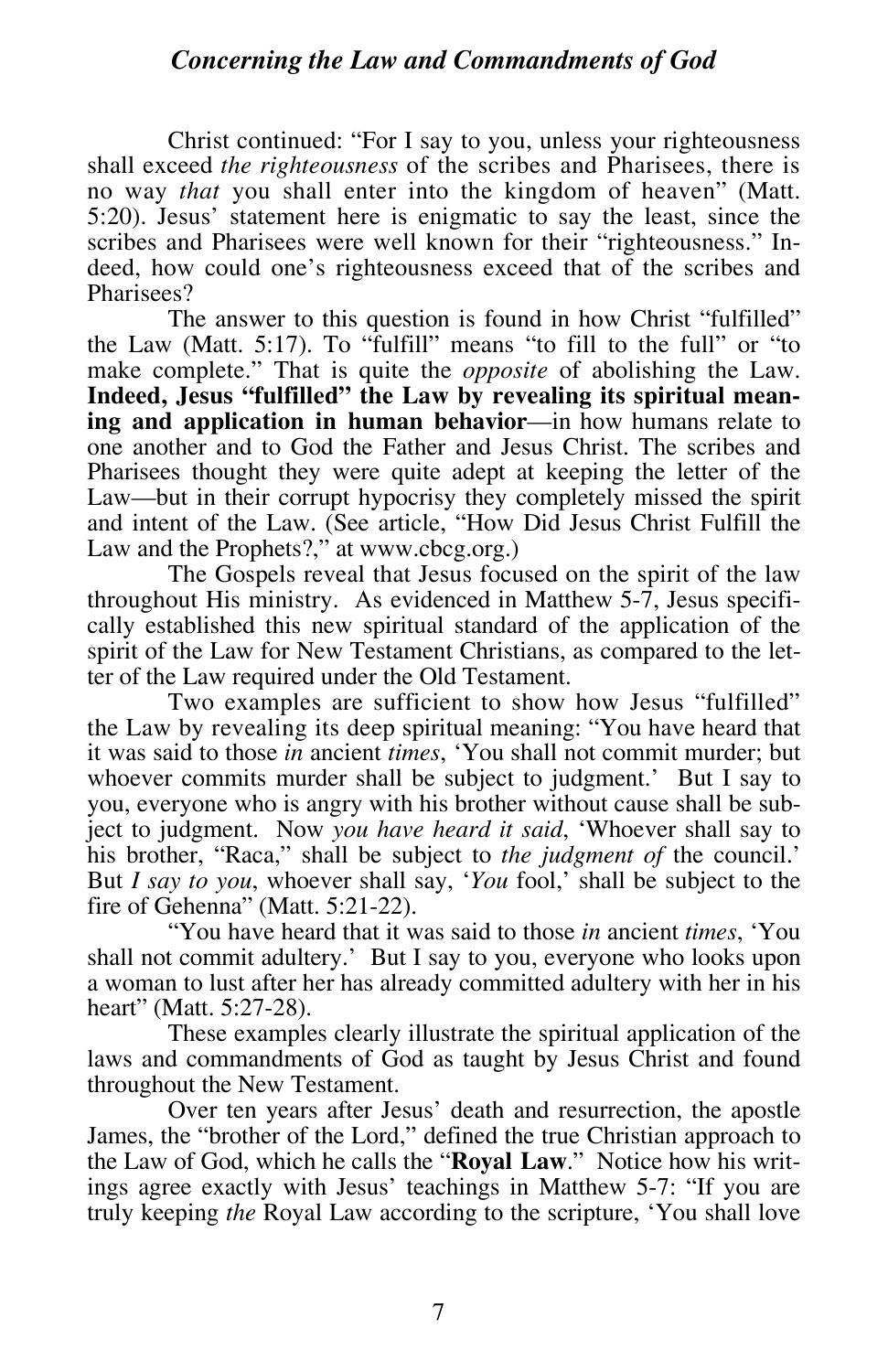your neighbor as yourself,' you are doing well. But if you have respect of persons, you are practicing sin, being convicted by the law as transgressors; **for** *if* **anyone keeps the whole law, but sins in one** *aspect***, he becomes guilty of all**.

 "For He Who said, 'You shall not commit adultery,' also said, 'You shall not commit murder.' Now if you do not commit adultery, but you commit murder, you have become a transgressor of *the* law. In this manner speak and in this manner behave: as those who are about to be judged by *the* law of freedom" (James 2:8-12).

 Finally, notice how God praised Abraham's faithful obedience when He passed the covenant promises on to Isaac: "And I will multiply your seed as the stars of the heavens and will give to your seed all these lands. And in your seed shall all the nations of the earth be blessed, because **Abraham obeyed My voice and kept My charge, My commandments, My statutes, and My laws**" (Gen. 26:4-5). Abraham is not only the father of Isaac and Jacob and the children of Israel in the Old Testament, He is also called the father of the New Testament faithful: "And if you *are* Christ's, then you are Abraham's seed, and heirs according to *the* promise" (Gal. 2:29). This means that if we are truly Christ's, then we will do as Abraham did. We will obey the voice of God, keep His charge, His commandments, His statutes and His laws. We will never believe that Jesus did away with the Law—or called the Law a curse. With this foundational knowledge concerning the laws and commandments of God, we will be able to understand even the most difficult Scriptures written by the apostle Paul.

#### **Paul's Easy-to-Understand Scriptures**

 Before going on to examine Paul's more difficult writings, it is prudent that we first look at his easy-to-understand Scriptures—which unmistakably demonstrate Paul's attitude toward the Law of God. For example, he wrote the following to the Corinthians: "*For* circumcision is nothing, and uncircumcision is nothing; rather, **the keeping of God's commandments** *is essential*" (I Cor. 7:19). He further explained how he reached out to everyone, Jew and Gentile alike, in preaching the gospel. **But never at any time did he proclaim that the laws and commandments of God were no longer in effect for himself or the believer**: "Now to the Jews I became as a Jew, that I might gain *the* Jews; to those who are under law, as under law, that I might gain those who are under law; to those who are without law, as without law (**not being without law to God, but within law to Christ**), that I might gain those who are without law" (I Cor. 9:20-21).

Later, after Paul was brought from Jerusalem to Caesarea to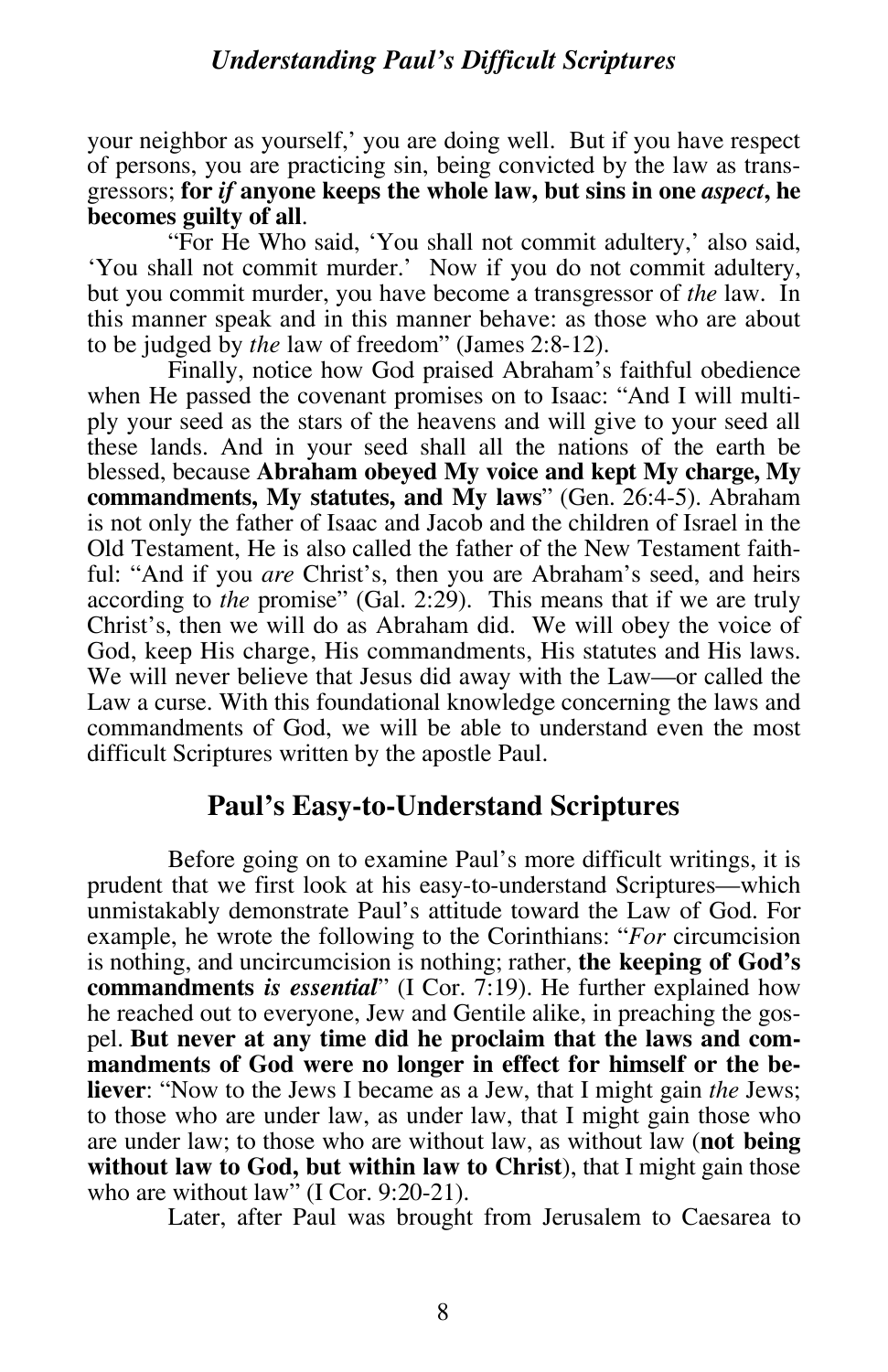stand trial, he stood and defended himself before the Jewish authorities and Felix the governor emphatically declaring that as an apostle of Jesus Christ he believed *all things* written in the Law and the Prophets: "Neither can they prove *the things* of which they now accuse me [abolishing the laws and commandments of God]. But I confess to you that according to the way which they call heresy [his teachings that Jesus was the Messiah, the Savior of mankind], **so serve I the God of my fathers, believing all things that are written in the Law and the Prophets**" (Acts 24:13-14). Paul also declared, "Therefore, the law *is* indeed holy, and the commandment holy and righteous and good" (Rom. 7:12).

 Because a true believer is indeed justified by faith, Paul also answered those who believed in a "lawless grace" and claimed that justification through Christ's sacrifice eliminated the need to keep the laws and commandments of God. Notice what Paul wrote: "Since *it is* indeed one God Who will justify *the* circumcision by faith, and *the* uncircumcision through faith. Are we, then, abolishing law through faith? MAY IT NEVER BE! Rather, **we are establishing law**" (Rom. 3:30-31).

 Far from having received some "greater revelation" that supercedes Christ's teachings, Paul's statement here is in full harmony with what Jesus taught: "**Do not think that I have come to abolish the Law or the Prophets**." Under the New Covenant, true believers will lovingly obey Jesus Christ and God the Father from the heart. Notice Jesus' teachings concerning commandment-keeping—teachings which Evangelical Protestantism conveniently ignores: "**If you love Me, keep the commandments**—namely, My commandments…. The one who has My commandments and **is keeping them**, that is the one who loves Me; and the one who loves Me shall be loved by My Father, and I will love him and will manifest Myself to him…. If anyone loves Me, he will **keep My word**; and My Father will love him, and We will come to him and make Our abode with him. **The one who does not love Me does not keep My words; and the word that you hear is not Mine, but the Father's, Who sent Me**" (John 14:15, 21, 23-24). Notice that Jesus does not say that commandmentkeeping is for the Jews only—but that it is required of everyone.

 Through the Holy Spirit of God—which God gives to those who obey Him (Acts 5:32)—the Law is not abolished, but *established* by love and grace so that the laws and commandments can be written into one's heart and mind. The New Covenant is not for Israel and Judah alone, but is for all converts: " 'This *is* the covenant that I will establish with them after those days,' says *the* Lord: 'I will give My laws into their hearts, and I will inscribe them in their minds; and their sins and lawlessness I will not remember ever again.' Now where remission of these *is*, *it is* no longer *necessary to offer* [animal] sacri-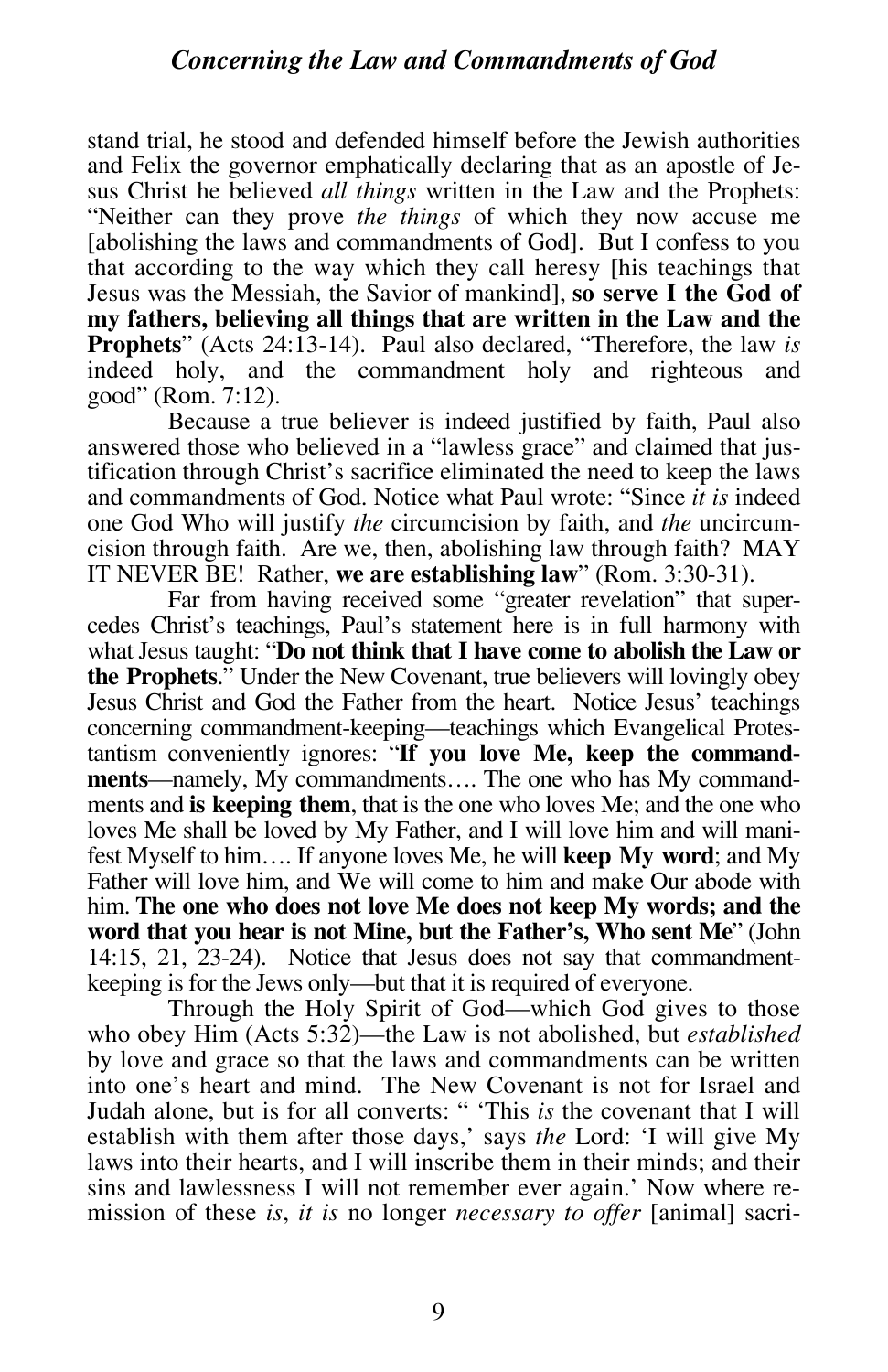fices [at the Temple] for [the justification of] sin" (Heb. 10:16-18). As we will see, at the heart of the controversy over the Law is this: **Does justification come by rituals and works, or by faith through grace**?

 Christ was raised from the dead so that we may be justified by faith through grace and put into **right standing** with God the Father. Paul shows that faith *and* belief are required for God to impute righteousness to us: "And he [Abraham] was fully persuaded that what He had promised, He is also able to do. As a result, **it was also imputed to him for righteousness**. But it was not written for his sake alone, that it was imputed to him; rather, *it was* also *written* for our sake, to whom it shall be imputed—**to those who believe in Him Who raised Jesus our Lord from the dead, Who was delivered for our offenses, and WAS RAISED FOR OUR JUSTIFICATION**" (Rom. 4:21-25).

 Once we have been justified to God the Father—through the death and resurrection of Christ, having our sins forgiven by faith in Jesus—we are under the grace of God. Let us understand the true meaning of "grace."

**Grace** as defined in the New Testament comes from the Greek word *charis*, which means "favor, grace, gracious help or care, goodwill, the gracious intention of God or gift; the practical application of goodwill, a favor, gracious deed or benefaction, a store of grace, a state of grace, a deed of grace and a work of grace; to be grateful, gratitude or thanks." Moreover, grace denotes **the state of the relationship** between God and the believer through Jesus Christ. When Paul uses the word "grace" as part of an opening greeting or closing salutation, it is used to confer "divine grace" upon the one who is reading the Epistle.

 Grace is the free and undeserved gift of God the Father through Jesus Christ. The grace of God is the greatest expression of God the Father's love and all-encompassing mercy. Grace is more than the forgiveness of sins. To be "**under grace**" means to *continually* be receiving God's divine love, favor, blessing, gracious care, help, goodwill, benefits, gifts and goodness. God the Father is the source from which grace comes to the believer. Furthermore, the ONLY MEANS by which grace is granted to the believer is through the birth, life, death and resurrection of Jesus Christ as the perfect sacrifice of God the Father. The believer enters into the grace of God through faith in the sacrifice of Jesus Christ for the forgiveness of his or her sins. God the Father grants His grace to each believer upon repentance of sins and baptism by immersion, which is our "covenant death" into Christ's death and is the outward manifestation of our repentance. Through grace, the believer's sins are forgiven and the righteousness of Jesus Christ is imputed to him or her.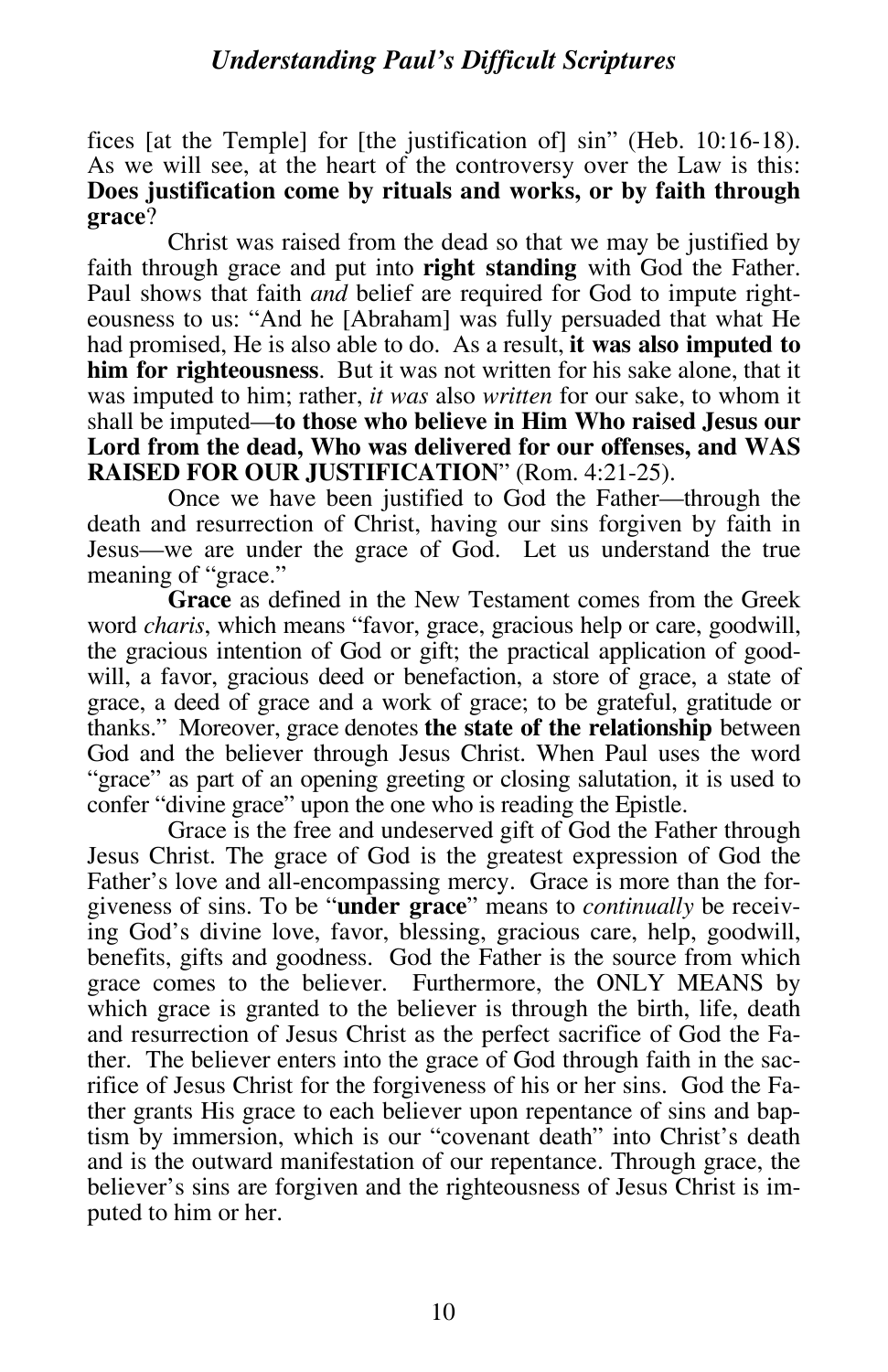Grace establishes a **new spiritual relationship** between the believer and God the Father and Jesus Christ. Through the unearned and unmerited gift of grace, the believer is not only called, chosen, forgiven and accepted by God the Father through His Beloved, but is also begotten with the Holy Spirit, making him or her a child of God and an heir of eternal life. From this point forward, the spiritually begotten believer begins a new life under grace. As the Scriptures reveal, living under grace requires the believer to **live by every Word of God** with complete love and devotion to God the Father and Jesus Christ. **Grace does not grant one license to practice sin by ignoring or rejecting the commandments of God**. Only those who keep His commandments can abide in His love and remain under His grace. Every believer who receives the grace of God has a personal obligation to God the Father and Jesus Christ to forsake his or her old, sinful thoughts and practices and to **live a new life, daily growing in the grace and knowledge of Jesus Christ**. For every believer who lives under grace, Jesus Christ acts as Redeemer, High Priest and Advocate. If a Christian commits a sin, then Jesus—upon the believer's repentance—intercedes before the Father to obtain His mercy and grace, thus becoming the propitiation for such sins.

 Far from abolishing the laws and commandments of God, this personal relationship between God the Father, Jesus Christ and the true believer *establishes* the Law through love and obedience.

 With this background we can now begin to understand the true meaning of Paul's difficult Scriptures. We will first examine the seventh-day Sabbath question, because it is at the heart and core of the dilemma of understanding Paul's difficult passages. Our study will begin by looking at Paul's teaching concerning Sabbath-keeping in Hebrews  $4.9.$ 

#### **The True Meaning of** *Sabbatismos* **in Hebrews 4:9**

 "There remaineth therefore a **rest** to the people of God" (Heb. 4:9, *King James Version*). As we will see, this is an incorrect translation, rooted in Orthodox bias against the holy Sabbath day of God.

 Because of this erroneous translation—due largely to Protestant hostility against the seventh-day Sabbath and their preference for Sunday—this verse is almost universally misinterpreted and misunderstood. In fact, the true meaning of Hebrews 4:9 is the *very opposite* of the false interpretation assumed and taught by many churches, ministers and theologians.

Today, mainstream "Christianity" teaches that Christians are no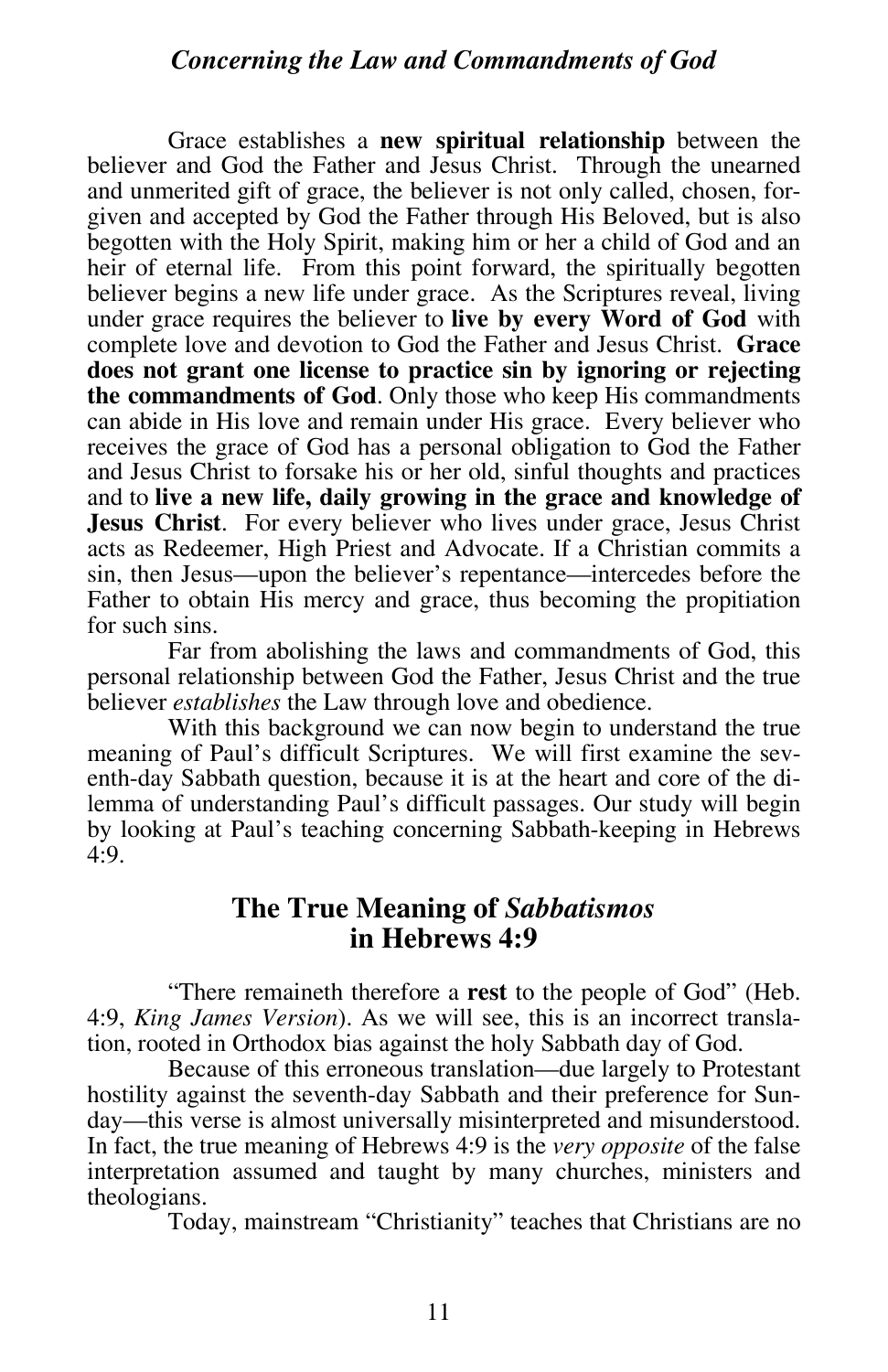longer required to observe the seventh-day Sabbath. They misconstrue Hebrews 4:9 to mean that Christ has given them "rest" (or, as some say, a "release") from commandment-keeping. This false claim feeds the premise that Jesus has "fulfilled the law" *for* them. As a result, people are told, the Christian has entered into a "spiritual rest" from sin, and that Jesus Himself is their "spiritual Sabbath," because Jesus kept the Sabbath in their stead.

 Such absurd reasoning is completely contrary to the Word of God. Jesus Himself said that He did not come to abolish or "do away with" the laws and commandments of God (Matt. 5:17-18). Nor did He fulfill any commandment in order to release Christians from their obligation to keep God's laws. Indeed, He set the perfect example for us to *free us* from committing sin, which is the transgression of the Law (I) Pet. 2:21-22; I John 3:4). Jesus did not come to keep the commandments *in our stead*. Years into his ministry, the apostle Paul said that he was still *zealous* for the laws of God (Acts 22:3)—which would certainly include the Sabbath commandment.

 When we understand and absorb the full meaning of the Greek text of Hebrews 4:9, there is no question that the New Testament upholds the authority of the Fourth Commandment. The Greek word used here for "rest" is *sabbatismos*, which means "Sabbath rest, Sabbath observance" (Arndt and Gingrich, *A Greek-English Lexicon of the New Testament*).

 This definition is confirmed by other historical works: "The words 'sabbath rest' are from the [Greek] noun *sabbatismos*, [which is] a unique word in the NT. This term appears also in Plutarch (*Superset. 3 [Moralia 166a]*) for sabbath observance, and in four post-canonical Christian writings which are not dependent on Heb. 4:9" (*The Anchor Bible Dictionary*, Vol. 5, p. 856). This is historical evidence that *true* Christians continued observing the seventh-day Sabbath long after Emperor Constantine declared in 325 AD that Sunday was the "Christian" day of worship.

 While *sabbatismos* is a noun, the verb form of the word is *sabbatizo*, which means, "to keep the Sabbath" (*A Greek-English Lexicon of the New Testament*).

 This definition of *sabbatizo* is confirmed by its use in the Septuagint, a Greek translation of the Old Testament dating from the third century BC. Jews used the Septuagint in synagogues throughout the Roman Empire; Greek-speaking Jewish and Gentile coverts to Christianity used this translation throughout the early New Testament period. This is why the apostle Paul quotes extensively from the Septuagint in his epistle to the Hebrews, which went to all the true churches of God— Jew and Gentile.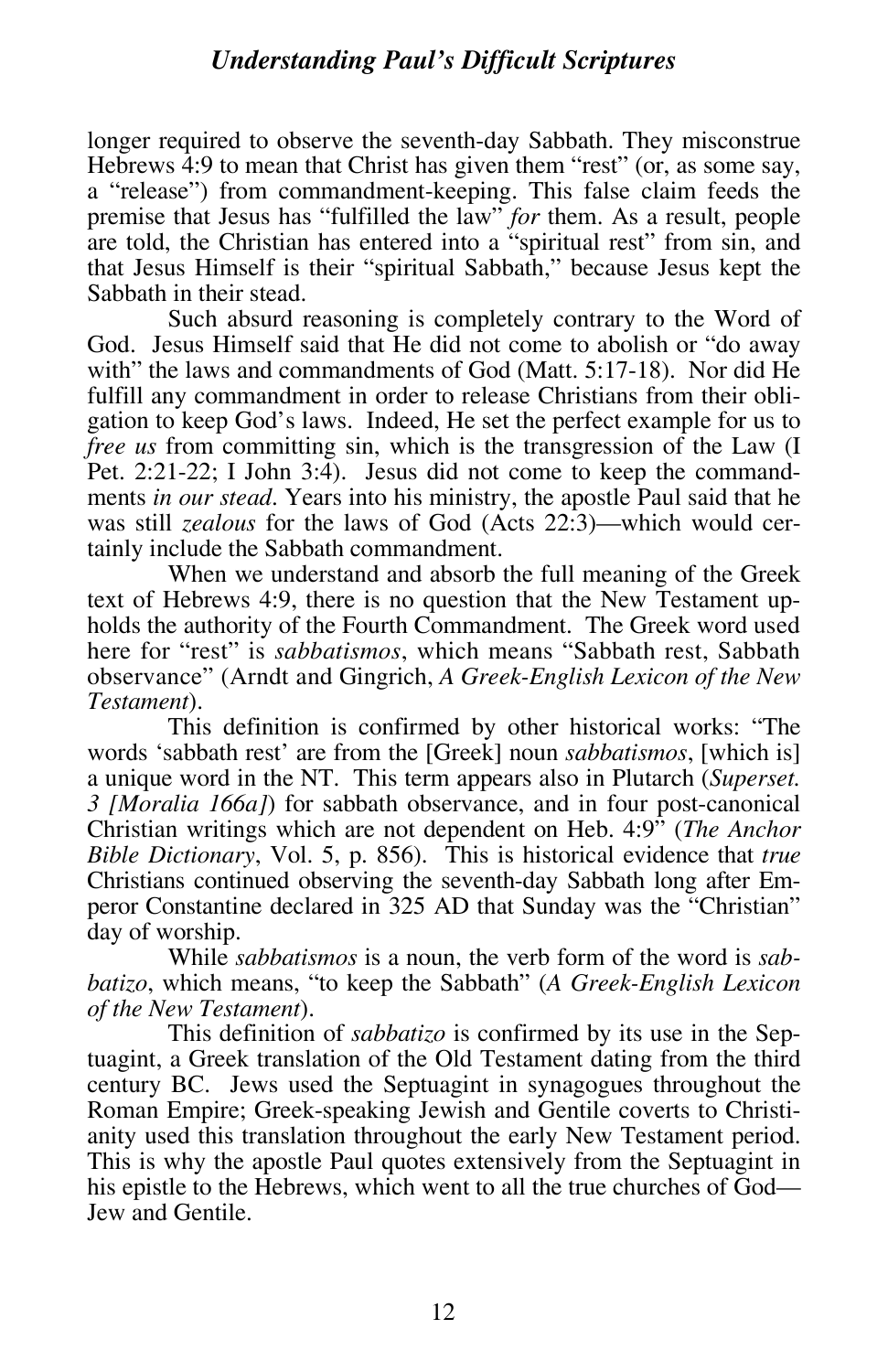When Paul used *sabbatismos* in Hebrews 4:9, he did so knowing that its meaning was **well known** to the Greek-speaking believers of that day. After all, its verb form (*sabbatizo*) is widely employed in the Septuagint—which, as a translation, was as familiar to the Greekspeaking Jews and Gentiles of the early Church as the King James Bible is to Christians today.

 For example, the use of the verb *sabbatizo* in Leviticus 23:32 in the Septuagint substantiates its meaning. *The Greek English Lexicon of the Septuagint* defines *sabbatizo* as "to keep [a] sabbath, to rest" (Lust, Eynikel, Hauspie). The English translation of this verse in the Septuagint reads: "It [the Day of Atonement] shall be a holy sabbath [literally, a Sabbath of Sabbaths] to you; and ye shall humble your souls, from the ninth day of the month: from evening to evening **shall ye keep your sabbaths**" (*The Septuagint With the Apocrypha*, Brenton).

 The phrase "shall ye keep your sabbaths" is translated from the Greek, *sabbatieite ta sabbata*—which literally means, "you shall **sabbathize** the Sabbaths." The form of the Greek verb *sabbatizo* is the second person plural *sabbatieite*, which means, "you **all** shall keep" meaning *everyone* is to keep the Sabbath. Throughout the entire Septuagint, the verb *sabbatizo* is never used except in relation to Sabbathkeeping. Understanding this definition, the *KJV* translators translated *sabbatieite* as "shall ye celebrate your sabbath." However, they deliberately did not likewise translate *sabbatismos* in Hebrews 4:9—because of their Sunday-keeping bias in following the lead of the Roman Catholic Church, as *Rome's Challenge to the Protestants* (see article at www.cbcg.org) so forcefully argues.

 There is no question that the Greek verb *sabbatizo* in Leviticus 23:32 is specifically referring to Sabbath observance. This meaning equally applies to the noun form *sabbatismos* as used by Paul. Thus, the continuity of the Septuagint's use of *sabbatizo* and the use of *sabbatismos* in Hebrews 4:9 confirms that Paul was upholding the observance of the seventh-day Sabbath for all true Christians.

 The use of *sabbatismos* in Hebrews 4:9 directly contradicts any false teaching that the Fourth Commandment has been abolished. As the context of Hebrews 4 demonstrates, the observance of the seventhday Sabbath as a day of rest and worship is as literally binding for the people of God today as it was since creation, or in the days of King David, or for Israel of old.

 It becomes clear that Hebrews 4:9 does not mean that Christians have entered into some sort of "spiritual rest" which exempts them from their obligation to keep the Sabbath, or any other commandment of God. Rather, this verse must be taken as *instructive*—that Christians are indeed commanded to keep the Sabbath day. Consequently—in accor-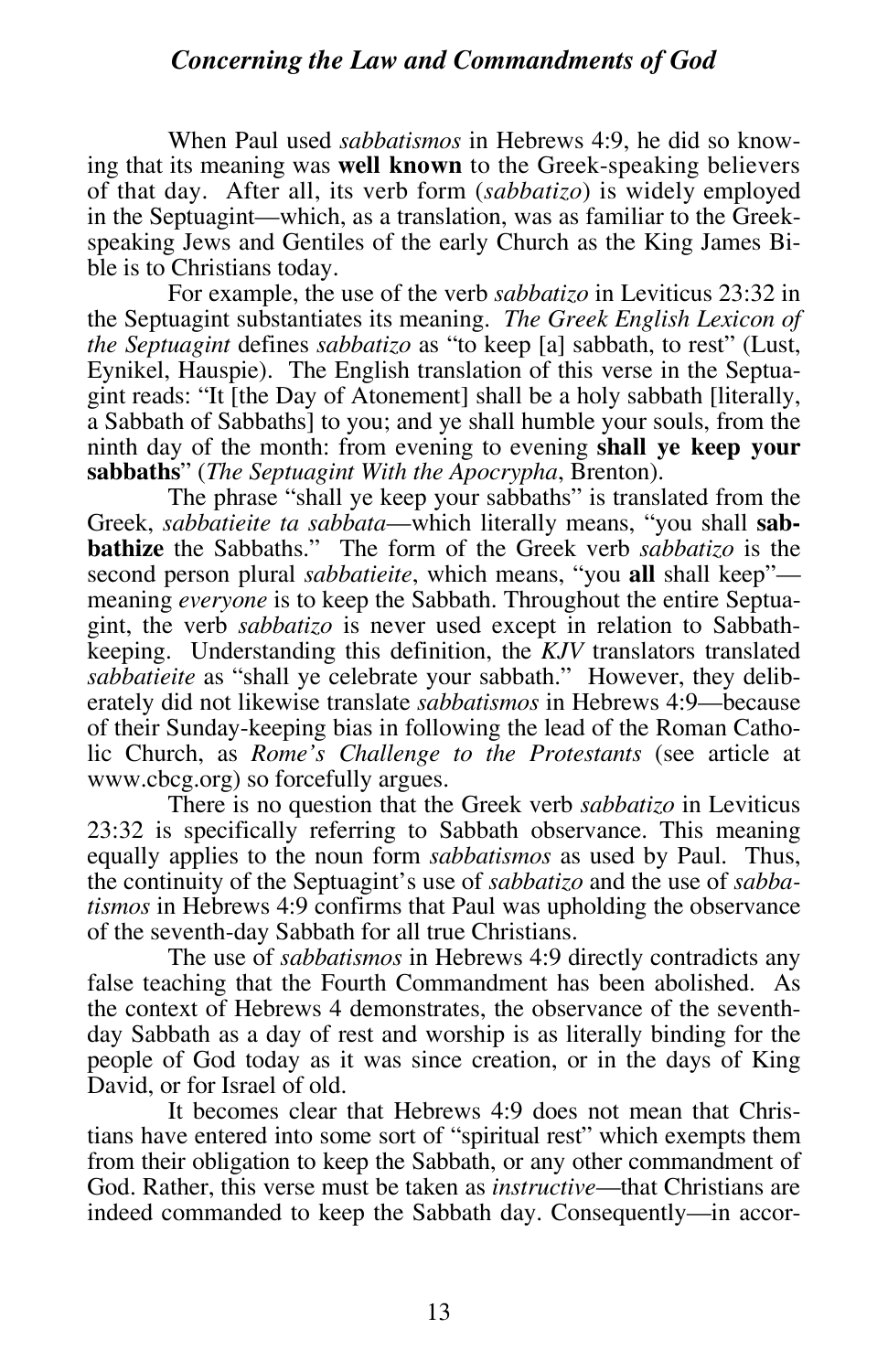dance with the original Greek—this verse should be translated: "**There remains, therefore, Sabbath-keeping for the people of God**"—Jew and Gentile alike.

 The *true* meaning of Hebrews 4:9 is diametrically *opposite* the false misinterpretation of Orthodox Christendom. Paul is emphatically declaring that Sabbath-keeping—and this means the annual holy day Sabbaths as well—is *required* for true Christians. He is not "spiritualizing away" or eliminating the weekly Sabbath or the annual Sabbaths of God.

#### **The True Meaning of Galatians 4:8-10— Did the Apostle Paul Abolish the Sabbath and Holy Days?**

 Orthodox Christianity views God's weekly Sabbath, annual feasts and holy days with hostile disdain, rejection and hatred. In their combative determination to retain their "Christianized" pagan Sunday and occult holiday worship, religious leaders, theologians and their followers have blindly and deliberately misinterpreted the writings of the apostle Paul to suit their own agendas, rather than seeking the "truth of God's Word." These intentionally, misleading interpretations are designed to give the impression that Paul had taught Gentile Christians to abandon the biblical Sabbath and holy days of God—to reject anything "Jewish." To such religious leaders and theologians, "Jewish" means the *entire* Old Testament, viewed as the embodiment of Judaism. According to their way of thinking, the Old Testament is to be fully rejected or dismissed as though it had been entirely fulfilled or abolished. As a result, millions of professing "Christians" assume that in Galatians 4:8-10 Paul denounced any observance of God's Sabbath and holy days as "heretical"!

 There is no question that Paul taught both Jews and Gentiles to observe the weekly Sabbath, as evidenced by the correct translation of Hebrews 4:9: "There remains, therefore, Sabbath-keeping for the people of God." Furthermore, when we examine Paul's ministry to the Gentiles, we find that **he taught them on the Sabbath day**, not on Sunday. At the beginning of his first evangelistic tour, Paul and Barnabas began preaching to the Jews and the Gentile proselytes **on the Sabbath day** in a synagogue in Antioch of Pisidia, in Asia Minor. After preaching the Gospel of Jesus Christ, His resurrection and the forgiveness of sins, Paul warned his listeners not to reject the words of God: " 'Therefore, be it known to you, men *and* brethren, that through this man *the* **remission of sins** is preached to you. And in Him everyone who believes is justified from all things, from which you could not be justified by the Law of Moses.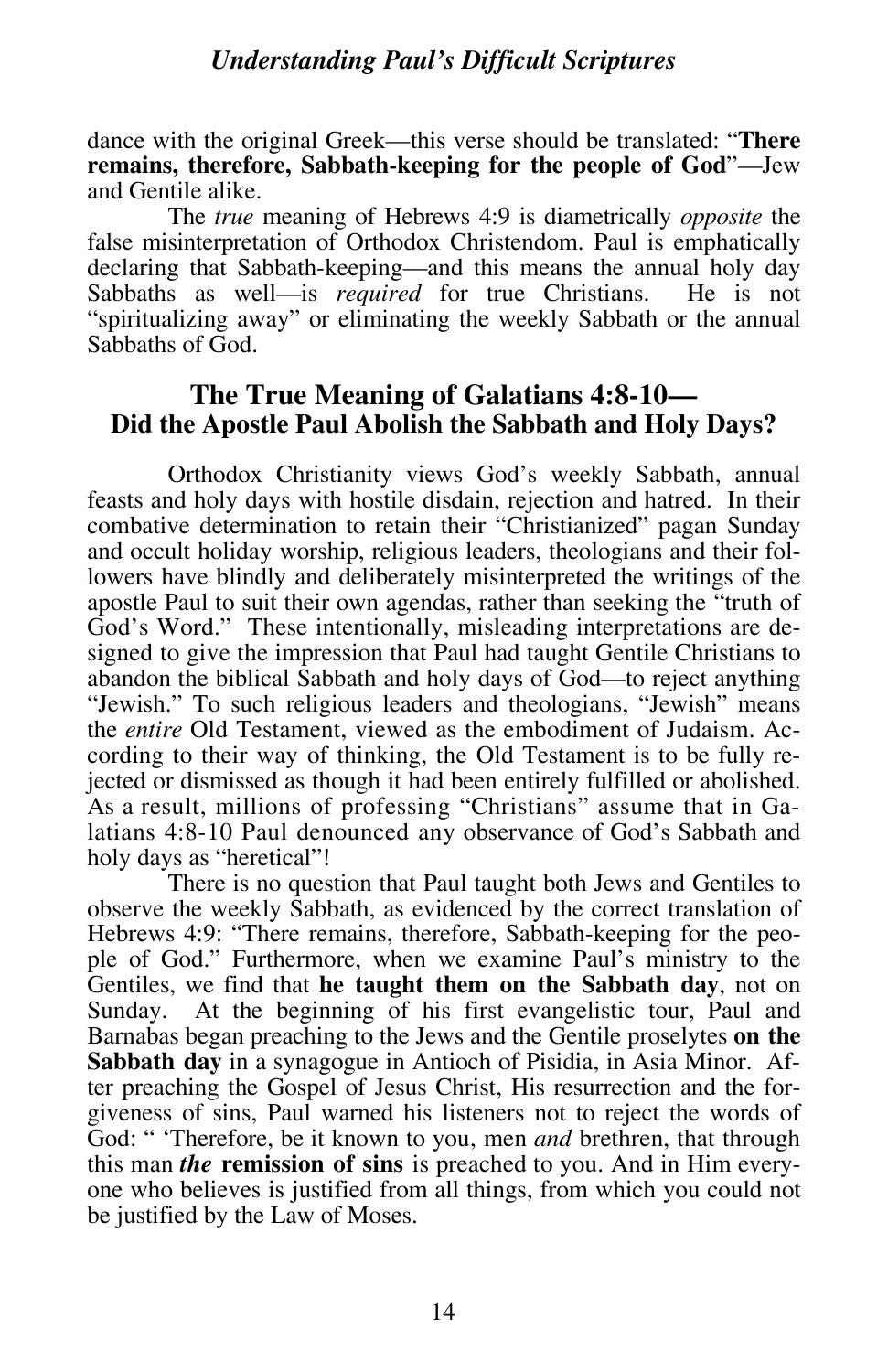" 'Take heed, therefore, lest that which is spoken in the Prophets come upon you: "Behold, you despisers, and wonder and perish; for I work a work in your days, a work that you will in no way believe, *even* if one declares it to you." ' **And when the Jews had gone out of the synagogue, the Gentiles entreated** *him* **that these words might be spoken to them on the next Sabbath**. Now after the synagogue had been dismissed, many of the Jews and the [Gentile] proselytes who worshiped *there* followed Paul and Barnabas, who, speaking to them, **persuaded them to continue in the grace of God. And on the coming Sabbath, almost the whole city was gathered together to hear the Word of God**" (Acts 13:38-44). From this account we learn several fundamental truths about Paul's teaching of the Gospel of Jesus Christ.

> **1)** If Paul's fundamental purpose was to teach Gentiles that they no longer needed to keep the laws and commandments of God—especially the Sabbath and holy days—why did he not simply encourage them to assemble on the next day, Sunday? Rather, **they assembled on the next Sabbath** to hear Paul and Barnabas preach the wonderful words of God.

> **2)** Paul told them to "continue in the grace of God," which is not a repudiation of the laws and commandments of God. Grace is the operation of God to forgive sins, and put one in right standing—justified—through the blood of Jesus Christ from **past** sins. On the other hand, sin is the transgression of the Law (I John 3:4). Once forgiven and justified, one is to cease living in sin (John 5:14; 8:11; Rom. 6:1).

> **3) Faith in Jesus Christ and forgiveness of sin does not abolish the law**. Paul wrote to the Romans, a Gentile church, "Are we, then, abolishing law through faith? MAY IT NEVER BE! Rather, **we are establishing law**" (Rom. 3:31; see Matt. 5:17). This is accomplished as true Christians have the laws and commandments written into their hearts and minds (Heb. 10:16-17). Paul also taught, "What then shall we say? Shall we continue in sin, so that grace may abound? MAY IT NEVER BE! **We who died to sin, how shall we live any longer therein**?" (Rom. 6:1-2). **4)** This is a perfect example of how Sabbath-keeping and the grace of God go hand-in-hand. They are not opposed to one another. The Gentiles continued in the grace of God and met on the next Sabbath.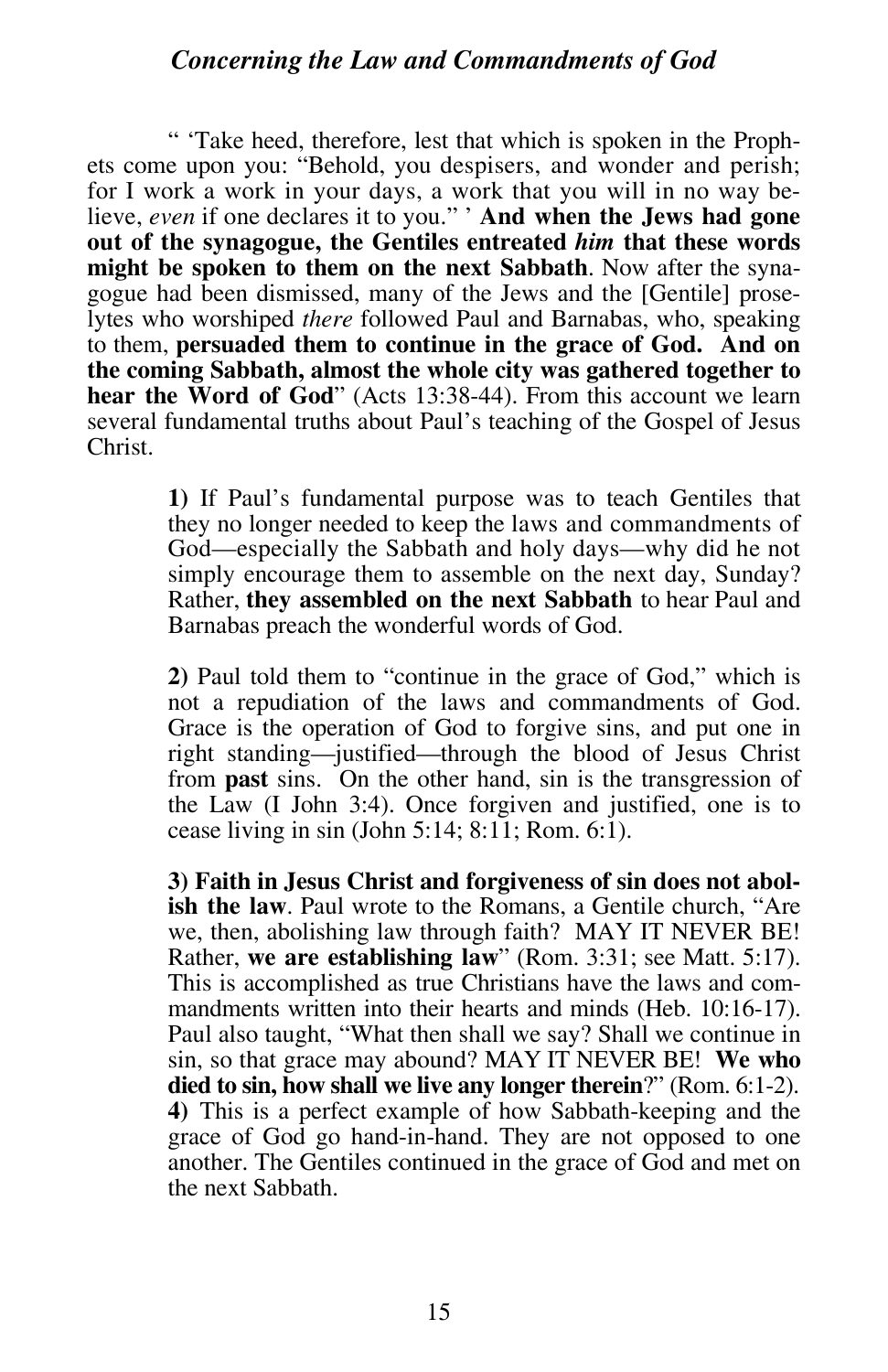*The Gospel of Paul and Galatians***:** The Gospel of Jesus Christ that Paul taught to the Galatians included keeping the laws and commandments of God. Following Jesus' example and teachings, Paul never sanctioned or endorsed the religions or laws and commandments of men—Jewish or Gentile (Mark 7:1-13; Acts 17:22-31). Neither did he teach a lawless grace. Rather, he taught that *all* had to forsake their ways, repent of their sins and keep the laws and commandments of God, and worship Him in spirit and in truth (Acts 17:30; Rom. 7:6; John 4:23-24).

 In combating those who were teaching a different gospel, Paul proclaimed in the opening of his epistle to the Galatians that He preached the *true* Gospel of Jesus Christ—the same one that Jesus taught! Because of such false teachers, Paul emphatically wrote, "I am astonished that you are so quickly being turned away from Him Who called you into *the* grace of Christ, to a different gospel, which *in reality* is not another *gospel*; but there are some **who are troubling you** and are desiring to pervert the Gospel of Christ. But if we, or even an angel from heaven, should preach a gospel to you that is contrary to what we have preached, LET HIM BE ACCURSED! As we have said before, I also now say again. If anyone is preaching a gospel contrary to what you have received, LET HIM BE ACCURSED!

 "Now then, am I striving to please men, or God? Or am I motivated to please men? For if I am yet pleasing men, I would not be a servant of Christ. But I certify to you, brethren, that the gospel that was preached by me is not according to man; because neither did I receive it from man, nor was I taught *it by man*; rather, *it was* by *the* revelation of Jesus Christ" (Gal. 1:6-12). If Paul had preached a gospel as distorted by theologians, past and present, he would have indeed been teaching *another* gospel.

 In fact, the book of Galatians is one of the most universally misinterpreted and misconstrued books of the New Testament. While it is beyond the scope of this Appendix to give a complete commentary on Paul's Epistle to the Galatians, there are four pressing problems in Galatians Two and Three which should be addressed:

**First**, the Jews had imposed specific circumcision requirements—before the advent of Christianity—upon Gentile proselytes in order for them to attend a synagogue. Jesus, however, revealed that *true* circumcision was spiritual, accomplished through conversion and the receiving of the Holy Spirit. This circumcision "of the heart" superceded the requirement for physical circumcision (Acts 15; Rom. 2:25- 29). Therefore, physical circumcision was no longer a requirement imposed upon Gentile converts to Christianity.

**Second**, Paul's rebuke of Peter, Barnabas, and the circumcision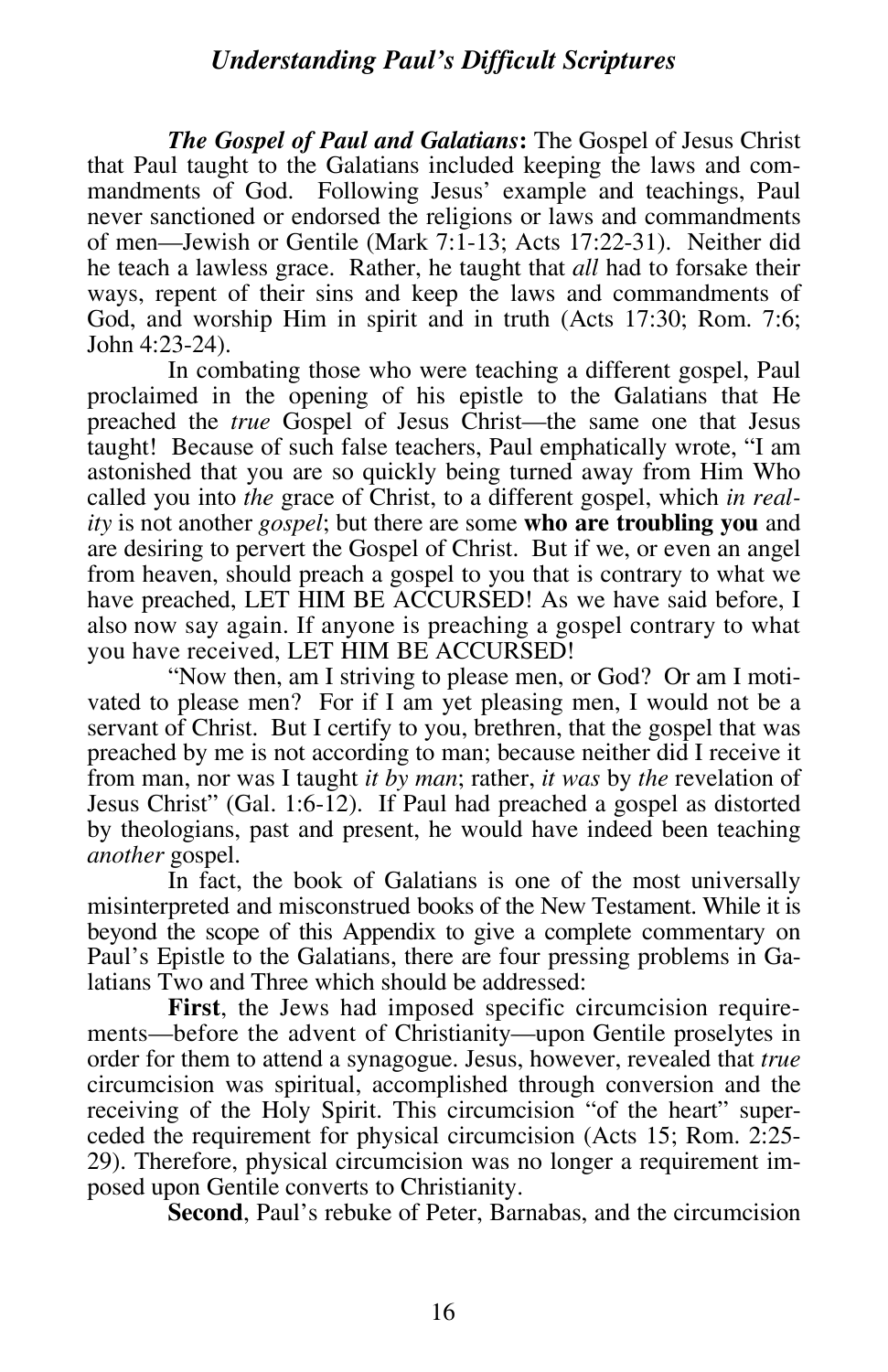party from Jerusalem centered around *traditional* laws of Judaism which forbade Jews from keeping company with or eating with Gentiles. This instance was not a question concerning God's laws and commandments, because the Old Testament never commanded such separation of Jews and Gentiles.

**Third**—in reference to "the law" in Galatians Three—Paul was comparing God's covenant with Abraham and New Covenant justification by faith through grace *to* the "works of law" required under Judaism and its Temple rituals.

**Fourth**, in Galatians Three, most Protestants completely misunderstand verse 13, which reads, "**Christ has redeemed us from the curse of the law**, having become a curse for us [to save us from our sins] (for it is written, 'Cursed *is* everyone who hangs on a tree')." They *misread* it as follows: "**Christ has redeemed us from the law which is a curse**." **Such a reading is totally absurd and completely incorrect because THE LAW OF GOD IS NOT A CURSE!**

 Without a thorough grounding in the Scriptures—Old and New Testament—the true laws and commandments of God, a knowledge of the oral traditional laws of Judaism, God's covenant with Abraham, God's covenant with Israel, and, finally, the New Covenant of the New Testament, it is not feasible to properly interpret Paul's epistle to the Galatians. This is why it is undoubtedly the most difficult book of the New Testament to comprehend.

 As we have seen, the truth of the matter is that **the Law of God is perfect—not a curse!** *Sin* is a curse! Obedience to the laws and commandments of God results in blessings! (Deut. 28:1-14; Lev. 26:1-13). Sin—the transgression of the Law (I John 3:4)—*results* in curses (Deut. 28:15-68; Lev. 26:13-45).

 How can a law that is perfect and righteous—given by a perfect, righteous God—be a curse? The point needs to be considered that *if* the Law is a curse, and the Law has been abolished, then it would mean that God Himself is a curse and has abolished Himself. But such is not the case, because God is love, Lawgiver and Sustainer, and Jesus Christ is upholding the entirety of the universe through *Law*—by the Word of His power (Heb. 1:1-3). Indeed, such religious interpretations and fantasies have produced a lawless grace that pervades Evangelical Christianity today.

 Finally, notice that God praised Abraham's faithful obedience when He passed the covenant promises on to Isaac: "And I will multiply your seed as the stars of the heavens and will give to your seed all these lands. And in your seed shall all the nations of the earth be blessed, **because Abraham obeyed My voice and kept My charge, My commandments, My statutes, and My laws**" (Gen. 26:4-5). Abraham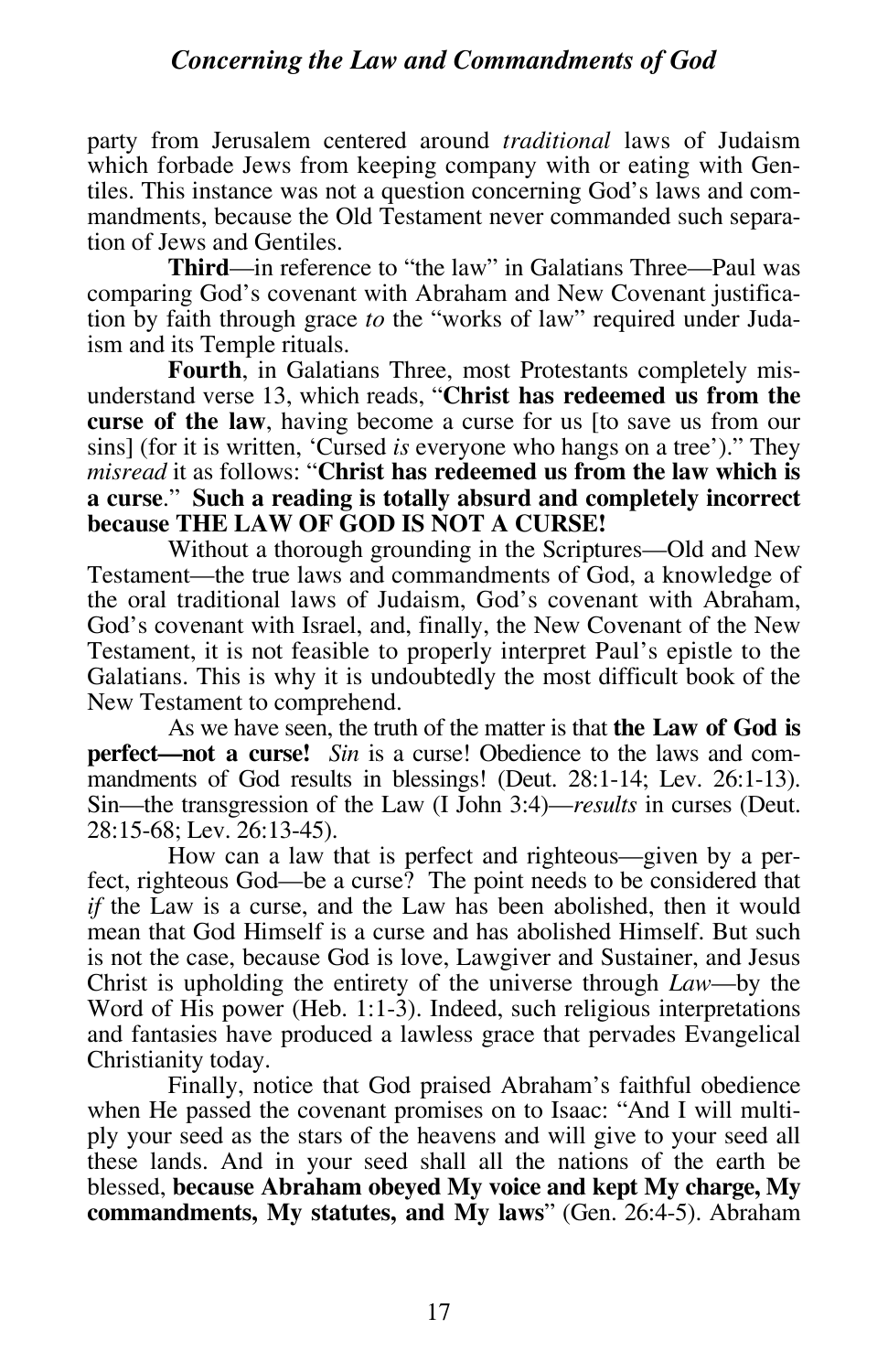is the father of the New Testament faithful as well: "And if you *are* Christ's, then you are Abraham's seed, and heirs according to *the* promise" (Gal. 2:29). This means that if we are truly Christ's, then we will obey the voice of God, keep His charge, His commandments, His statutes and His laws, as Abraham did. We will never believe that Jesus did away with the Law, nor call the Law a curse.

#### **Galatians 4:8-10—The Background**

 In order to determine the correct meaning of Galatians 4:8-10, we need to realize first that the churches of Galatia were composed mainly of Gentile converts who, as former pagans, had served Greek and Asian gods and goddesses. They were not Jews, and had never followed the traditional practices of Judaism or the Old Testament Scriptures.

 Moreover, Galatians Four must be considered in the overall context of *all* of Paul's teachings in *all* of his fourteen epistles. Without a doubt, Paul taught all Gentile converts in every church he established to observe the same things (I Cor. 7:17). As we carefully examine what he wrote, it will become clear that Paul did not condemn the Galatians for observing the Sabbath and holy days of God as most theologians and Sunday churchgoers casually assume.

 In Paul's epistle to the Corinthians, he made it crystal clear that the things he wrote to them were the commandments of the Lord: "WHAT? Did the Word of God originate with you? Or did it come only to you *and no one else*? **If anyone thinks that he is a prophet or spiritual, let him acknowledge that the things I write to you are commandments of the Lord**. But if anyone *chooses* to be ignorant, let him be ignorant" (I Cor. 14:36-38).

 What did Paul command them to observe? Was it Sunday and other pagan, occult holidays—or was it the Sabbath and God's Passover and feasts? This is profoundly important because what Paul wrote were "the commandments of the Lord" for the New Testament Church— Jews and Gentiles. While Paul condemned their sins, he commanded the Corinthians—and thus the entire Church—to **keep the Passover and the Feast of Unleavened Bread** in the right spirit and attitude: "Your glorying [in sin] *is* not good. Don't you know that a little leaven [a type of sin] leavens the whole lump? Therefore, purge out the old leaven [the old sinful ways], so that you may become a new lump [truly converted in Christ], *even* as you are unleavened [in your homes]. **For Christ our Passover was sacrificed for us. For this reason, LET US KEEP THE FEAST**, not with old leaven, nor with *the* leaven of malice and wickedness, but with *the* unleavened *bread* of sincerity and truth" (I Cor. 5:6-8).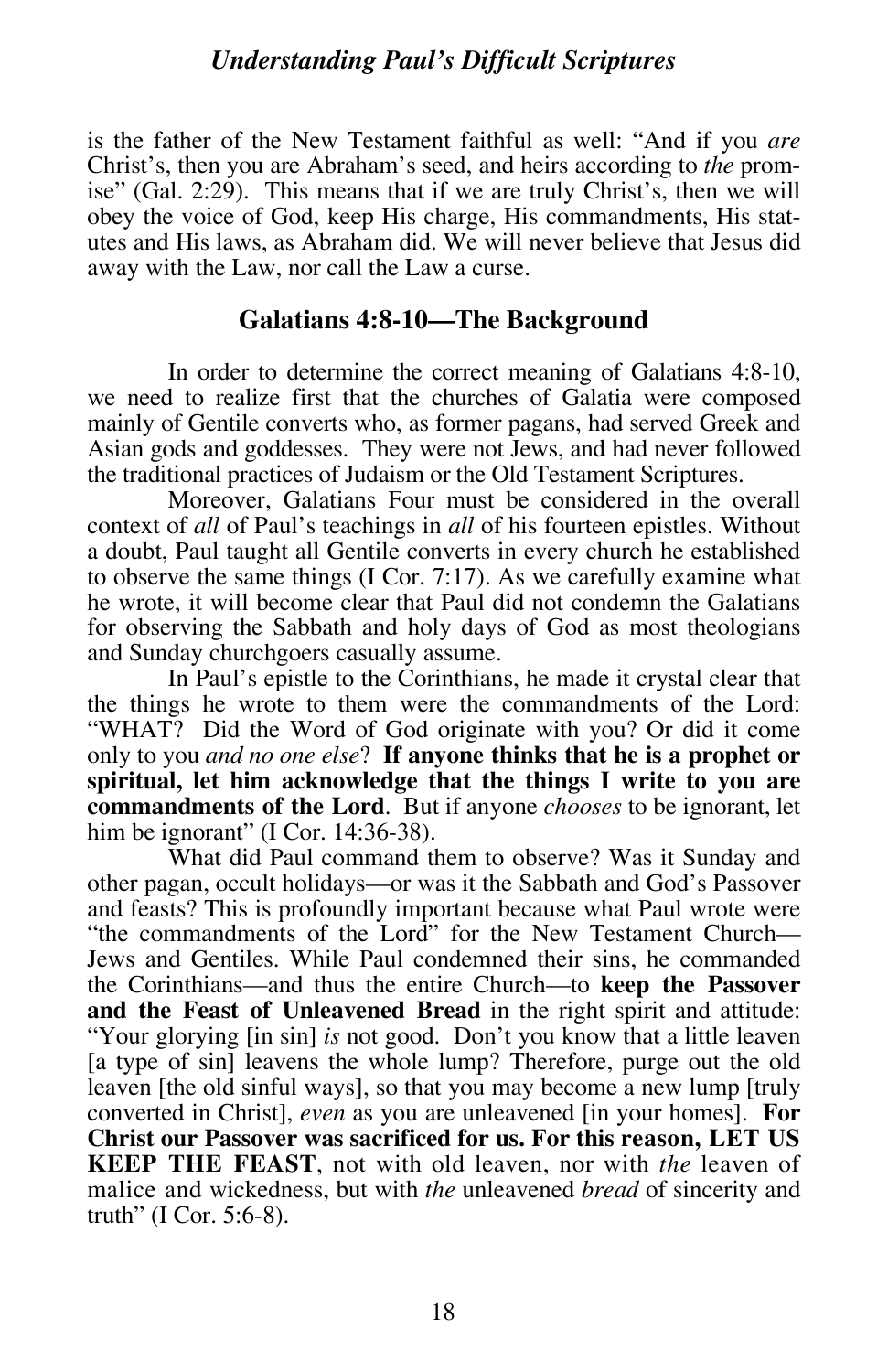The church in Corinth was also mostly Gentile. Paul would never have commanded them to observe Passover and Unleavened Bread and then condemn the churches of Galatia for observing God's Sabbath and feasts! That would only be construed as hypocrisy and create confusion. God is not hypercritical, nor is He the author of confusion (I Cor. 14:33).

 Those who accept the false premise that Paul taught *against* the Sabbath and holy days of God—and that he instead taught the churches to observe Christianized pagan Sunday and occult holidays in their place—fail to realize that before any of the Galatian Gentiles were converted, **they worshiped pagan gods and observed occult holidays** ("days, months, times and years"). However, **upon conversion, they repented of their sins and forsook all their pagan occult religious practices** (Acts 19:8-27).

 Interwoven throughout the Scriptures, God condemns all pagan, occult practices. Notice particularly God's warnings in Deuteronomy: "**Be careful to observe and obey all these words which I command you, so that it may go well with you** and with your children after you forever when you do *that which is* good and right in the sight of the LORD your God. When the LORD your God shall cut off the nations before you, where you go to possess them, and you take their place and dwell in their land, **take heed to yourself that you do not become ensnared by following them, after they are destroyed from before you, and that you do not ask about their gods, saying, 'How did these nations serve their gods that I may also do likewise?' You shall not do so to the LORD your God, for every abomination to the**  LORD**, which He hates, they have done to their gods; even their sons and their daughters they have burned in the fire to their gods. Whatsoever thing that I command you, be careful to do it. You shall not add to it, nor take away from it**" (Deut. 12:28-32).

 God also commanded the children of Israel not to follow demonic, occult practices or observe pagan religious times: "[Y]ou shall not learn to do according to the abominations of those nations. There shall not be found among you anyone who makes his son or his daughter to pass through the fire, or that uses **divination**, or an **observer of times**, or a **fortuneteller**, or a **witch**, or a **charmer**, or a **consulter with familiar spirits**, or a **wizard**, or **one who seeks oracles** from the dead. For all that do these things *are* an abomination to the LORD. And because of these abominations, the LORD your God drives them out from before you. You shall be blameless before the LORD your God. For these nations whom you shall possess hearkened to observers of times and to diviners; but **as for you, the LORD your God has not allowed you to do so**" (Deut. 18:9-14). Since Paul believed all things in the Law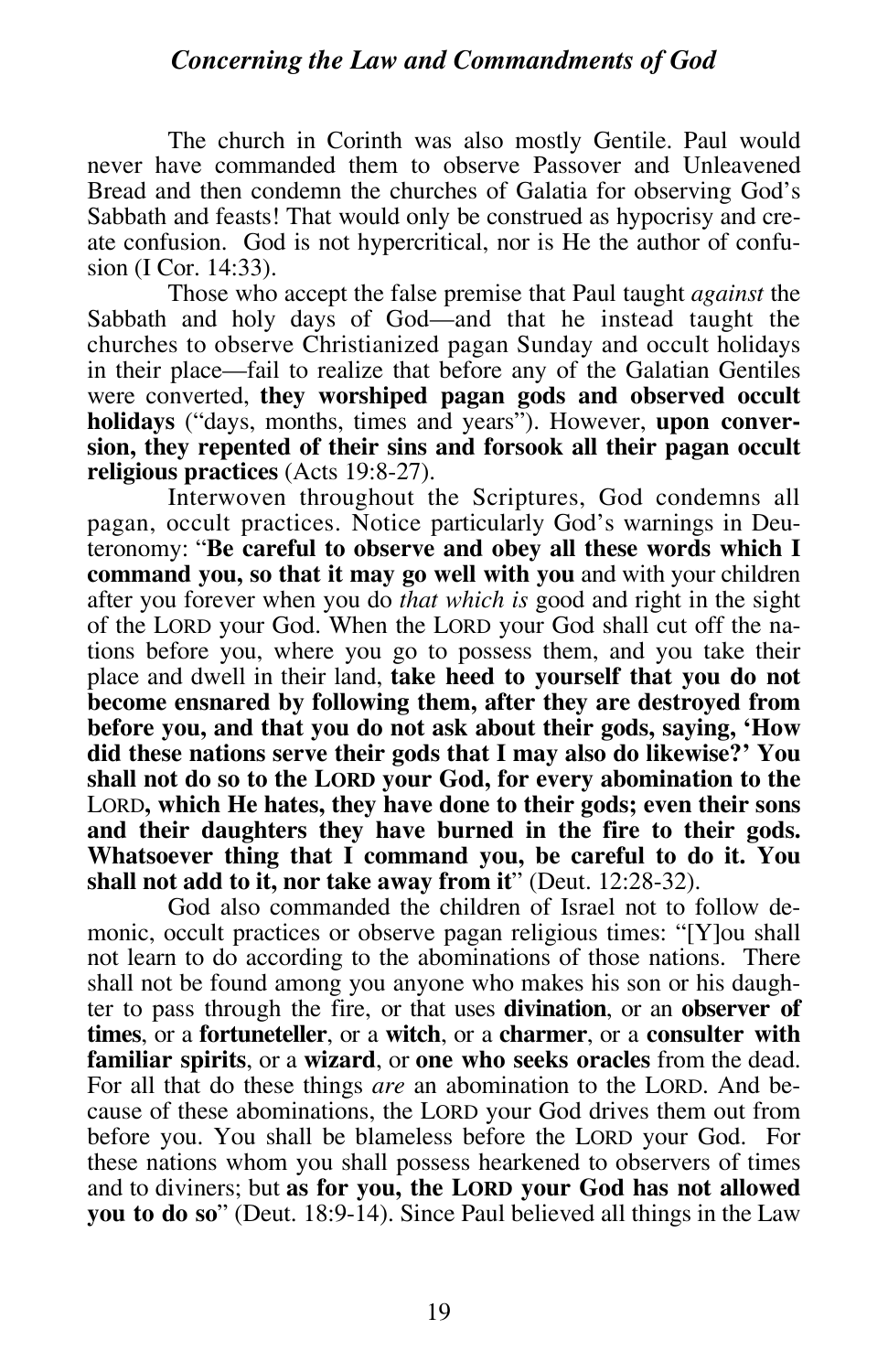and the Prophets, we can be sure that he would never allow the Galatians to observe such pagan customs and holidays.

# **Galatians 4:8-10 Correctly Explained**

 Interestingly, the question of Sabbath and holy day observance was not the real issue in Galatians Four. After their conversion, the Spirit of God led the Galatians to worship God in spirit and in truth—which included keeping the Sabbath and holy days. Paul wrote that they had become the children of God: "And because you are sons, God has sent forth the Spirit of His Son into your hearts, crying, 'Abba, Father.' So then, you are no longer a servant, but a son. And if a son, *you are* also an heir of God through Christ" (Gal. 4:6-7).

 Later, Paul reminds them of their pagan past and their former occult worship of demons. Notice the comparison: "Now on the one hand, **when you did not know God, you were in bondage to those who are not gods by nature** [the pagan deities and demons]" (Gal. 4:8). Their former pagan worship had nothing to do with the biblical Sabbath and holy days—or any other commandment or law of God!

 In a severe admonition Paul warns them that they were in dire spiritual danger, because instead of obeying God, they were reverting back to their former pagan ways and blending their former pagan observances with their newly learned Christian way of life. In so doing, they were beginning to turn their backs on God the Father and Jesus Christ. Paul strongly rebukes them: "But on the other hand, after having known God—rather, after having been known by God—how *is it that* **you are turning again to the weak and impotent elements** [demon spirits of pagan religion], to which you again desire to be in bondage [to Satan the devil as in the past]? **You are** *of* **your own selves observing days, and months, and times and years**. I am afraid for you, lest somehow I have labored among you in vain" (verses 9-11). It is readily apparent that the problem was *not* that the Galatians were forsaking Sunday and holiday-keeping and reverting back to keeping the Sabbath and holy days, as Orthodox theologians and ministers claim. In fact, quite the opposite was happening, as we will see in the following analysis.

#### **An Analysis of What Paul Wrote in Galatians 4:8-10**

**1)** Paul speaks of the time *before* the Galatians were converted: "**Now on the one hand, when you did not know God, you were in bondage to those who are not gods by nature** [the pagan deities and demons]" (verse 8). Before they were con-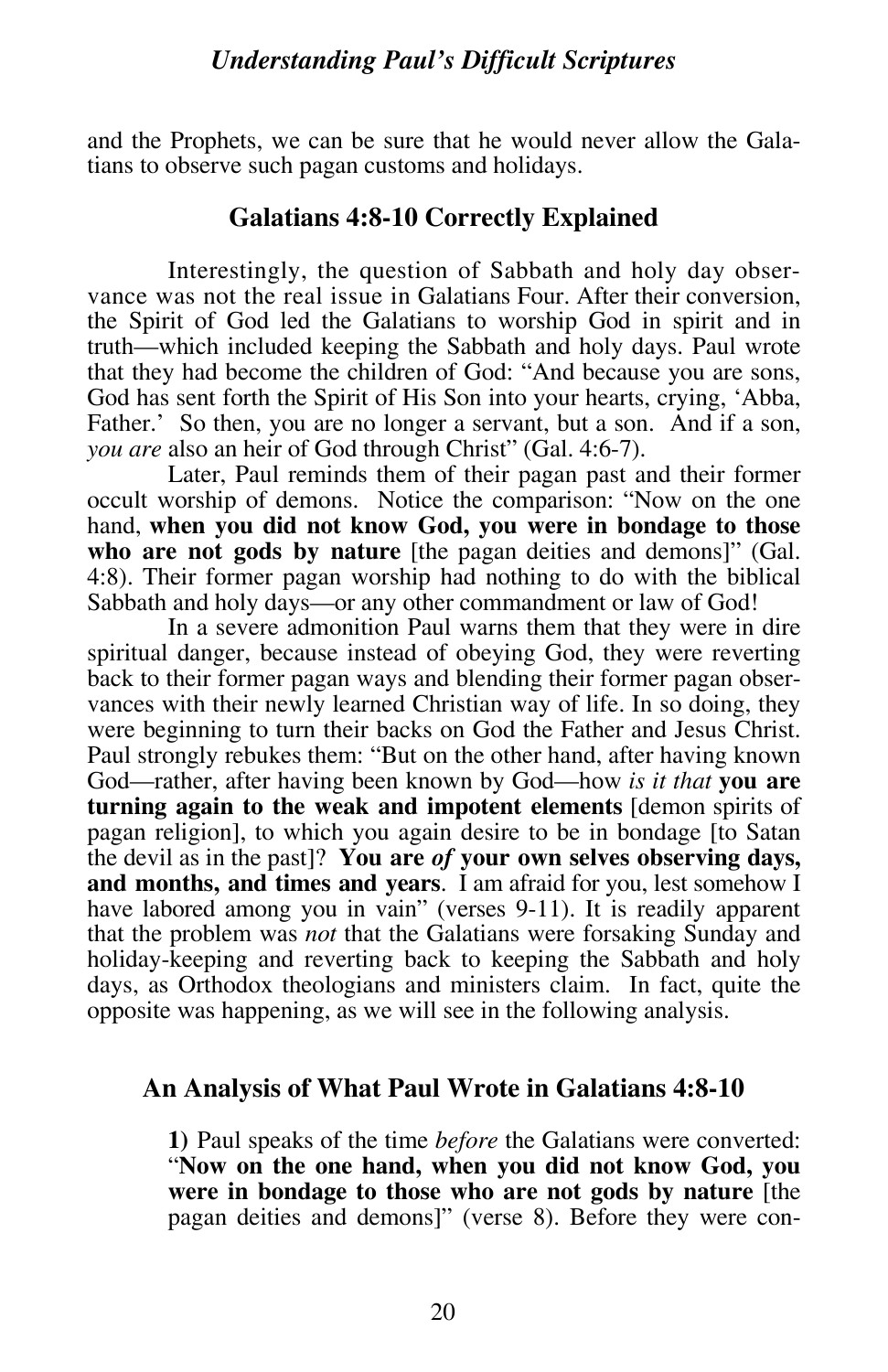verted they knew nothing about the true God—the Father and Jesus Christ. Therefore, we can conclude that before they were converted, they did not observe God's Sabbath, feasts or holy days—**only after their conversion**.

**2)** Next, Paul speaks of their conversion and having come to know God: "…**after having known God—rather, after having been known by God...**" (Gal. 4:9). After they were converted, Paul taught them God's way of life in the grace of God, including the keeping of the Sabbath, feasts and holy days. Paul taught the observance of God's Sabbaths in *all* the churches.

**3)** Later—because they were beginning to accept a false gospel—the Galatians began leaving the true Christ and the true Gospel, and were returning to their former pagan religious practices and demon worship: "**How** *is it that* **you are turning again to the weak and impotent elements** [demon spirits of pagan religion]…" (verse 9).

**4)** In so doing, they were returning to the spiritual bondage of false, pagan gods and the accompanying religious days of worship: "…**to which YOU AGAIN DESIRE TO BE IN BONDAGE** [to Satan the devil as in the past]?" (verse 9).

**5)** Paul notes that rather than following the teachings of Jesus Christ, what they were doing was of their own choice and determination: "**You are** *of* **your own selves**…." Paul uses a special middle voice verb, *paratereithe*, which shows that they were acting of their *own* volition in making such decisions and were not doing so because of Paul's teachings.

**6)** What were they reverting to? They were going *back* to "**observing** [for themselves] **days, and months, and times and years**" (verse 10). Again, before conversion they knew *nothing* of God, Jesus Christ or Christianity—or of the laws and commandments of God. Therefore it is not possible to take this phrase to mean that they were returning to the observance of God's Sabbath, feasts and holy days—or that they were following traditional Judaism. The phrase can **only refer to pagan days, months, times and years**, which they had formerly observed before they were converted.

 Notice carefully that Paul did not use the words Sabbath, feasts or holy days in describing how the Galatians were reverting back to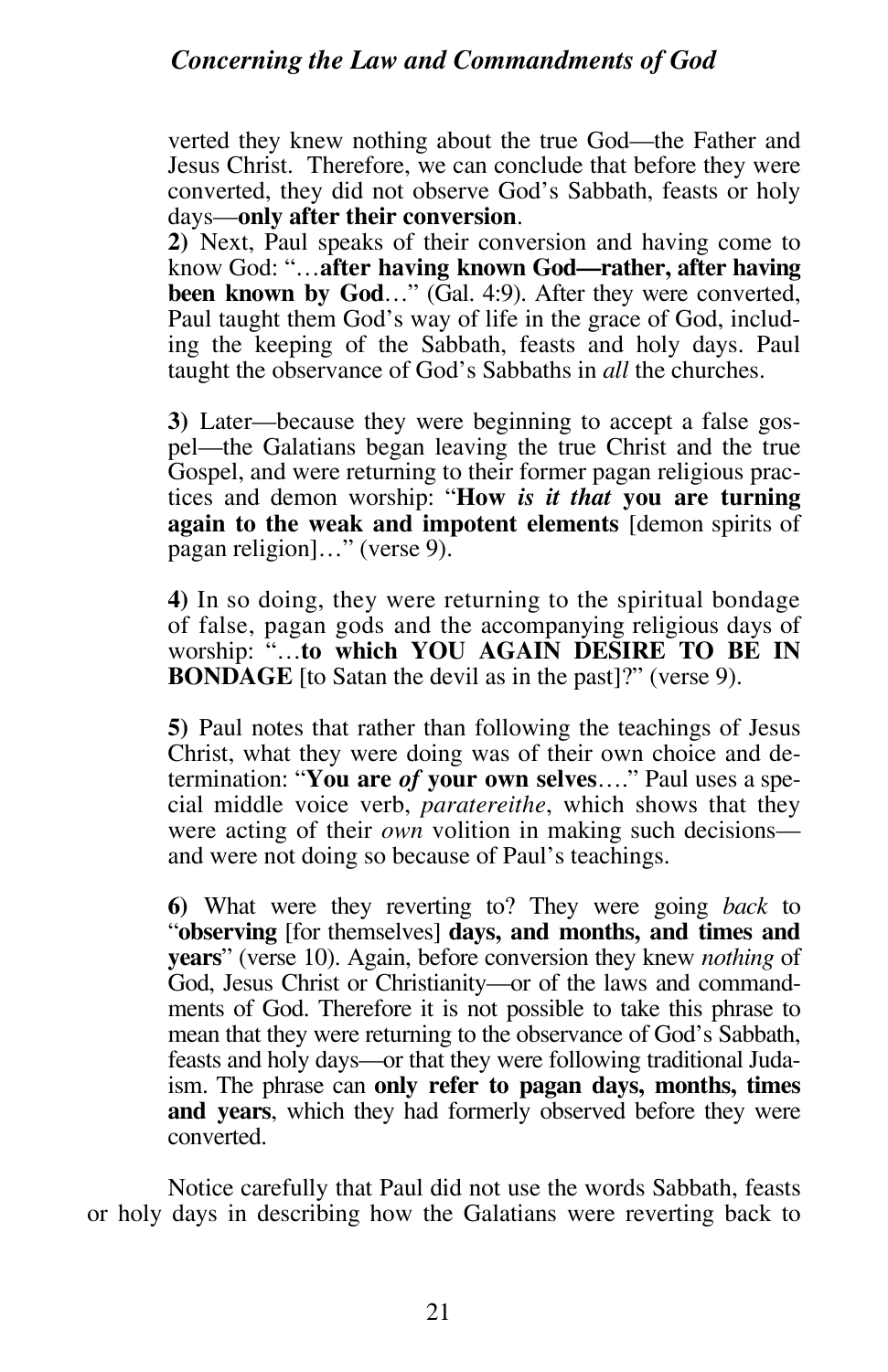their former ways. If Paul was actually writing to them about the Sabbath, feasts or holy days of God, he would have used *those terms* instead of "days, months, times and years." Therefore, there is no real question that such "days, months, times and years" can only refer to pagan times of worship, not to the biblically ordained and commanded days of worship.

 This is why Paul finished his admonition to the Galatians with this warning: "I am afraid for you, lest somehow I have labored among you in vain" (Gal. 4:11).

 As we have seen, Orthodox Christendom's interpretation and explanation of this complicated passage is entirely incorrect, and is only founded on bias and hostility against the Sabbath, feasts and holy days of God. Orthodoxy rejects the truth of God so that they may continue in their observance of a "Christianized" Sunday and the various occult holidays of this world.

# **Romans 14:1-6—Esteeming "One Day Above Another"**

 In the *KJV*, Romans 14:1-6 is poorly translated. The key passages universally misunderstood are verses five and six, which read: "**One man esteemeth one day above another: another esteemeth every day alike. Let every man be fully persuaded in his own mind. He that regardeth the day, regardeth it unto the Lord; and he that regardeth not the day, to the Lord he doth not regard it**."

 Unfortunately, for hundreds of years these verses have been used as justification for traditional Sunday-keeping and the rejection of the Sabbath and holy days of God. Protestantism boasts that these verses grant authority to observe Sunday. However, with a more accurate translation beginning with verse one, the context will show that the discussion is not about which day to keep as a day of religious observance. Rather, it has to do with vegetarianism versus eating meat, as well as the eating of meat on certain days.

 "Receive the one who is weak in the faith, but not for divisive arguments. Now on the one hand, one believes he may eat all things *that are lawful*; but on the other hand, another one, who is weak, eats only vegetables. The one who eats *meat* should not despise the one who does not eat *it*. And the one who does not eat *meat* should not condemn the one who eats *it*, for God has received him. Who are you to be judging another man's servant? To his own master he stands or falls. And he shall be made to stand because God is able to make him stand.

 "Again, on the one hand, someone may prefer one day above another day *for eating meat*; but on the other hand, another may hold every day *to be alike*. Let each one be fully convinced in his own mind.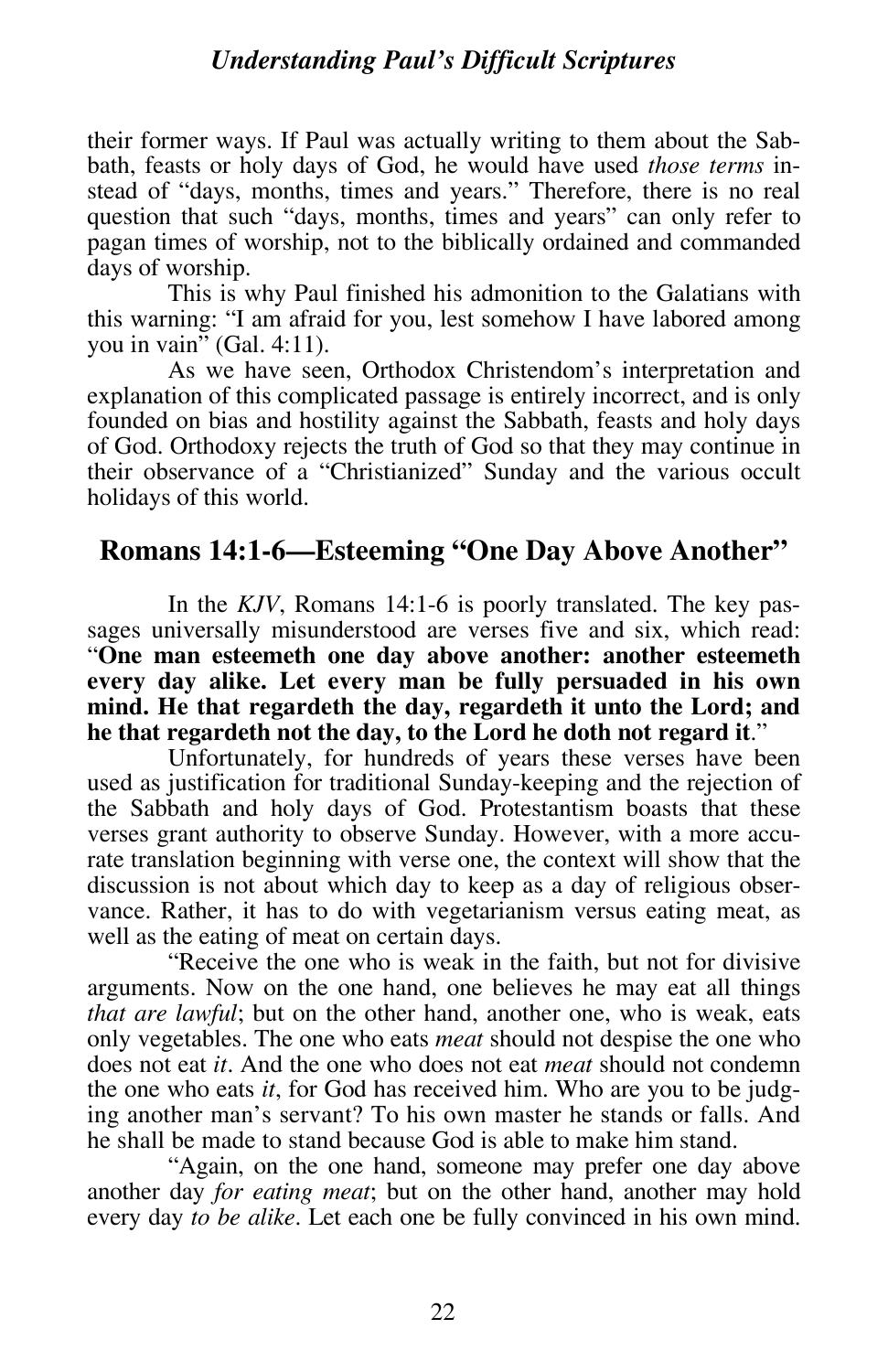The one who regards the day *in his eating* is regarding *it* to *the* Lord; and the one who does not regard the day is not regarding *it* to *the* Lord. The one who eats *meat* is eating to *the* Lord because he gives thanks to God; and the one who does not eat *meat* is abstaining to *the* Lord, and is giving thanks to God" (Rom. 14:1-6).

 To further substantiate that the problem was vegetarianism versus eating meat, Paul continued to explain: "But if, **because of meat**, your brother is offended, you are no longer walking according to love. **With your meat**, do not destroy the one for whom Christ died…. For the kingdom of God is not a *matter of* eating and drinking; rather, *it is*  righteousness and peace and joy in the Holy Spirit, because the one who serves Christ in these things *is* well pleasing to God and acceptable among men….

 "**Do not destroy the work of God for the sake of meat**. All things *that are lawful are* indeed pure; but *it is* an evil thing for someone to cause an occasion of stumbling through his eating. *It is* **better not to eat meat, or drink wine, or** *anything else* **by which your brother stumbles, or is offended, or is made weak**. Do you have faith? Have *it* to yourself before God. Blessed *is* the one who does not condemn himself in what he approves" (verses 15, 17-18, 20-22).

*Romans 14:1-6 Divided Into an A and B Pattern***:** Paul wrote these verses in an "A and B" pattern. When analyzed, this pattern shows that Paul did not give people license to pretentiously choose any day of the week as a holy day of worship. That is God's prerogative alone—not man's. Rather, Paul is writing about those who eat meat and those who are vegetarians.

> **A.** "Receive the one who is weak in the faith, but not for divisive arguments. Now on the one hand, one believes he may eat all things *that are lawful*;

> **B.** "...but on the other hand, another one, who is weak, eats only vegetables.

> **A.** "The one who eats *meat* should not despise the one who does not eat *it*.

> **B.** "And the one who does not eat *meat* should not condemn the one who eats *it*, for God has received him.

> "Who are you to be judging another man's servant? To his own master he stands or falls. And he shall be made to stand because God is able to make him stand.

> **A.** "Again, on the one hand, someone may prefer one day above another day *for eating meat*;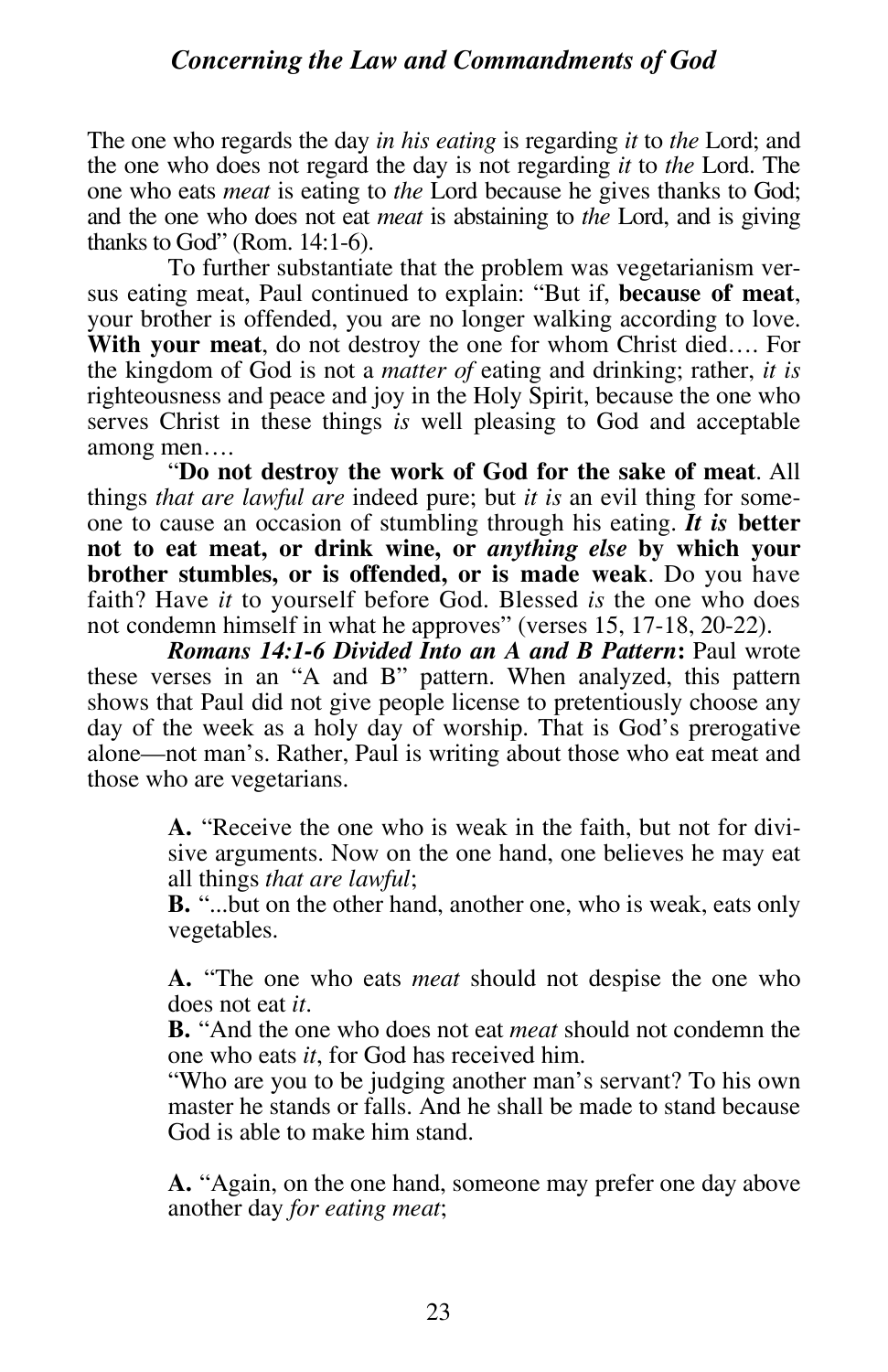**B.** "...but on the other hand, another may hold every day *to be alike*.

"Let each one be fully convinced in his own mind.

**A.** "...the one who regards the day *in his eating* is regarding *it* to *the* Lord;

**B.** "...and the one who does not regard the day is not regarding *it* to *the* Lord.

**A.** "The one who eats *meat* is eating to *the* Lord because he gives thanks to God;

**B.** "...and the one who does not eat *meat* is abstaining to *the* Lord, and is giving thanks to God" (Rom. 14:1-6).

 There is not one word in these verses that can be used to justify Sunday-keeping, or any other day, as a day of worship. Throughout the Bible, God has always commanded and upheld the seventh-day Sabbath as the weekly day of worship, and His holy days as annual days of worship. Paul is simply writing about the problems between vegetarians and meat eaters—and the day on which some meat eaters chose to eat meat.

# **Colossians Two: Were the Ten Commandments Really Nailed to the Cross When Jesus Was Crucified?**

 Another example of misinterpreting Paul's writings is found in Colossians 2:14, 16-17, and stems from an extremely poor translation of the Greek text. Unfortunately, this particular misunderstanding has led millions to believe that all the laws and commandments were nailed to the cross when Jesus was crucified. As in the case of Galatians Four, we will notice that the Protestants' false interpretation is exactly the *opposite* of what Paul actually wrote and meant.

 First, we will examine the *KJV* translation of each of these key passages, beginning with verse 14: "Blotting out the handwriting of ordinances that was against us, which was contrary to us, and took it out of the way, nailing it to his cross."

 From this obscure translation, people presume that the phrase "handwriting of ordinances" constitutes the laws and commandments of God. Therefore, they conclude incorrectly that the Ten Commandments were nailed to the cross.

 In the Greek, "handwriting of ordinances" is *chriographon tois dogmasin*—which literally means "handwriting in decrees or dogmas." In the New Testament, *dogma* always refers to "decrees" written by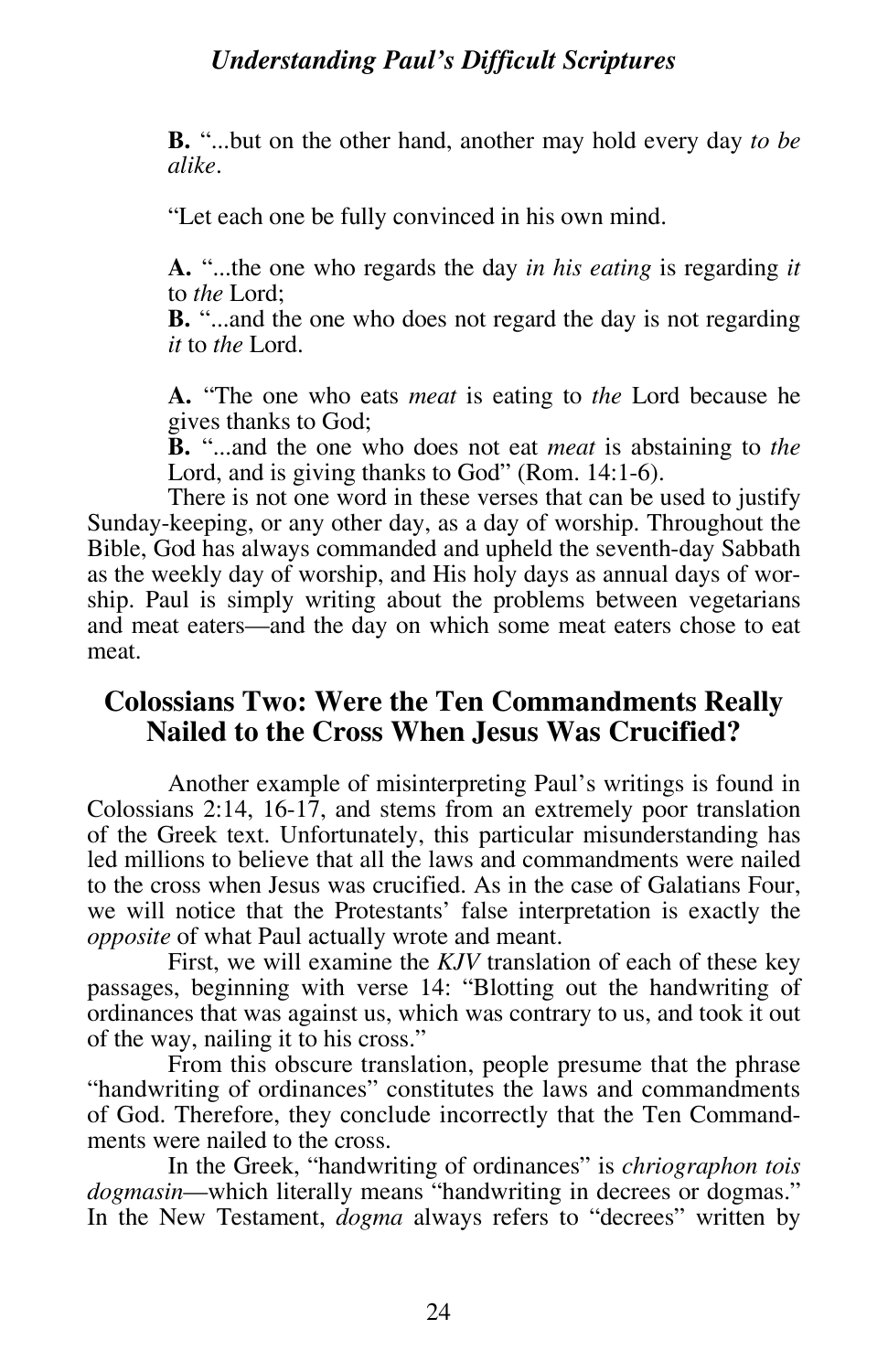men (Luke 2:1; Acts 16:4; 17:7; Eph. 2:15). Nowhere in the entirety of the Bible does *dogma*, "decrees," refer to any part of the Law of God. Therefore, this phrase in Col. 2:14 has nothing to do with biblical Law.

 But what does the expression "handwriting of ordinances" actually mean? As we will see, the phrase refers to a *written account* of one's sins, called "a note of debt." In his epical book *The Two Babylons*, Alexander Hislop writes concerning this pagan, Greek religious practice, which the converts in Colosse had undoubtedly formerly practiced (the practice was also found in ancient Chinese religion): "A work of some note on morals, called *Merits and Demerits Examined*, [describes how] a man is directed to keep a [written] debtor and creditor account with himself of the acts of each day, and at the end of the year to wind it up [in summary]. If the balance is in his favor, it serves as the foundation of a stock of merits for the ensuing year; and if against him, it must be liquidated by future good deeds [justification by works]. Various lists and comparative tables are given of both good and bad actions in the several relations of life; and benevolence is strongly inculcated in regard first to man, and, secondly, to the brute creation. To cause another's death is reckoned at one hundred on the side of demerit; while a single act of charitable relief counts as one on the other side" (page 147).

 Thus, the phrase in Colossians 2:14 should be translated as "note of debt against us *with* the decrees *of our sins*"—or a symbolic listing of our sins against God. Our sins and the *debt* of our sins were nailed to the cross when Jesus Christ was crucified and died. Upon true repentance of sins to God the Father, Jesus Christ blots out the "note of debt" through the remission of our sins. Jesus Christ, Who knew no sin, was made sin for us. He was nailed to the cross as a sin offering for the sins of the whole world. **The "note of debt" of our sins was symbolically nailed to the cross, NOT the commandments of God which stand forever**.

 When Col. 2:13 is included with the correct translation of verse 14, the true meaning of what Paul wrote becomes clear: "For you, who were *once* dead in *your* sins and in the uncircumcision of your flesh, He has *now* made alive with Him, having forgiven all your trespasses. He has **blotted out the note of debt against us** *with* **the decrees** *of our sins*, which was contrary to us; and He has taken it away, having nailed it to the cross." Therefore, the actual meaning of these verses has nothing to do with nailing the Law to the cross, as falsely believed by millions of professing Christians.

*The True Meaning of Colossians 2:16-17***:** The erroneous distortion of these two verses has caused Protestantism to denounce the observance of the biblical Sabbath, holy days and clean and unclean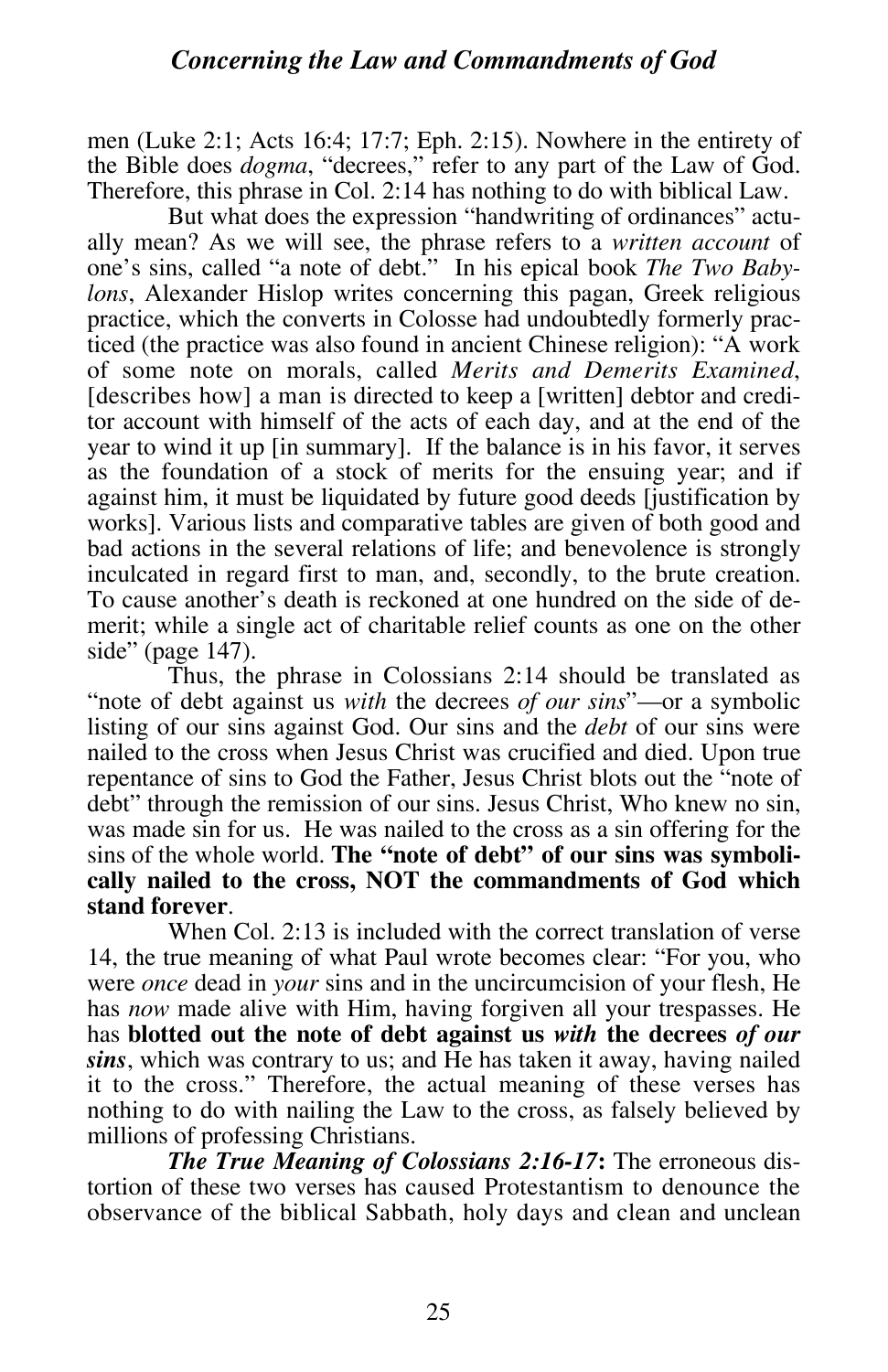meats more than any other passage in the New Testament. Consequently, it has caused ministers and laymen alike to "rummage" through the New Testament in search of other Scriptures to substantiate this misinterpretation—resulting in a myriad of additional false interpretations and beliefs that appear to bolster their practices of Sundaykeeping and observing occult holidays. When one *casually* reads these verses, it does give the *appearance* that such an interpretation may be correct—but such is not the case.

 In the *KJV*, Colossians 2:16 reads: "Let no man therefore judge you in meat, or in drink, or in respect of an holy day, or of the new moon, or of the sabbath *days*"—verse 17—"which are a shadow of things to come; but the body *is* of Christ."

 To add further confusion to this doctrinal puzzle, the *New International Version* savaged verse 17 with the following deliberate mistranslation: "These are a shadow of things that **were to come**." In so doing, they reinforced the false idea that, since Christ has already come, the things that were "to come" have been fulfilled. Thus, they cling tenaciously to their mistaken belief that indeed "the life, death and resurrection terminated all these laws and commandments of God."

 However, the Greek preposition the *NIV* translators mistranslated as the English past tense phrase "were to come" is actually a **present tense**, articular active plural participle, *toon mellontoon*, which is impossible to translate as a past tense completed action. An honest translation can only reflect the present tense, continuous, ongoing meaning of "the things to come," or "the coming things"—which can only mean the continuous unfolding of prophecy and the plan of God.

 Importantly, we know the Colossian church was composed entirely of Gentile converts. Paul preached "the mystery among the Gentiles" (Col. 1:27), and refers to their spiritual circumcision of the heart through Jesus Christ—their conversion—in contrast to their physical condition of "uncircumcision" of the flesh (Col. 2:13).

 As we find in Acts 19, Gentile converts forsook their pagan religion and worship of Greek gods and goddesses, when they were met with resistance and ridicule. And in the case of Paul, he was threatened with death because he gave up Judaism. Likewise, when the Colossians were converted, their lives were completely changed. They abandoned their past pagan religious practices, forsook the idol temples, and ceased to participate in pagan religious festivals and days of worship. Instead, they observed the seventh-day weekly Sabbath; and as Paul taught in all the churches, they were faithful to the holy days and festivals of the true God.

 This caused those *outside* the church to make judgments against the Colossian brethren for having abandoned their former reli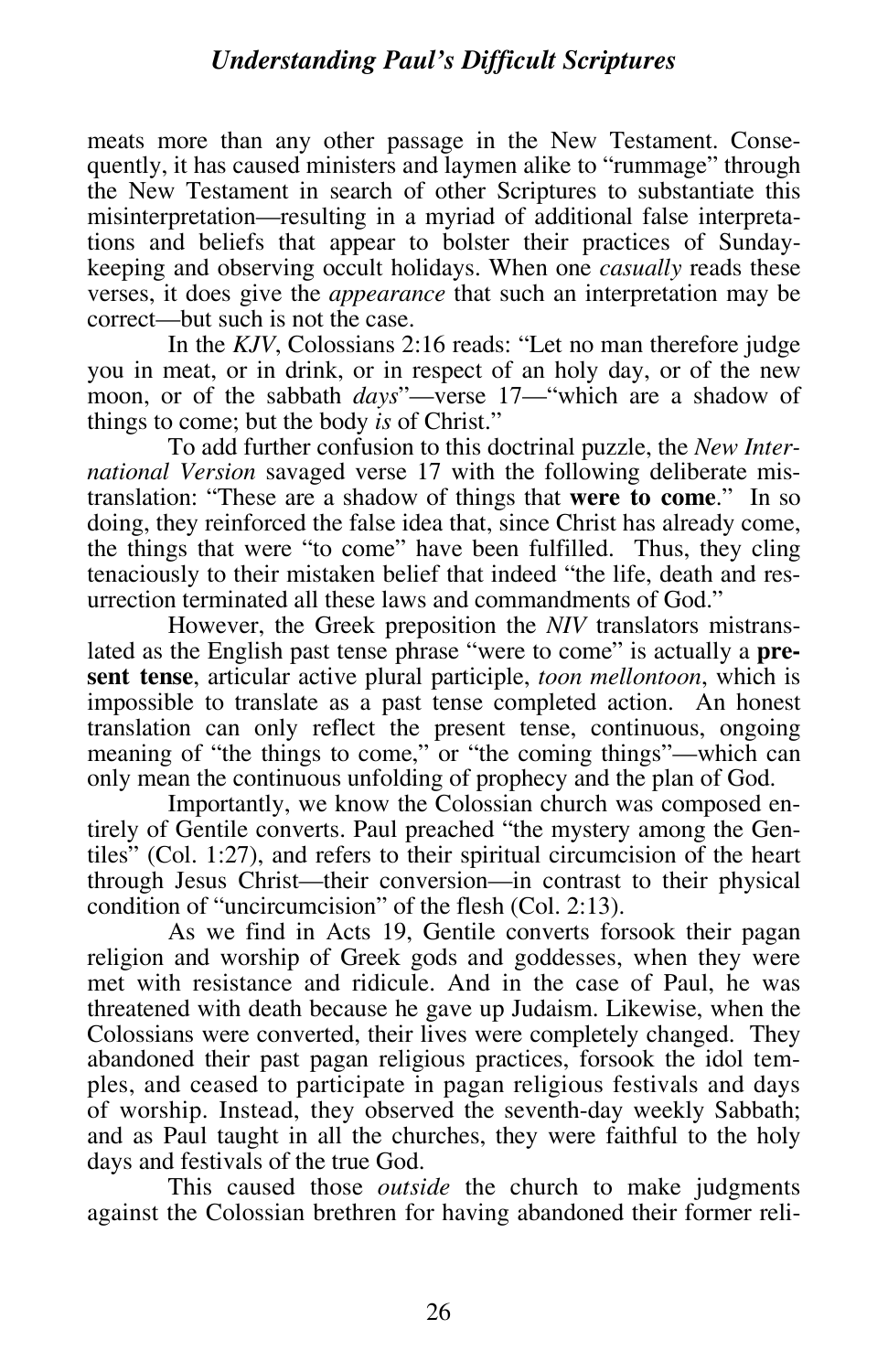gious philosophy and worship of angels. When we understand the circumstances with which Paul was dealing when he wrote Colossians 2:16-17, then the true meaning of the passage becomes clear.

# **An Analysis of Colossians 2:16-17**

Here is an accurate translation of the original Greek:

 Col. 2:16—"Therefore, do not allow anyone to judge you in eating or in drinking, or with regard to a festival, or new moon, or *the* Sabbaths"—verse 17—"which are a foreshadow of the things that are coming, but the body of Christ."

> **1)** The first phrase—"**Therefore, do not allow anyone to judge you**…"—means that because they were now converted and had changed their lives to believe and obey the Gospel, and were now keeping the laws and commandments of God instead of their former pagan ways, **therefore**, they were not to let anyone *outside* the Church judge them because of their new way of life.

> **2)** "…**in eating, or in drinking**…" When they were pagans they ate all meats—clean and unclean. After conversion they no longer ate unclean meats (I Tim. 4:1-5). Likewise, they no longer engaged in drunkenness as in the past, which was also part of their pagan religious practices. Now, because they had changed their ways, they were to ignore the judgments and criticisms of those outside the Church.

> **3)** "…**with regard to a festival, or new moon, or** *the* **Sabbaths**…" Rather than showing that the Colossians were being judged for rejecting the festivals and Sabbaths of God, this phrase means the exact opposite. As in the case of the Galatians, as former pagans they had never observed any of the biblical festivals and Sabbaths before their conversion. Therefore, those outside the Church were not judging the Colossians because they were no longer keeping these things, rather they were judging them because after their conversion they were, indeed, keeping them. A word about "new moon." Since this is in the singular, it refers to the calculated Hebrew Calendar, and must be referring to the Feast of Trumpets, a holy day, because the first day of the seventh month (a new moon) is the beginning date for the calculations of the Hebrew Calendar.

> **4)** "…**which are a foreshadow of the things that are coming**…" This important phrase shows that true Christians—those obeying God's way of life—will have an understanding of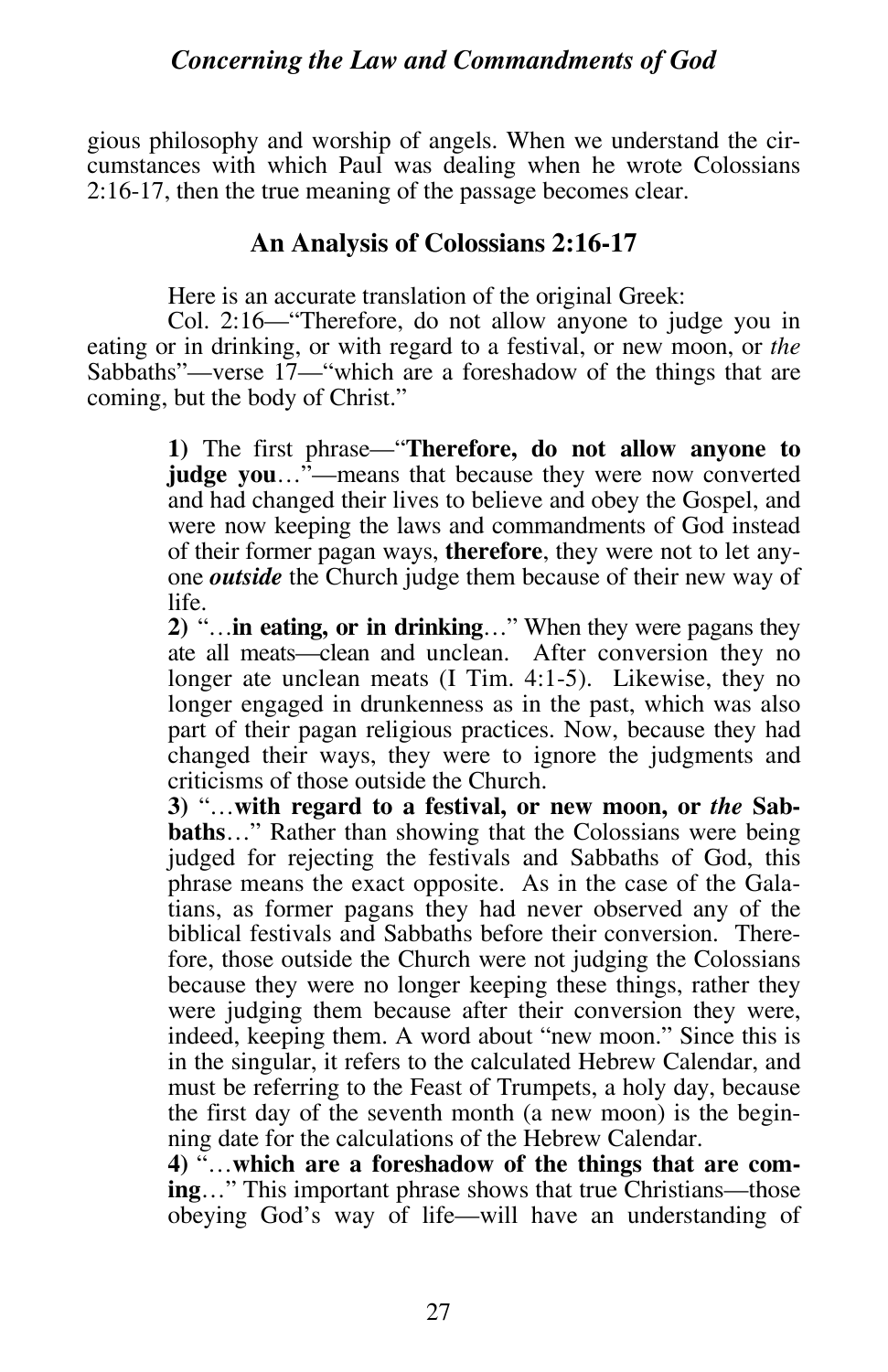coming events in prophecy as the plan of God unfolds.

**5)** "…**but the body of Christ**." This phrase can reflect two meanings. First, since the Colossian brethren were being judged by those *outside* the church for their new, converted conduct, any judging concerning these matters should only be done in and by the Church, which is "the body of Christ." Second, this phrase can also mean that the *reality* of observing God's Sabbath and holy days can be found only in the "body of Christ" the Church—not from *outside* the Church. In other words, the true knowledge and meaning of such days can be found only in the churches of God. As Jesus said, "Because it has been given to you to know the mysteries of the kingdom of heaven, but to them [outside the body of Christ—outside the true Church of God] it has not been given…. But blessed *are* your eyes, because they see; and your ears, because they hear. For truly I say to you, many prophets and righteous *men* have desired to see what you see, and have not seen; and to hear what you hear, and have not heard" (Matt. 13:11, 16-17).

 The entire chapter of Colossians Two is a contrast between the way of God through Jesus Christ and the way of pagans with their religious philosophies and worship of fallen angels. When the verses of this chapter are divided into these two contrasting elements, the true meaning and full intent of what Paul wrote becomes clear. Below, the verses of Colossians Two are divided into:

> **A.** Things relating to Christ and God the Father and the Christian way of life.

> **B.** Warnings against paganism, religious philosophy and the worship of fallen angels.

#### **Colossians Two Divided into Elements A and B**

**A.** "Now I want you to understand what great concern I have for you, and *for* those in Laodicea, and as many as have not seen my face in *the* flesh; that their hearts may be encouraged, being knit together in love unto all riches of **the full assurance of understanding**, unto *the* **knowledge of the mystery of God**, and of *the* Father, and of Christ; **in Whom are hid all the treasures of wisdom and knowledge**" (verses 1-3).

**B.** "Now I say this so that **no one may deceive you by persuasive speech**" (verse 4).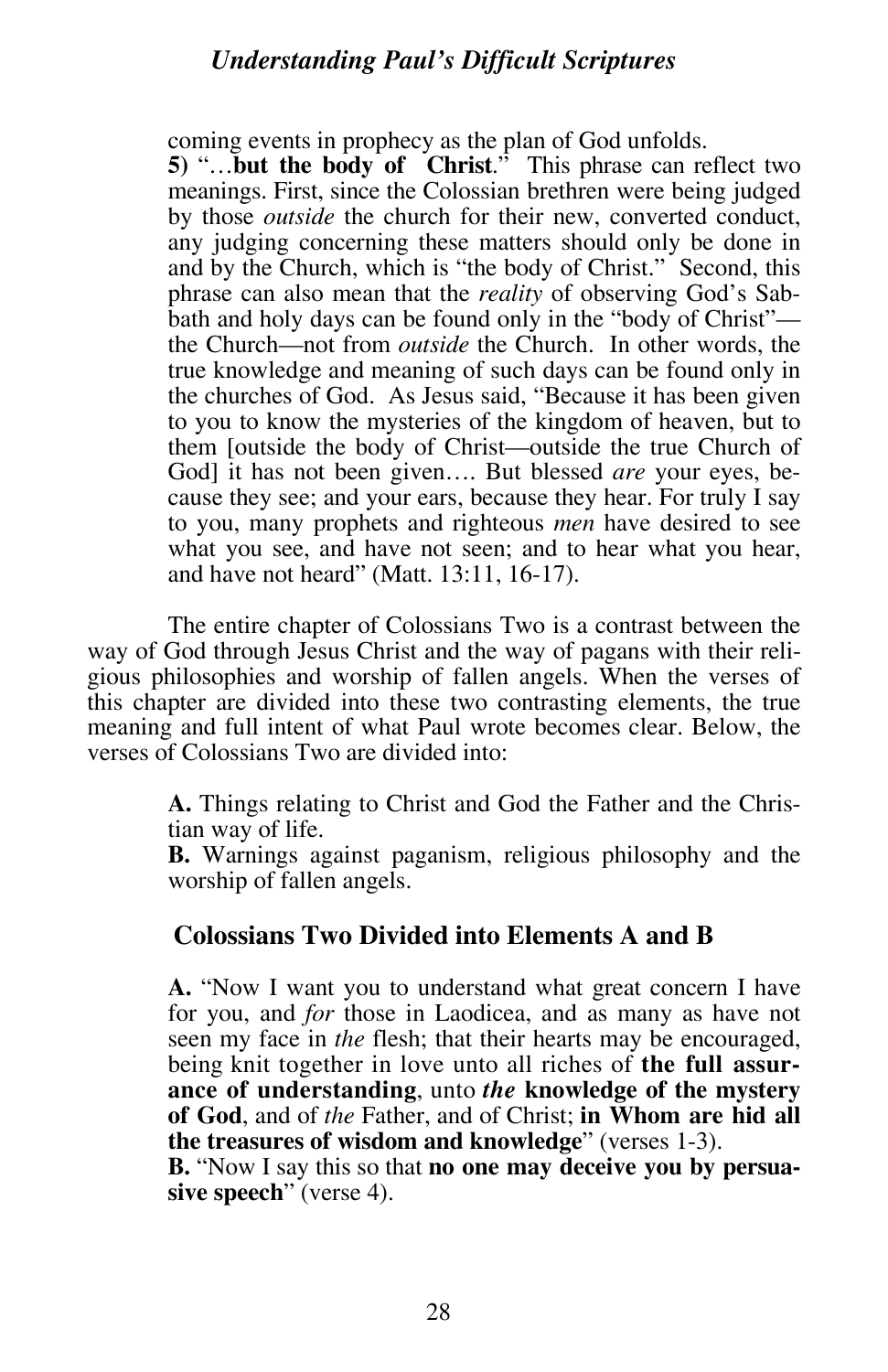**A.** "For though I am indeed absent in the flesh, yet I am with you in spirit, rejoicing and beholding your order, and the steadfastness of your faith in Christ. Therefore, **as you have received Christ Jesus the Lord, be walking in Him; being rooted and built up in Him, and being confirmed in the faith, exactly as you were taught**, abounding in it with thanksgiving" (verses 4- 7).

**B.** "Beware lest anyone takes you captive **through philosophy and vain deceit**, according to **the traditions of men**, according to the **elements of the world**, and not according to Christ" (verse 8).

**A.** "For in Him dwells all the fullness of the Godhead bodily; and **you are complete in Him**, Who is the Head of all principality and power; in Whom you have also been circumcised with *the* circumcision not made by hands, in putting off the body of the sins of the flesh by the circumcision of Christ; having been buried with Him in baptism, by which you have also been raised with *Him* through the inner working of God, Who raised Him from the dead. For you, who were *once* dead in *your* sins and in the uncircumcision of your flesh, He has *now* made alive with Him, **having forgiven all your trespasses. He has blotted out the note of debt against us** *with* **the decrees**  *of our sins*, which was contrary to us; and He has taken it away, having nailed it to the cross. After stripping the principalities and the powers, He made a public spectacle of them, *and* has triumphed over them in it [through His crucifixion and resurrection]" (verses 9-15).

**B.** "Therefore, **do not allow anyone to judge you** in eating or in drinking, or with regard to a festival, or new moon, or *the* Sabbaths, which are a foreshadow of the things that are coming, but the body of Christ. **Do not allow anyone to defraud you of the prize** *by* **doing** *his* **will in self-abasement and** *the* **worship of angels, intruding into things that he has not seen, vainly puffed up by his own carnal mind and not holding fast to the Head...**" (verses 16-19).

**A.** "[T]he Head from Whom all the body, being supplied and knit together by the joints and bands, is increasing *with* the increase of God. Therefore, **if you have died together** *with Christ* **from the elements** [see Gal. 4:8-10] **of the world**…" (verses 19-20).

**B.** "…**why are you subjecting yourselves to** *the* **decrees** *of*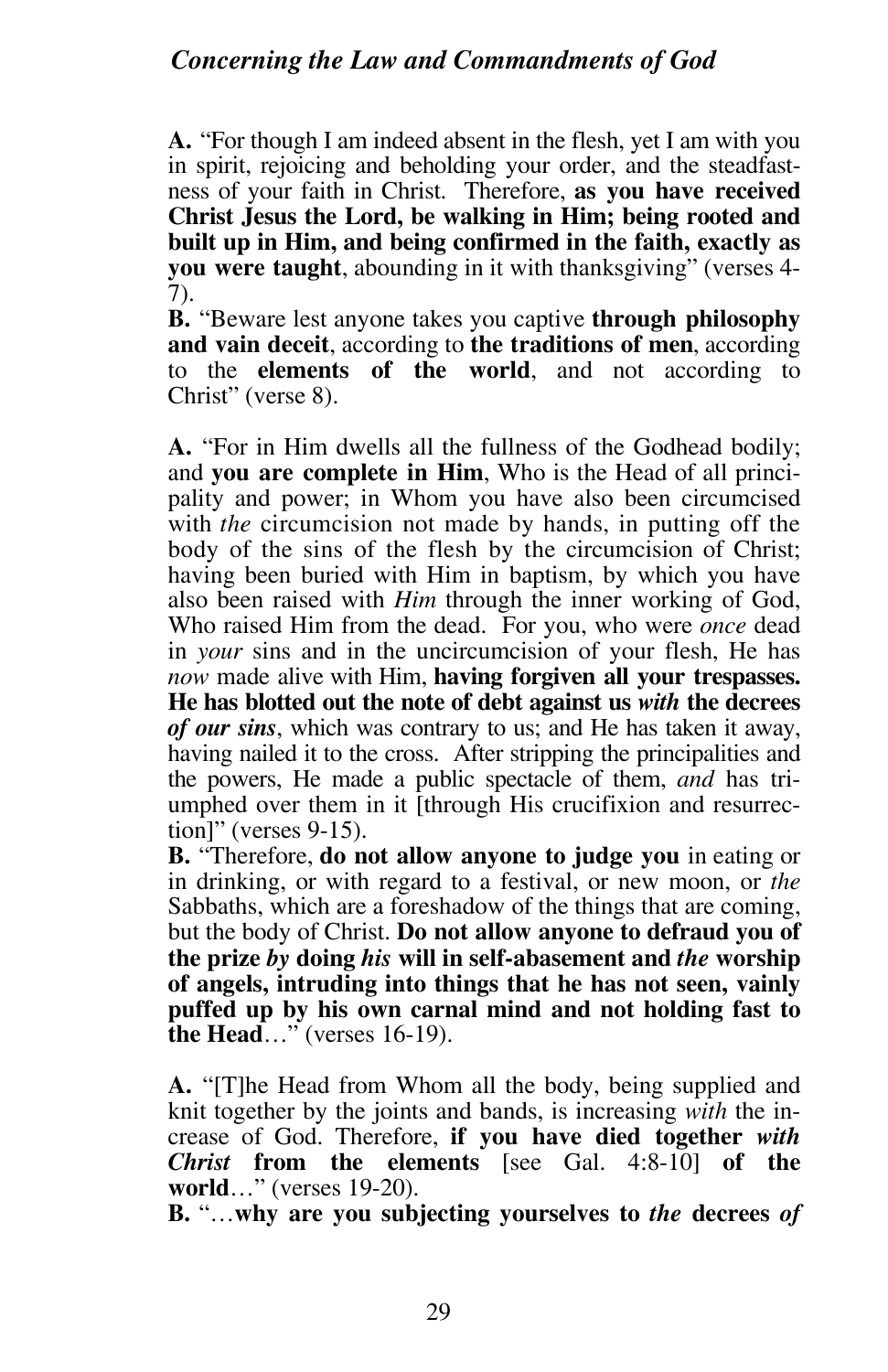*men* **as if you were living in** *the* **world**? *They say*, 'You may not handle! You may not taste! You may not touch!' **The use of all such things leads to corruption.** *It is* **according to the commandments and doctrines of men**, which indeed have an outward appearance of wisdom **in voluntary worship** *of angels***, and self-abasement, and unsparing treatment of** *the* **body**, not in any respect to the satisfying *of the needs* of the flesh" (verses 20-23).

 When the chapter is taken as a whole—and one examines Paul's contrasting admonitions—it becomes obvious that Paul did not abolish the dietary laws of clean and unclean meats, the annual festivals or the weekly Sabbath, or adopt a pagan calendar system. Moreover, none of God's laws were nailed to the cross. Rather, Paul is clearly affirming that the Gentiles in Colosse were to continue to observe God's laws and commandments as they had been taught. Paul was instructing the Colossians to disregard the criticisms and harsh judgments of those *outside* the Church, because the observance of God's Sabbath and holy days are a continuous foreshadowing of events yet to occur in God's plan. By being faithful and keeping these commandments of God, they would always be worshiping the true God, be built up in Jesus Christ and never lose the understanding of God's plan. By true obedience to God the Father and Jesus Christ, they would never again be deceived by vain philosophies and decrees of men, nor would they be seduced into the worship of fallen angels—Satan and his demons. This is the *true* meaning of Colossians two!

# **Ephesians 2:15-16: Did Jesus Abolish the Commandments?**

 Now that we have a clear understanding of Colossians Two, it will not be difficult to realize what Paul wrote in Ephesians 2:15-16. In these verses the *KJV* reads: "Having abolished in his flesh the enmity, *even* the law of commandments *contained* in ordinances; for to make in himself of twain one new man, *so* making peace; and that he might reconcile both unto God in one body by the cross, having slain the enmity thereby."

 The key phrase in this *inaccurate* translation—which has caused a great deal of confusion—is "abolished in his flesh the enmity, *even* the law of commandments *contained* in ordinances." What is the "law of commandments contained in ordinances"? Are these actually the commandments of God contained in the Old Testament, as most assume?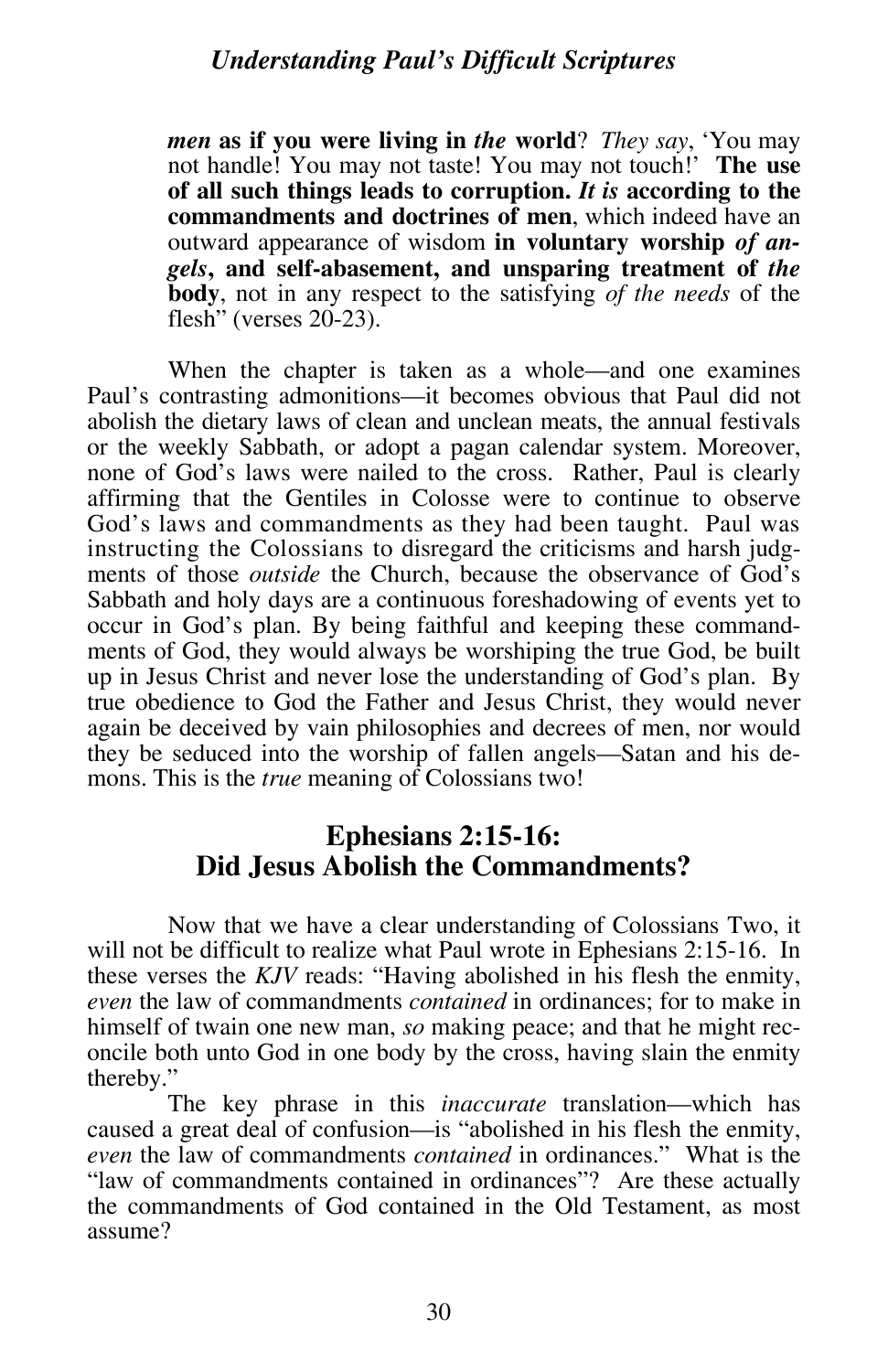The word translated "ordinances" comes from the Greek *dogma* (Col. 2:14, 20), which always refers to "decrees, ordinances, decisions and commands of men" (Arndt and Gingrich). Paul is not referring here to the commandments of God contained in the Law of God. Moreover, not once in the New Testament is *dogma* used in reference to the laws and commandments of God.

 To what decrees or dogmas of men is Paul referring? Notice, the context clearly reveals that he was writing about the *traditional* dogmas, decrees or commands of Judaism. The harsh traditional laws of Judaism created great hostility and enmity between Jews and Gentiles—as well as among the Jews themselves. Of these Jesus said, "For they bind heavy burdens and hard to bear, and lay *them* on the shoulders of men; but they will not move them with *one of* their own fingers" (Matt. 23:4).

 In Mark Seven, Jesus Christ strongly rebuked the Jewish religious leaders for adhering to their traditional laws and rejecting the commandments of God: "[T]he Pharisees and the scribes questioned Him, *saying*, 'Why don't Your disciples walk according to the tradition of the elders, but eat bread with unwashed hands?' And He answered *and* said to them, 'Well did Isaiah prophesy concerning you hypocrites, as it is written, "This people honors Me with their lips, but their hearts are far away from Me. **But in vain do they worship Me, teaching** *for* **doctrine the commandments of men**." For leaving the commandment of God, you hold fast the tradition of men, *such as* the washing of pots and cups; and you practice many other things like *this*.' Then He said to them, '**Full well do you reject the commandment of God, so that you may observe your** *own* **tradition**. For Moses said, "Honor your father and your mother"; and, "The one who speaks evil of father or mother, let him be put to death." But you say, "If a man shall say to *his* father or mother, 'Whatever benefit you might receive from me *is* corban (that is, *set aside as* a gift to God),' he is not obligated to help his parents." And you excuse him from doing anything for his father or his mother, nullifying the authority of the Word of God by your tradition which you have passed down; and you practice many *traditions* such as this' " (Mark 7:5-13; also see Matt. 23).

 Not only were the traditional decrees of Judaism contrary to the laws and commandments of God, they were so strange and harsh that they bred hostility and enmity among the Jewish people. Such traditions especially caused Jews to look down on Gentiles with contempt and disdain. In Ephesians 2:11-16, Paul describes this hostile relationship that existed between Jews and Gentiles before the coming of Christ and the preaching of the Gospel of peace. He emphasizes that the enmity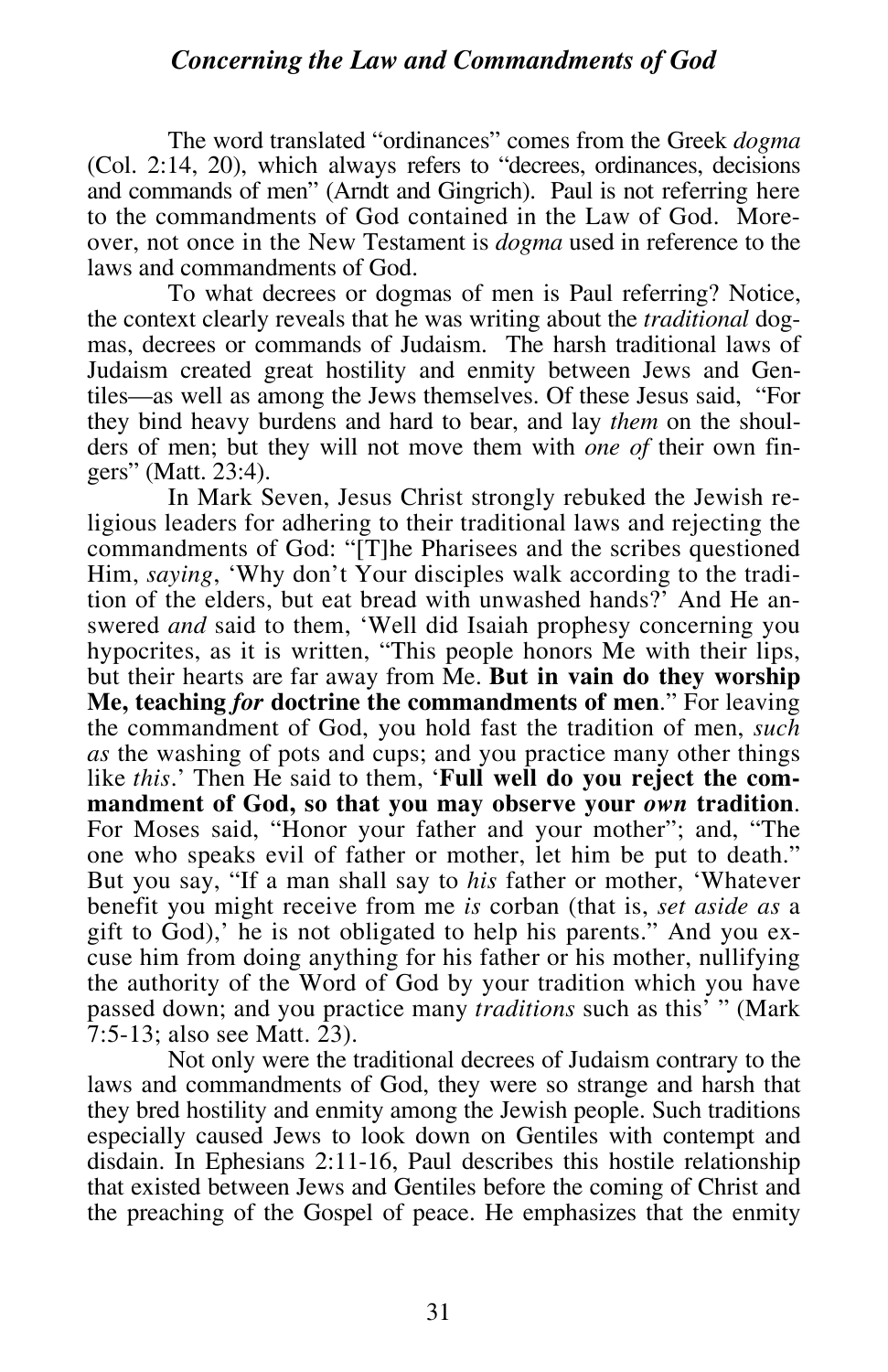was primarily the result of the Jews' nonsensical traditions.

 For example, a major "thorn in the flesh" between the two groups was the Jews' tradition—from their added oral law—that Jews were not to keep company with Gentiles, or even eat with them. This was most certainly not a Law of God. In order to prevent this Jewish bias against Gentiles from becoming rooted in the Church, God revealed to the apostle Peter early on that such traditions of Judaism were totally unacceptable—and that He was fully annulling those laws and decrees.

 When God first began to call Gentiles, Peter was sent through a special vision from God to the house of Cornelius in Caesarea. Cornelius was a Roman Army Centurion who feared the true God and prayed to Him. Notice what Peter said to Cornelius: "**You know that it is unlawful for a man who is a Jew** [who practiced Jewish traditional law] **to associate with or come near to anyone of another race**…" (Acts 10:28).

 Peter explained to Cornelius and those gathered in his house that God had moved him through a vision to proclaim that such hateful Jewish decrees had been made null and void by God as contrary to His laws and commandments. Peter said, "But God has shown me *that* **no man should be called common or unclean**…. Of a truth I perceive that **God is not a respecter of persons, but in every nation the one who fears Him and works righteousness is acceptable to Him**" (Acts 10:28, 34-35).

 In order to demonstrate to Peter, and hence all the apostles, that God was calling the Gentiles to the same salvation that began with the Jews and Israelites at the temple on the day of Pentecost in 30 AD, He supernaturally poured out the Holy Spirit upon the uncircumcised Gentiles gathered in Cornelius' house *before* they were baptized. Peter continued, " 'And He [Jesus] commanded us to preach to the people, and to fully testify that it is He Who has been appointed by God *to be* Judge of *the* living and *the* dead. To Him all the prophets bear witness, *that* everyone who believes in Him receives remission of sins through His name.' **While Peter was still speaking these words, the Holy Spirit came upon all those who were listening to the message. And the believers from the circumcision were astonished**, as many as had come with Peter, **that upon the Gentiles also the gift of the Holy Spirit had been poured out**; for they heard them speak in *other* languages and magnify God. Then Peter responded *by saying*, '**Can anyone forbid water, that these should not be baptized, who have also received the Holy Spirit as we** *did***?**' And he commanded them to be baptized in the name of the Lord. Then they besought him to remain *for* a number of days" (Acts 10:42-48).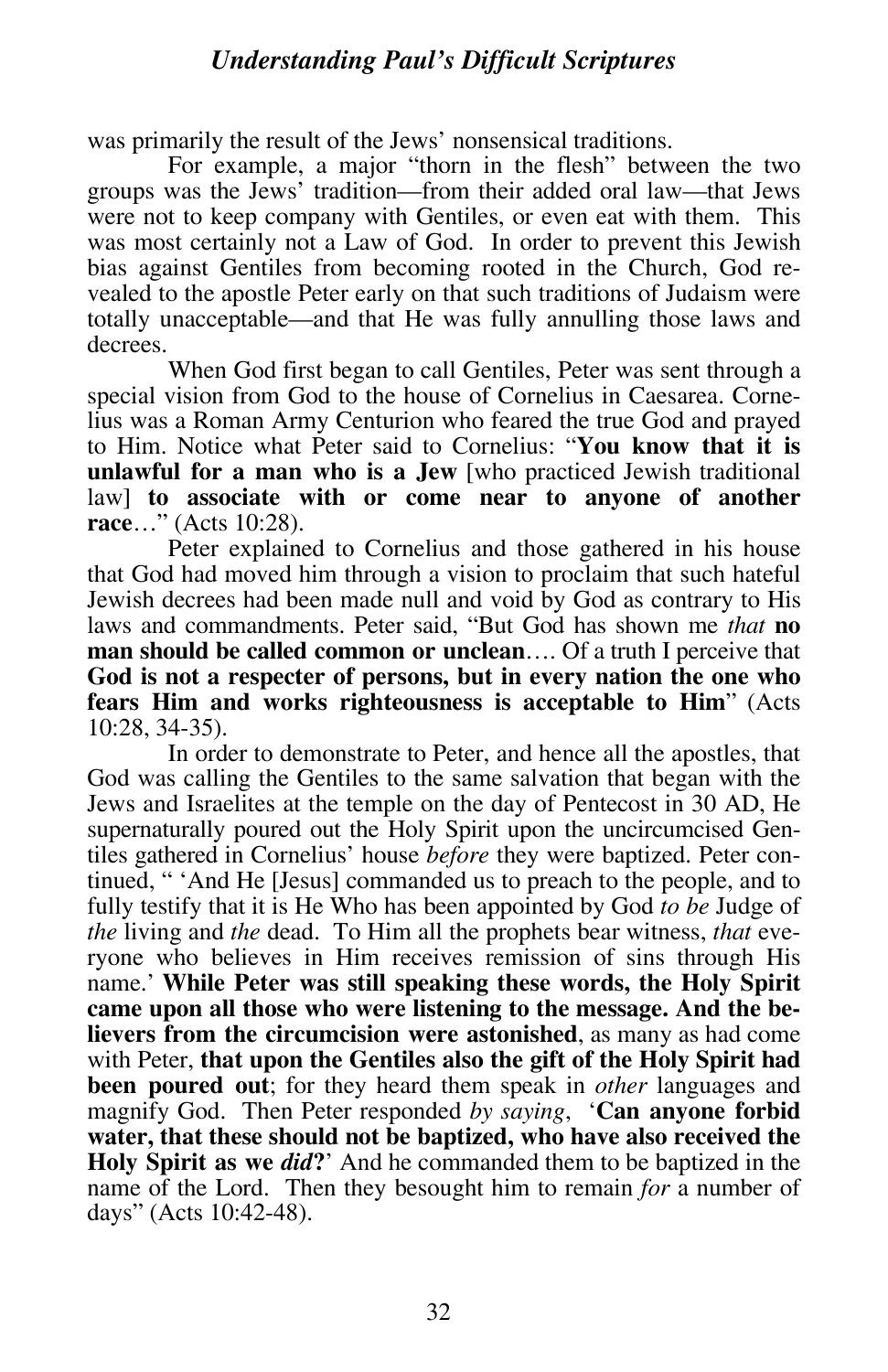With this background—and an accurate translation of Ephesians 2:11-16—the true meaning of this difficult passage is crystal clear. We see that Paul was in no way abolishing the commandments of God—for no man can abolish the commandments of God any more than a man can destroy the heavens and earth (Deut. 30:16-20; Matt. 5:17-18; Mark 13:31).

 Rather, God annulled the ridiculous, hateful, traditional laws of Judaism that were against Gentiles, as they had no place in the Church of God. Notice what Paul wrote: "Therefore, remember that you were once Gentiles in *the* flesh, who are called uncircumcision by those who are called circumcision in *the* flesh made by hands; *and* that you were without Christ at that time, alienated from the commonwealth of Israel, and strangers from the covenants of promise, having no hope, and without God in the world. But now in Christ Jesus, you who were once far off are made near by the blood of Christ. For He is our peace, Who has made both one, and has broken down the middle wall of partition [created by Jewish traditional laws and decrees], **having annulled in His flesh the enmity, the law of commandments contained in** *the* **decrees** *of men***, so that in Himself He might create both into one new man, making peace** [between Jews and Gentiles in the Church]; and *that* He might reconcile both to God in one body through the cross, **having slain the enmity** by it" (Eph. 2:11-16).

#### **Romans 7:1-6—Are Christians "Released from the**   $Law''$ ?

 An improper interpretation of this passage gives the appearance that Christians have been "released" from any obligation whatsoever to keep the laws and commandments of God. However, such teachings are, in reality, rooted in carnal-minded lawlessness and enmity against the laws of God (Rom. 8:7; I John 3:4). Those who believe and promote such blatant misrepresentations are lacking in scriptural knowledge and are unskilled in dividing the Word of truth—and thus make Jesus Christ and the apostle Paul lawless ministers of sin!

 "Are you ignorant, brethren (for I am speaking to those who know law), that the law rules over a man for as long a time as he may live? **For the woman who is married is bound by law to the husband as long as he is living; but if the husband should die, she is released from the law** *that bound her* **to the husband**.

 "So then, if she should marry another man as long as the husband is living, she shall be called an adulteress; **but if the husband should die, she is free from the law** *that bound her to the husband*, so that she is no longer an adulteress if she is married to another man. In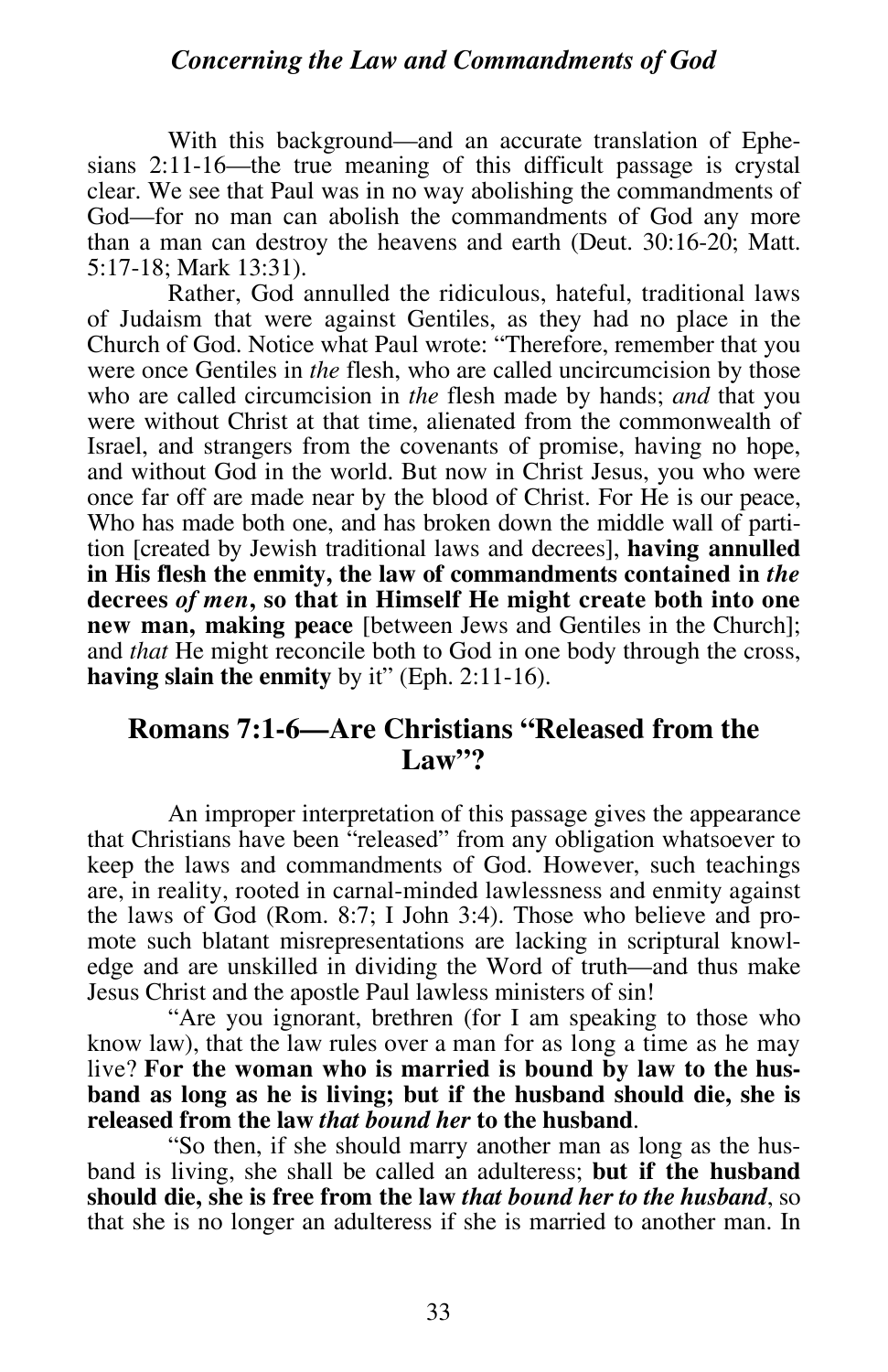the same way, my brethren, you also were made dead to the *marriage* law *of the Old Covenant* by the body of Christ in order for you to be married to another, Who was raised from *the* dead, that we should bring forth fruit to God. For as long as we were in the flesh, the passions of sins, which were through the law, were working within our own members to bring forth fruit unto death. **But now we have been released from the law because we have died** *to that* **in which we were held so that we might serve in newness of** *the* **spirit, and not in** *the* **oldness of** *the* **letter**" (Rom. 7:1-6).

 Clearly, the context of this passage is the *marriage law*  which binds a husband and wife together—until death terminates their marriage covenant. Based on this law, Paul makes a comparison because the covenant between God and the children of Israel was a *marriage* covenant. The Lord God was likened to the husband and Israel was likened to His wife. God confirmed this marital covenant relationship when He inspired Isaiah to write, "**For your Maker** *is* **your husband**; the LORD of hosts is His name; and your Redeemer *is* the Holy One of Israel; the God of the whole earth shall He be called" (Isa. 54:5).

 This marriage covenant between God and ancient Israel was based on physical promises of territory, long life, abundant material blessings, national wealth and greatness, and God's protection in exchange for Israel's obedience in the letter of His laws and commandments. Yet Israel was an almost completely unfaithful wife.

 Since marriage is binding by law until the death of either the husband or the wife, how could God terminate His marriage with Israel—apart from destroying every Israelite from all twelve tribes? Remember, God keeps His own laws, as they are a reflection of His inherent spiritual righteousness. Indeed, He was bound to Israel by His own immutable law.

 However, the Lord God of the Old Covenant was the One Who became the Lord of the New Covenant—Jesus Christ. Therefore, the Lord God Who became Jesus Christ in the flesh was able to terminate the marriage covenant with Israel through His death on the cross. He could not enter into a *new* espousal covenant relationship with the Church until He had died. This was one of the key reasons He became God manifested in the flesh, so He could release Israel and Himself through His own death from their Old Covenant marriage.

 After Jesus' death and resurrection, true Christians could then be espoused as chaste virgins to Jesus Christ as their future husband (II Cor. 11:2; Eph. 5:22-33). The marriage of the Lamb, the Husband, and the Church, the wife, will take place shortly after the first resurrection (Rev. 19:7-9).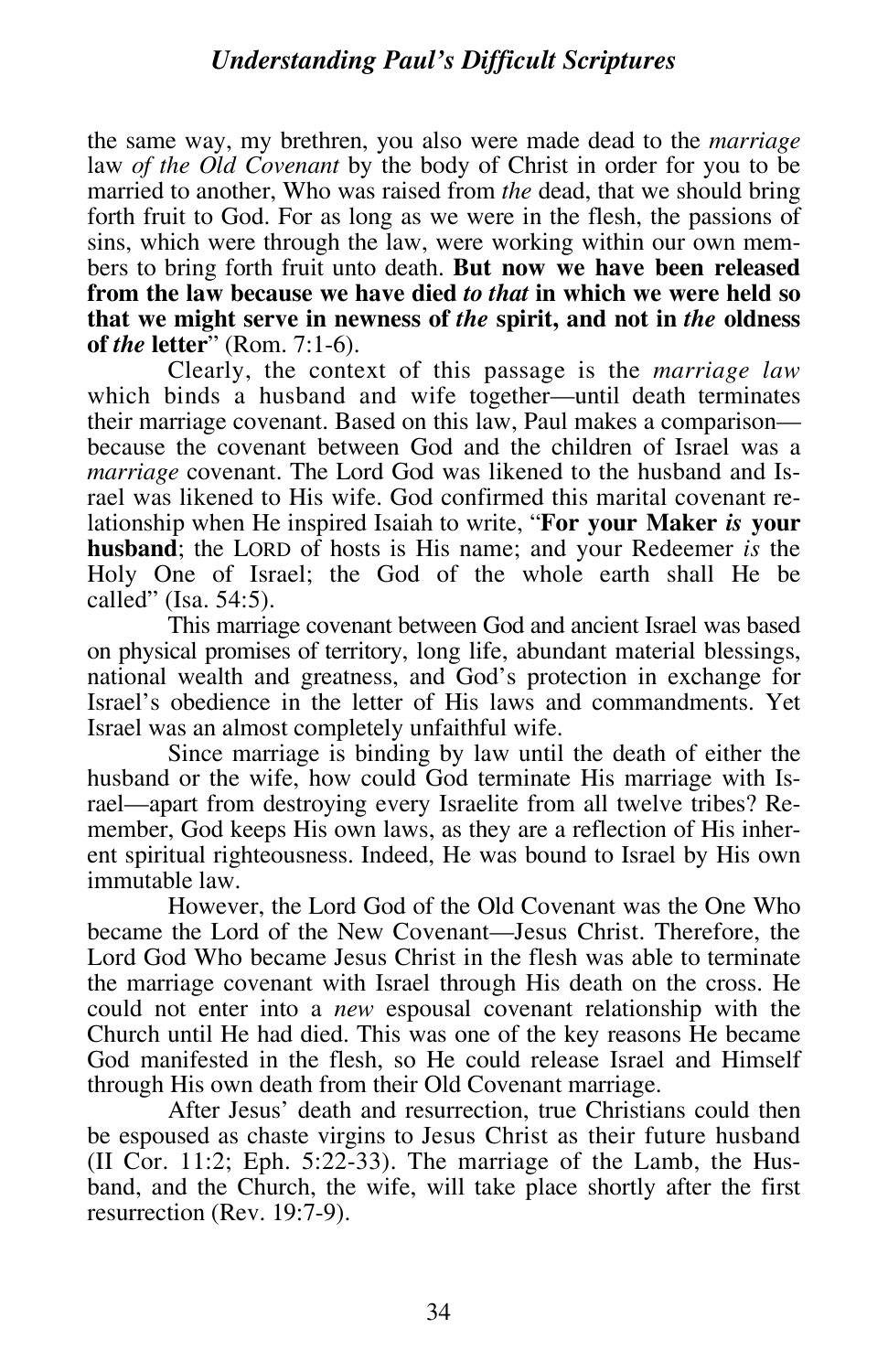Consequently, the phrase "released from the law" means that through Jesus' death (and the believer's symbolic death by water baptism), Jewish Christians have been *released* from their marriage agreement that bound them to the Old Covenant. It does *not* mean that New Covenant Christians are released from the obligation to keep the commandments and laws of God (Matt. 5:17-20). Rather, they are to obey the laws and commandments of God in the **newness of the spirit** of the Law, and not just in the letter of the Law (verse 6).

# **"Justification by Faith"— Is the Righteousness of God Without Law?**

 In order to determine the actual meaning of the apostle Paul's difficult passages concerning "law/the law" and "righteousness," we need to first understand how Paul used these particular terms.

*Paul's Use of the Term "Law"*: The English word "law" is translated from the Greek word **vouoc**, *nomos*, "law." Without the article it means "law" in general; an individual "law"; or the general principal of "law" or "a law." When Paul uses the word "law" *with* the definite article—o **vouos**, *ho nomos*—it means in the strictest sense the Pentateuch. In some cases it may refer to God's covenant with Israel or to the Ten Commandments. In the book of Hebrews, "the law" can refer to ritual laws of the temple system. "The law," *ho nomos*, can also refer to a *specific* law other than "the law/s of God." For example:

- Romans 7:23—"the law of my mind" and "the law of sin"
- Romans 8:2—"the law of the Spirit of life" and "the law of sin and death"
- Galatians 6:2—"the law of Christ"

*"Law" Without the Definite Article***:** In more than half of the passages where Paul discusses "law," he uses the term *without* the definite article—a fact critical to understanding his writings. This is especially true where Paul refers to laws of Judaism and decrees of men. Numerous problems in interpreting and understanding Paul's Epistles have resulted due to the *KJV* and other English translators *adding* the definite article "the" to nearly all of Paul's Scriptures where he uses "law" (*nomos*) *without* the definite article. Moreover, the translators failed to indicate their insertions by italicizing the added definite article—i.e., "*the*." Thus, Orthodox Christendom has developed many false doctrines based upon misunderstandings caused by these additions.

 However, in *The Holy Bible In Its Original Order—A Faithful Version*, when the definite article is *added* to the English translation of *nomos*, it is always noted by italicizing the article—as in, "*the* law." Thus, it is distinguished from *ho nomos*, where the definite article (*ho*) is actually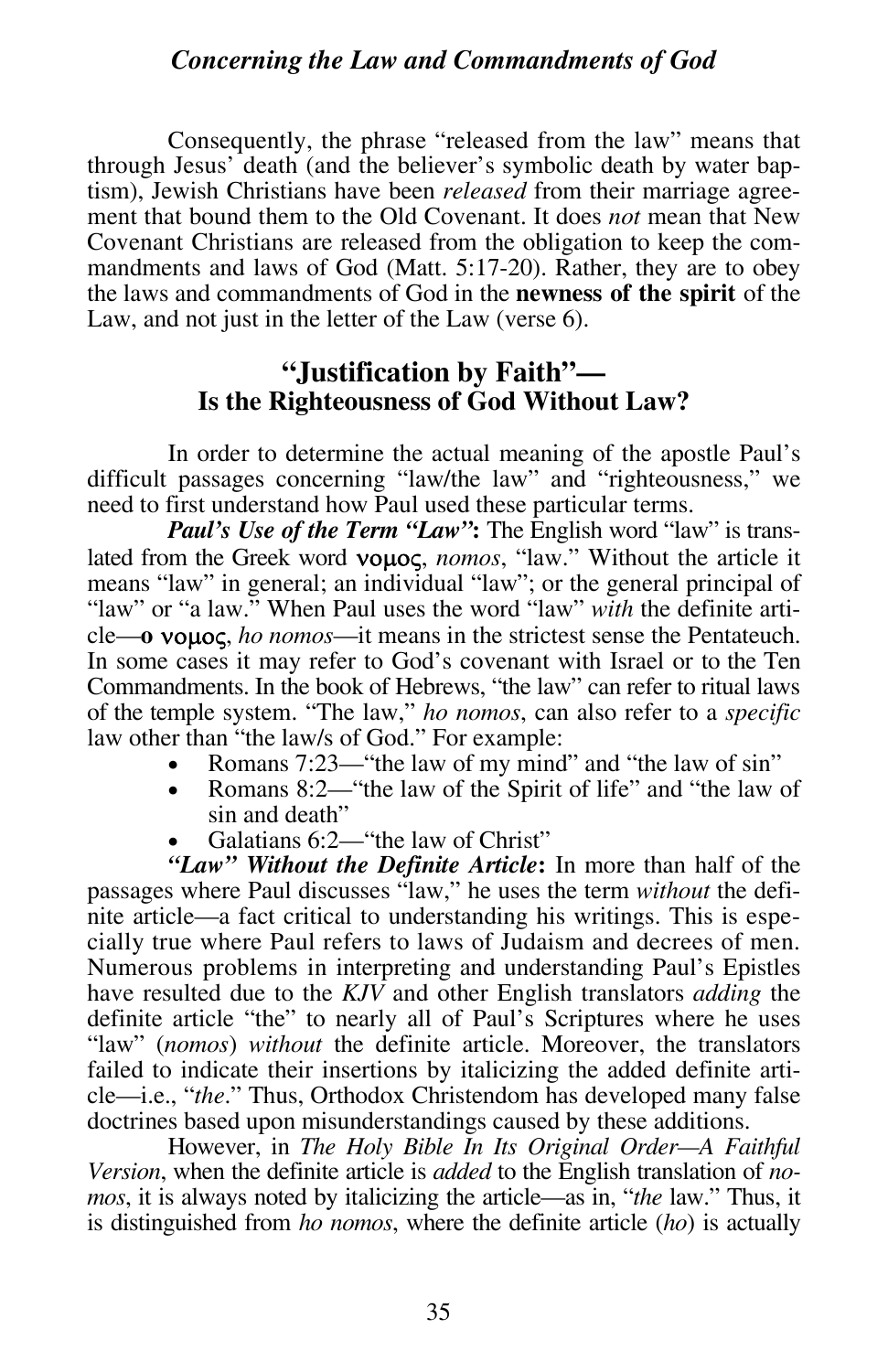translated from the Greek. In such cases the article is *not* italicized—"**the** law." Those who desire to undertake a more thorough study of this matter will find a Greek New Testament or a Greek-English Interlinear Bible quite helpful.

 Below is a listing of the passages where Paul uses "law" and "the law" in his epistles.

> **1)** There is *no* definite article in the Greek in these passages simply *nomos*. If a definite article is *added*, it should be italicized—"*the* law." Rom. 2:12, 14, 23, 25, 27; 3:20, 21, 27, 28, 31; 4:12, 14, 15; 5:13, 20; 6: 14, 15. In Rom. 7:1-6, all uses of "law/the law" are referring to the principal of "law" and the "law" of marriage as it pertains to God's covenant with Israel. Rom. 7:7, 8, 9, 23, 25; 9:31, 32; 10:4; 13:10; I Cor. 9:9, 20; Gal. 2:16, 19, 21; 3:2, 5, 10, 11, 13, 18, 21, 23; 4:4, 5, 21; 5:4, 18, 23; 6:13; Phil. 3:5, 6, 9; I Tim. 1:9; Heb. 7:12, 16; 8:10; 9:19; 10:16

> **2)** These passages already *include* the definite article as part of the original Greek—*ho nomos*. Thus they appear as "**the** law." Rom. 2:13, 14, 15, 17, 18, 20, 23, 26, 27; 3:19, 21; 4:16; 7:12, 14, 16, 22, 23; 8:2, 3, 4, 7; 10:5; I Cor. 9:8, 9; 14:21, 34; 15:56; Gal. 3:10, 12, 13, 17, 19, 21, 24; 4:21; 5:3, 14; 6:2; I Tim. 1:8; Heb. 7:5, 19, 28; 8:4; 9:22; 10:1, 8

 *Paul's Use of the Word "Righteousness"***:** In addition to Paul's use of "law/the law," we need to understand the meaning of the word "righteousness" and how he used it. In the New Testament, "righteousness" is translated from the Greek word *dikaisune* (**δικαιοσυνη**), which is used to bring out *nine* different aspects of "righteousness."

**1)** The **righteousness of the law** is obedience in the letter of the law (Deut. 4:1-8; Luke 1:6; Rom. 2:27; Phil. 3:6, 9).

**2)** The **righteousness of law** refers to receiving **justification** of one's sins through Old Covenant sacrifices, rituals, oblations and washings at the temple (Lev. 1-7; 12-15).

**3)** The **righteousness of law** refers to a work of law in obedience to the traditional laws of Judaism—including any law of another religion (Mark 7:1-13; Acts 10:28; 11:3; Gal. 2:11-16; Rom. 9:32; Gal. 2:16).

**4)** The **righteousness of God** means the personal righteousness of God the Father and Jesus Christ—the pure, holy, spiritual conduct of God.

**5)** The **righteousness of God** also refers to God's **justification** of a repentant sinner's past sins—which is a unilateral action of God through His grace that is separate from the Law and the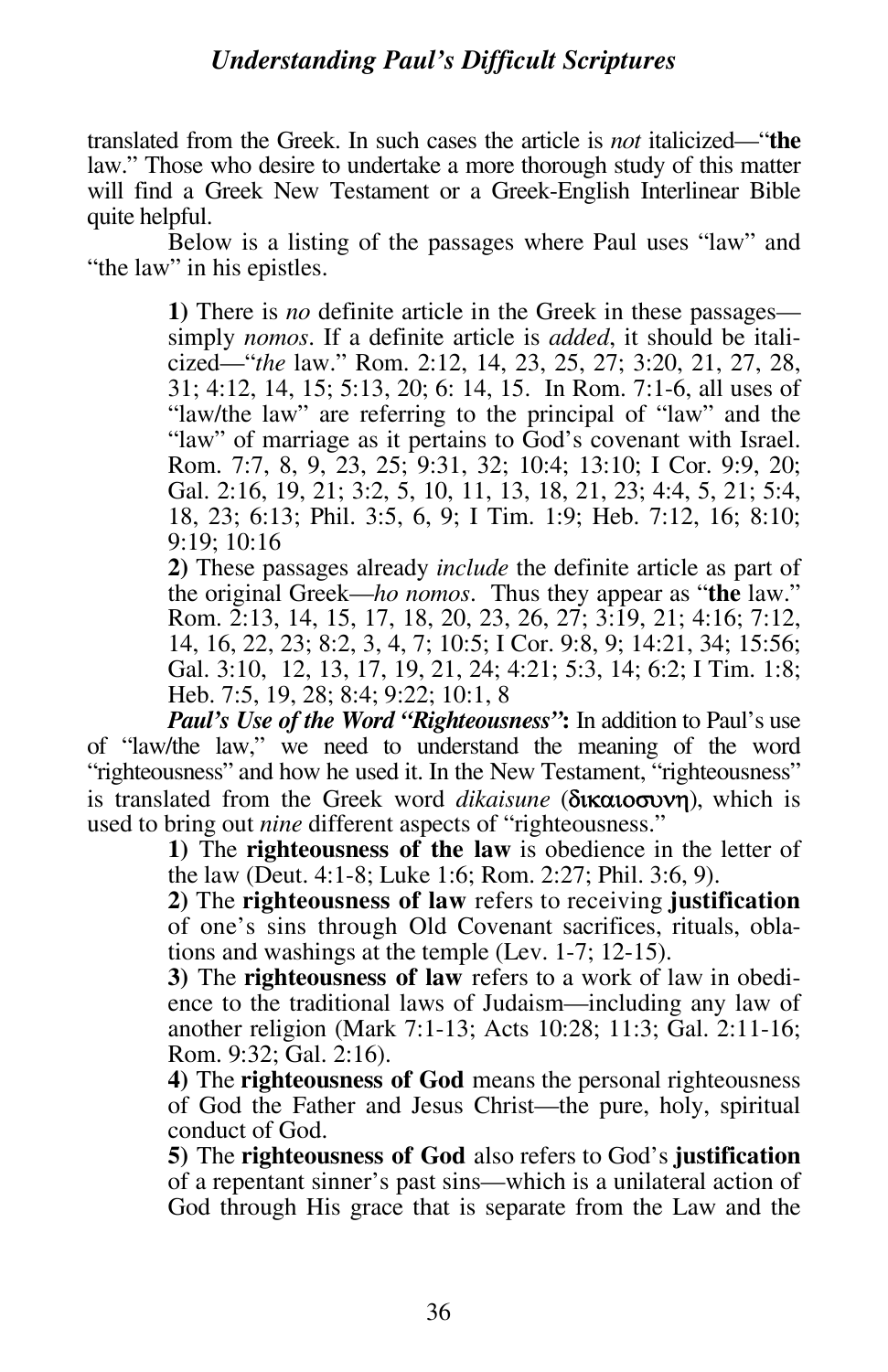Prophets (Rom. 2:21-24).

**6)** The **righteousness of faith** is faithful obedience to the laws and commandments of God in their spiritual intent and meaning (Rom. 2:27; I Cor. 7:19; Phil. 1:11; 2:12-13; 3:9; I John 2:3-6; 5:2-3; II John 2-6; Heb. 10:16; Rev. 22:14).

**7)** The **righteousness of faith** also means God's **justification** of one's past sins through **faith** and **belief** in the sacrifice of Jesus Christ and His shed blood for the forgiveness of sins by grace (Rom. 2:14; 3:21-31; 4:2; 3:31; 5:1; Gal. 3:8-10; 5:4-5; Eph. 2:4-10).

**8)** The **imputed righteousness of God** means the righteousness that God imputes to a believer when he or she believes God and acts upon what He commands with a willing heart (Gen. 15:6; 26:5; Rom. 4:3-5; James 2:14-26).

**9)** The **imputed righteousness of God** also refers to righteousness imputed by God upon repentance—because the believer's sins have been forgiven and removed through belief in the sacrifice of Jesus Christ and His shed blood. This imputed righteousness does not mean that Jesus has kept the commandments *for* a person. Neither does it remove one's obligation to keep the commandments of God (Rom. 4:6, 11, 22-23). Indeed, it demands that one keep the commandments and laws of God in their full spiritual intent (Rom. 7:6).

 In order to understand what Paul wrote in Romans 3:20-31, we will focus on the "righteousness of God"—meaning God's justification of a repentant sinner's past sins.

# **The** *KJV* **Translators' Great Error in Romans**

 In the book of Romans, the *KJV* translators *added* the definite article "the"—though it was not in the original text—when translating the Greek phrase *ergon nomou* into "**the** works of **the** law." Also, they did not make the word "the" *italic* when writing "the works" or "the law" to show that it was their own addition. The correct translation, a "work of law," is vastly different in meaning from "the works of the law." Many religions require "good works" in order for one to achieve salvation. These are a "work of law." On the other hand, "the work of the law" is commandment-keeping (Rom. 2:14). Usually, Paul talks about a "work of law"—which is far broader than commandmentkeeping, and included the traditional laws of Judaism which Christ condemned.

In order to fully understand what Paul is saying in this critical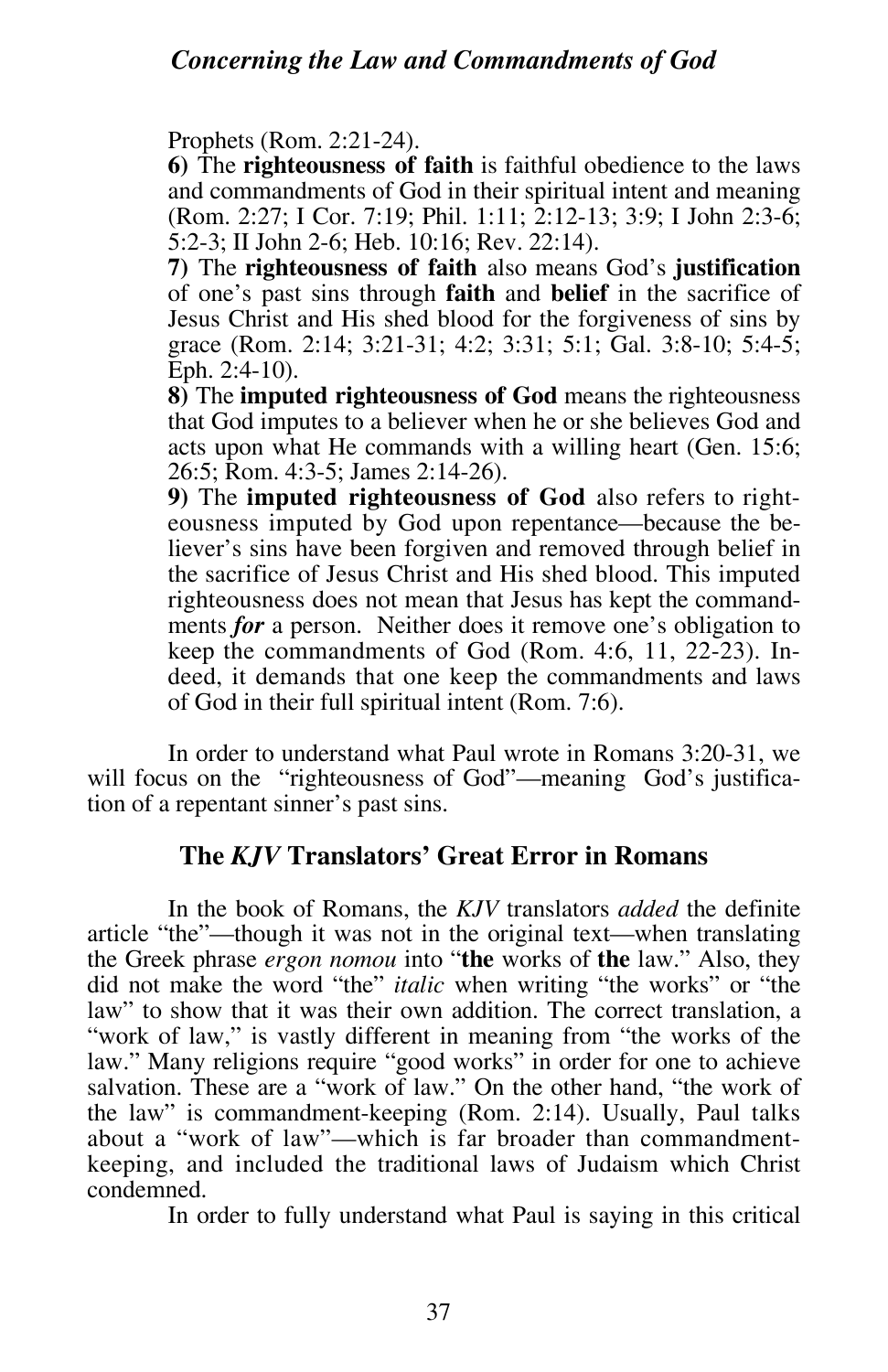passage in Romans Three, we need to examine the context in which it was written. In so doing, we will come to realize that Paul is talking about how one receives justification by *faith*, as opposed to justification by a *work of a law*—whether by temple ritual or justification through a traditional law of Judaism. He is not proclaiming the elimination of the laws and commandments of God as millions claim and believe.

#### **Romans 3:20-31 Examined**

 Citing these verses, Evangelical Protestants make the claim that it is not necessary for a person to keep the commandments of God especially the Sabbath and holy days—in order to have salvation. Moreover, they assert that if one keeps the Sabbath and holy days of God, they are attempting to be *justified* by commandment-keeping rather than by the grace of God through the sacrifice of Jesus Christ. Are such claims true? Why should Sunday-keeping—a man-made tradition contrary to the Word of God—not be justification by works as well?

 We need to ask, What did Paul actually mean in Romans 3:20- 31? Does he really advocate the elimination of the laws and commandments of God?

 In the *KJV*, Romans 3:20-21 reads: "Therefore **by the deeds**  [works] **of the law there shall no flesh be justified in his sight**: for by the law *is* the knowledge of sin. But now **the righteousness of God WITHOUT THE LAW is manifested**, being witnessed by the law and the prophets."

 This translation *seems* to indicate that there is no need to keep the laws of God, and that one can obtain righteousness "without the law"—that is, in the complete absence of law-keeping. But how can one who is "living in sin" also be righteous? Is that not a complete impossibility?

 Furthermore, how can one be righteous *without* Law when the Bible specifically declares, "All Your commandments are righteousness"? (Psa. 119:172). Complicating matters even more, Romans 2:13 says, "The hearers of the law *are* not just before God, but the **doers of the law shall be justified**." What does Paul mean by this?

 Romans 3:20-31 is indeed one of the most difficult-tounderstand passages that Paul wrote. Did Paul actually mean that one could be righteous *without* commandment-keeping? How is it possible that "by the deeds of the law no one is justified," yet, "the doers of the law shall be justified"? What are the answers to these perplexing questions?

*The Works of the Law***:** This phrase, "**the** works of **the**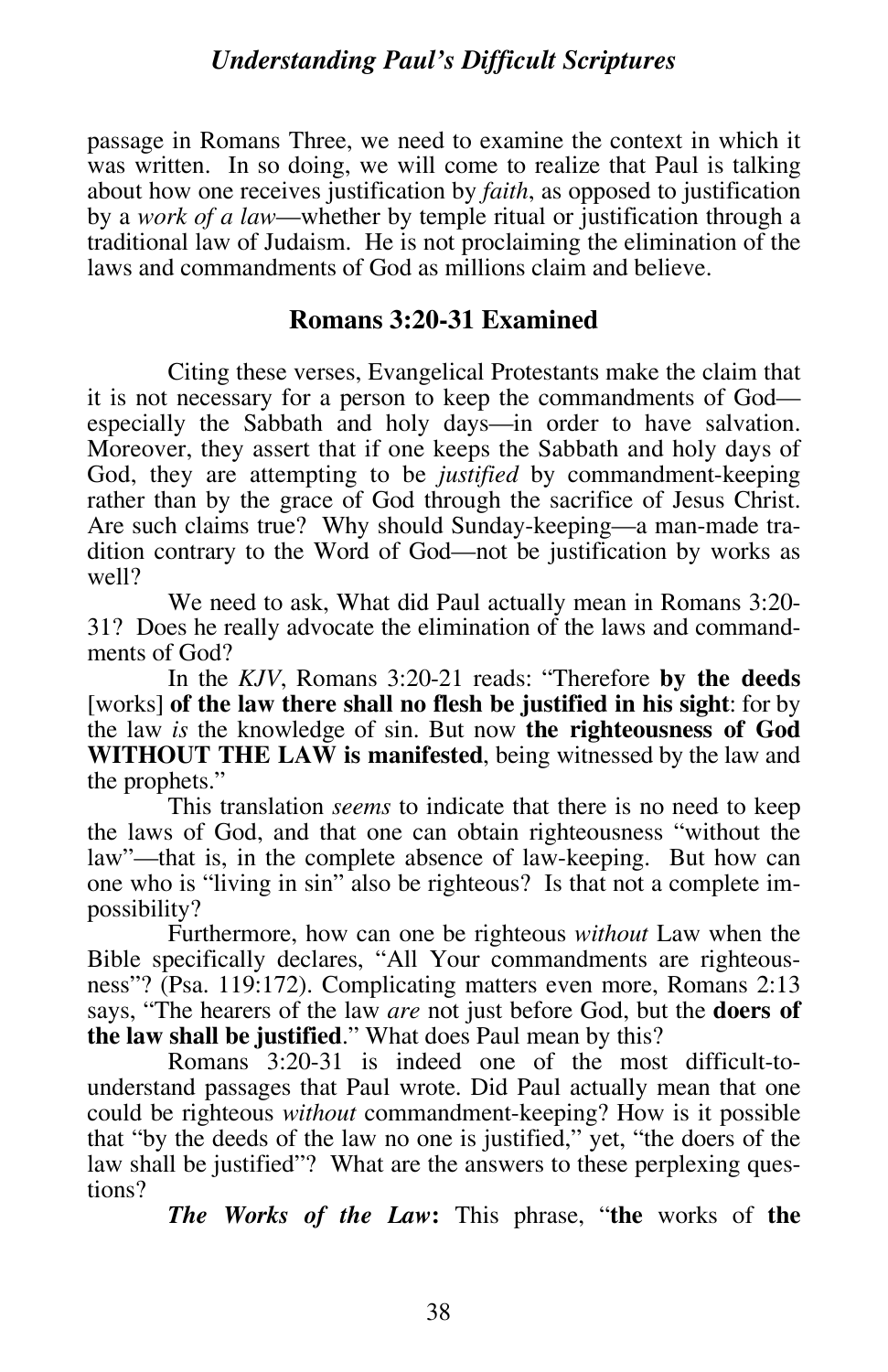law" (*KJV*), is perhaps one of the most misunderstood phrases in the epistles of Paul. The confusion originates from an inaccurate translation of the Greek *ergon nomou* ( $\epsilon \rho y \omega v$  vouv), which literally means "works of law." It does not mean "**the** works of **the** law." In the *KJV*, as well as in other versions, translators have inserted two definite articles into this phrase that are not found in the Greek text. One definite article, "the," has been inserted before the word "works" and the other before the word "law," making it incorrectly read "**the** works of **the** law." The definite articles were added to help clarify the meaning because translators thought that *ergon nomou* referred exclusively to the laws and commandments of God. Consequently, it has been assumed that keeping the commandments of God is not required for salvation because "**the** works of **the** law" cannot justify anyone with God. While it is true that "works of law" can refer to the laws of God, Paul undoubtedly intended a far broader application of the phrase *ergon nomou*.

 If the apostle Paul had intended the phrase to read "**the** works of **the** law," he most certainly would have written it that way in Greek. In fact, there is one verse, and one verse only, where Paul actually did write the entire phrase "**the** work of **the** law": "For when *the* Gentiles, which do not have *the* law, **practice by nature the things contained in the law**, these who do not have *the* law are a law unto themselves, who show **the work of the law** written in their own hearts, their consciences bearing witness, and their reasonings also, as they accuse or defend one another" (Rom. 2:14-15).

The Greek phrase in verse 15 is *to ergon tou nomou* (το εργον ) which, when translated into English, reads "**the** work of **the** law." Here it is quite evident that Paul was indeed talking about the laws of God.

 In all places where *ergon nomou* appears, it should be translated as "works of law" rather than "**the** works of **the** law." Paul used *ergon nomou*—without the definite articles—in seven places, which should all be translated "works of law":

> **1)** Rom. 9:31-32: "But Israel, although they followed after a law of righteousness, did not attain to a law of righteousness. Why? Because *they did* not *seek it* by faith, but by **works of law**; for they stumbled at the Stone of stumbling."

> **2-4)** Gal. 2:14-16: "But when I saw that they did not walk uprightly according to the truth of the gospel, I said to Peter in the presence of them all, 'If you, being a Jew, are living like the Gentiles, and not according to Judaism, why do you compel the Gentiles to judaize? We who are Jews by nature—and not sinners of *the* Gentiles—knowing that a man is not justified by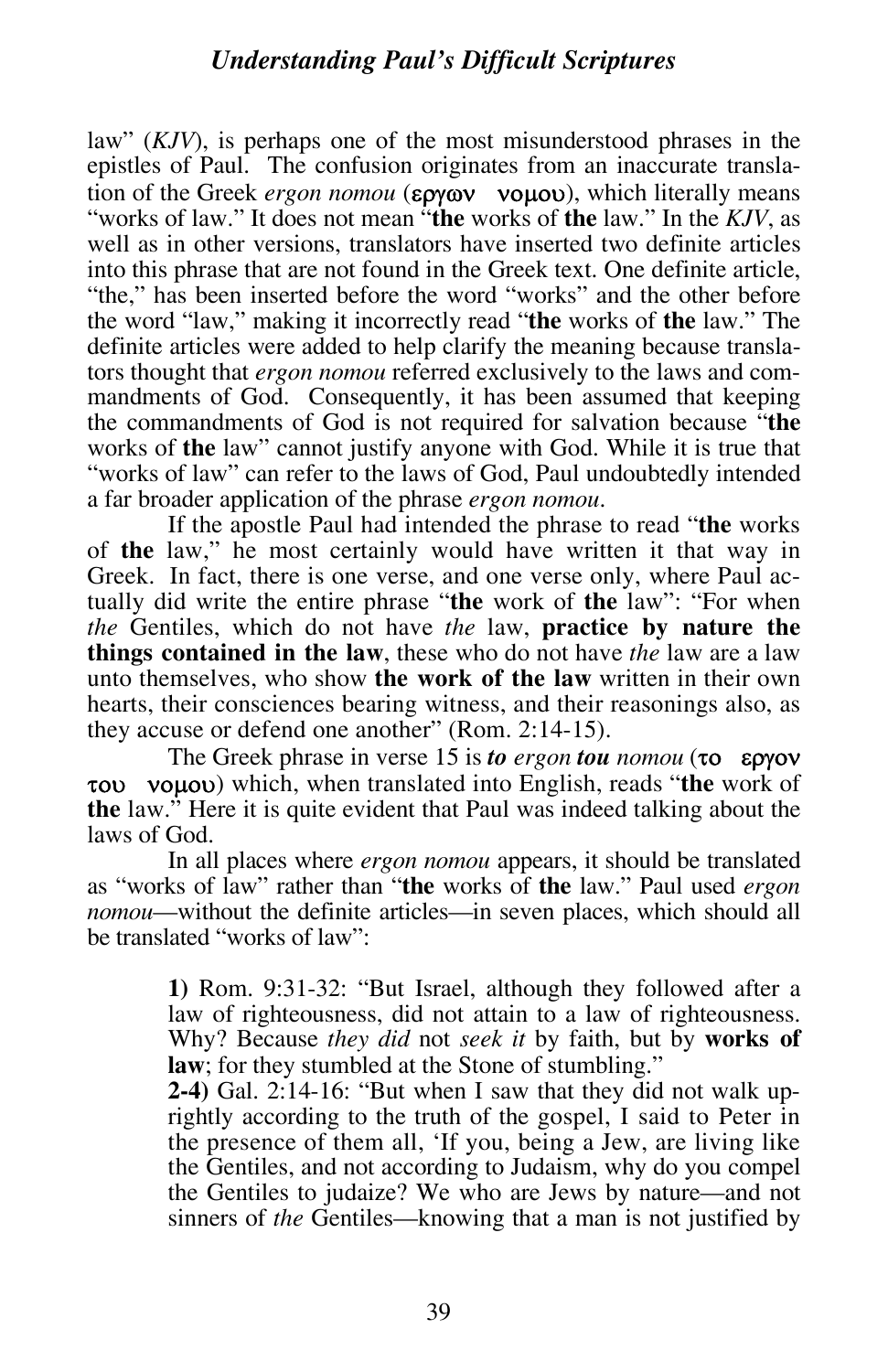**works of law**, but through *the* faith of Jesus Christ, we also have believed in Christ Jesus in order that we might be justified by *the* faith of Christ, and not by **works of law**; because by **works of law** shall no flesh be justified.' "

**5)** Gal. 3:2: "This only I desire to learn from you: did you receive the Spirit of God by **works of law**, or by *the* hearing of faith?"

**6)** Gal. 3:5: "Therefore *consider this*: He Who is supplying the Spirit to you, and Who is working deeds of power among you, *is He doing it* by **works of law** or by *the* hearing of faith?"

**7)** Gal. 3:10: "For as many as are *relying* on **works of law**  are under a curse, because it is written, 'Cursed *is* everyone who does not continue in all things that have been written in the book of the law to do them.'"

*The True Meaning of "Works of Law"***:** It is evident in these passages that Paul is including the traditional laws of Judaism in the phrase "works of law." In Galatians Two, Peter and the others were not following a law of God in eating separately from Gentiles, but were observing a traditional law of Judaism. Peter knew the Jews' traditions because fifteen years earlier he said to Cornelius, "You know that **it is unlawful for a man who is a Jew to associate with or come near to anyone of another race**…" (Acts 10:28). Peter was referring to a **manmade** traditional law of Judaism. Therefore, Paul's use of the phrase "works of law" includes all humanly-devised religious decrees, traditional laws of Judaism (Mark 7:1-13), as well as the ritual and sacrificial laws followed by Gentiles in worshipping their gods (Acts 14:8-18).

 In addition, the phrase "works of law" can include all the rituals and sacrifices under the Old Covenant. Paul wrote that it was impossible for those rituals and sacrifices to atone for sin before God the Father in heaven: "For the law, having *only* a shadow of the good things that are coming, *and* not the image of those things, with the same sacrifices which they offer continually year by year, is never able to make perfect those who come *to worship*. Otherwise, would they not have ceased to be offered? For once those who worship had been purified, *they would*  no longer be conscious of sin. On the contrary, in *offering* these *sacrifices* year by year, *there is* a remembrance of sins; because *it is* impossible *for the* blood of bulls and goats to take away sins" (Heb. 10:1-4).

 In summary, "works of law" refers to the works of *any* law—the laws of God, the laws of Judaism, and the laws of pagan religions. Clearly, Paul used "works of law" in the broadest sense—which included *all* religious works of law.

Concerning keeping the laws of God in the spirit, Paul wrote to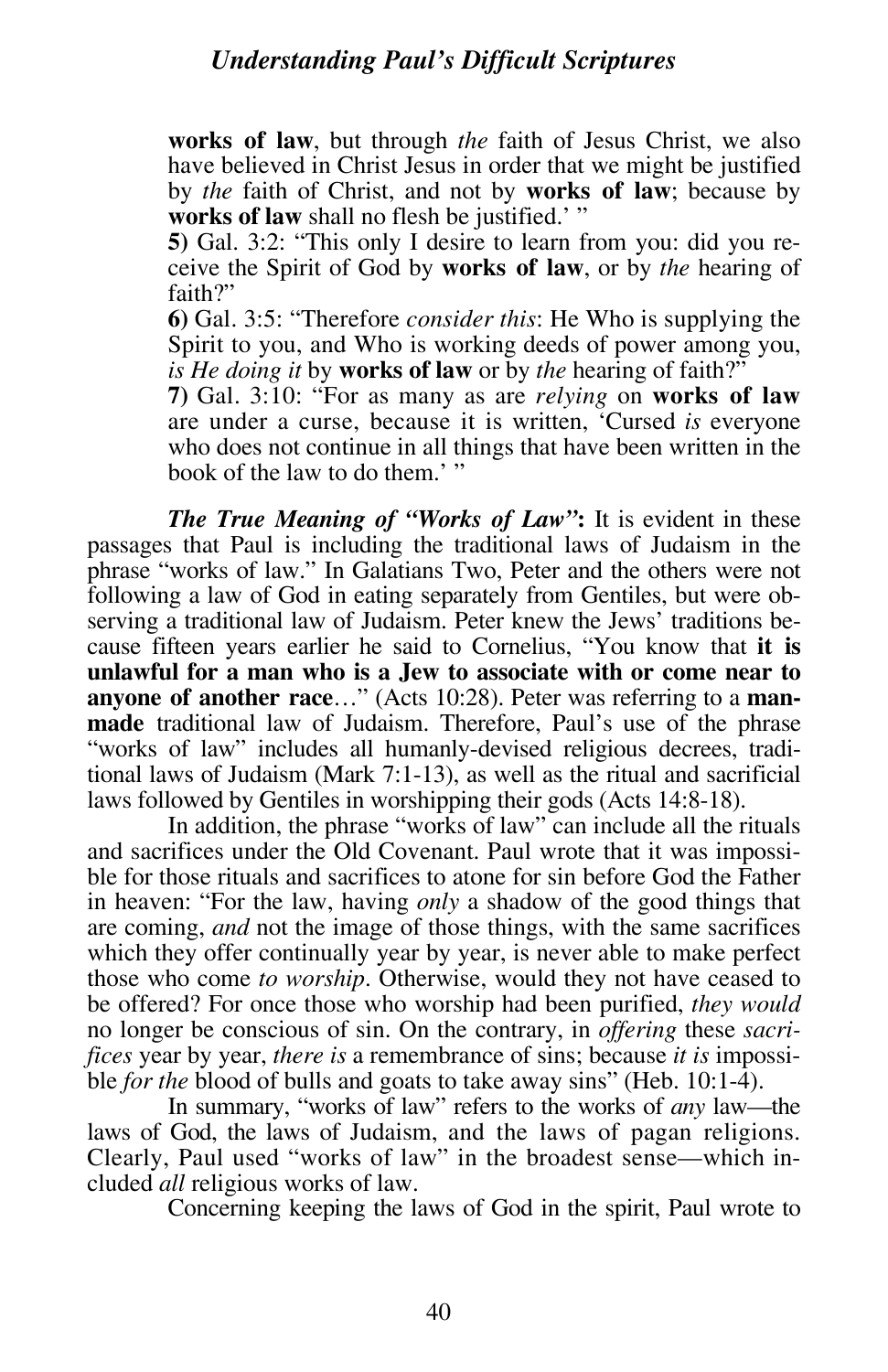the Romans that they "might serve in newness of *the* spirit, and not in *the* oldness of *the* letter…. [For] the law *is* indeed holy, and the commandment holy and righteous and good…. For we know that the law is spiritual…" (Rom. 7:6, 12, 14). In these verses, Paul is referring to the spiritual intent of the commandments of God, known as "the spirit of the law." True Christians will obey the laws and commandments of God in newness of the spirit. Not only will their obedience come from their hearts, it will be manifest outwardly in their actions.

 After a person has been converted, he or she is to walk in *newness* of life and do the "good works" of loving God and keeping His commandments. Commandment-keeping in the spirit of the law keeps a person from sinning, because "by the law is the knowledge of sin."

*Justification by Faith***:** When a person is living in a state of sin, he or she is cut off from God. Thus, the sinner is in a completely helpless condition—because no work of any kind or of any law can forgive sin and remove sin from his or her life. No one can justify himself from sin. It is impossible, even as the proverb declares, "**Who can say,** '**I have made my heart clean; I am pure from my sin**'?" (Prov. 20:9).

 Only God, Who is the Heart-knowing God and Lawgiver, can—through His mercy and steadfast love—forgive sins and transgressions of His laws and commandments. No man, minister, rabbi, priest or pope, or any other religious potentate, or any law or work of law can forgive sin, because all sin is against God. Therefore, only God Himself personally can forgive sin: "Bless the LORD, O my soul, and forget not all His benefits; **Who forgives all your iniquities, Who heals all your diseases**…. For as the heavens are high above the earth, so is His mercy toward those who fear Him. **As far as the east is from the west, so far has He removed our transgressions from us**" (Psa. 103:2-3, 11-12).

 God grants forgiveness only upon the sinner's genuine repentance toward God, which is accomplished privately through heartfelt prayer, and is evidenced by a broken heart and a contrite spirit. Notice King David's ancient prayer of repentance after He had grievously sinned: "Have mercy upon me, O God, according to Your lovingkindness; according to the multitude of Your tender mercies, **blot out my transgressions. Wash me thoroughly from my iniquity, and cleanse me from my sin, for I acknowledge my transgressions, and my sin is ever before me**. Against You, You only, have I sinned, and done evil in Your sight, that You might be justified when You speak and be clear when You judge…. Behold, **You desire truth in the inward parts**; and in the hidden part You shall make me to know wisdom. Purge me with hyssop, and  $\overline{I}$  shall be clean; wash me, and I shall be whiter than snow. Make me to hear joy and gladness, that the bones which You have broken may rejoice. Hide Your face from my sins, and blot out all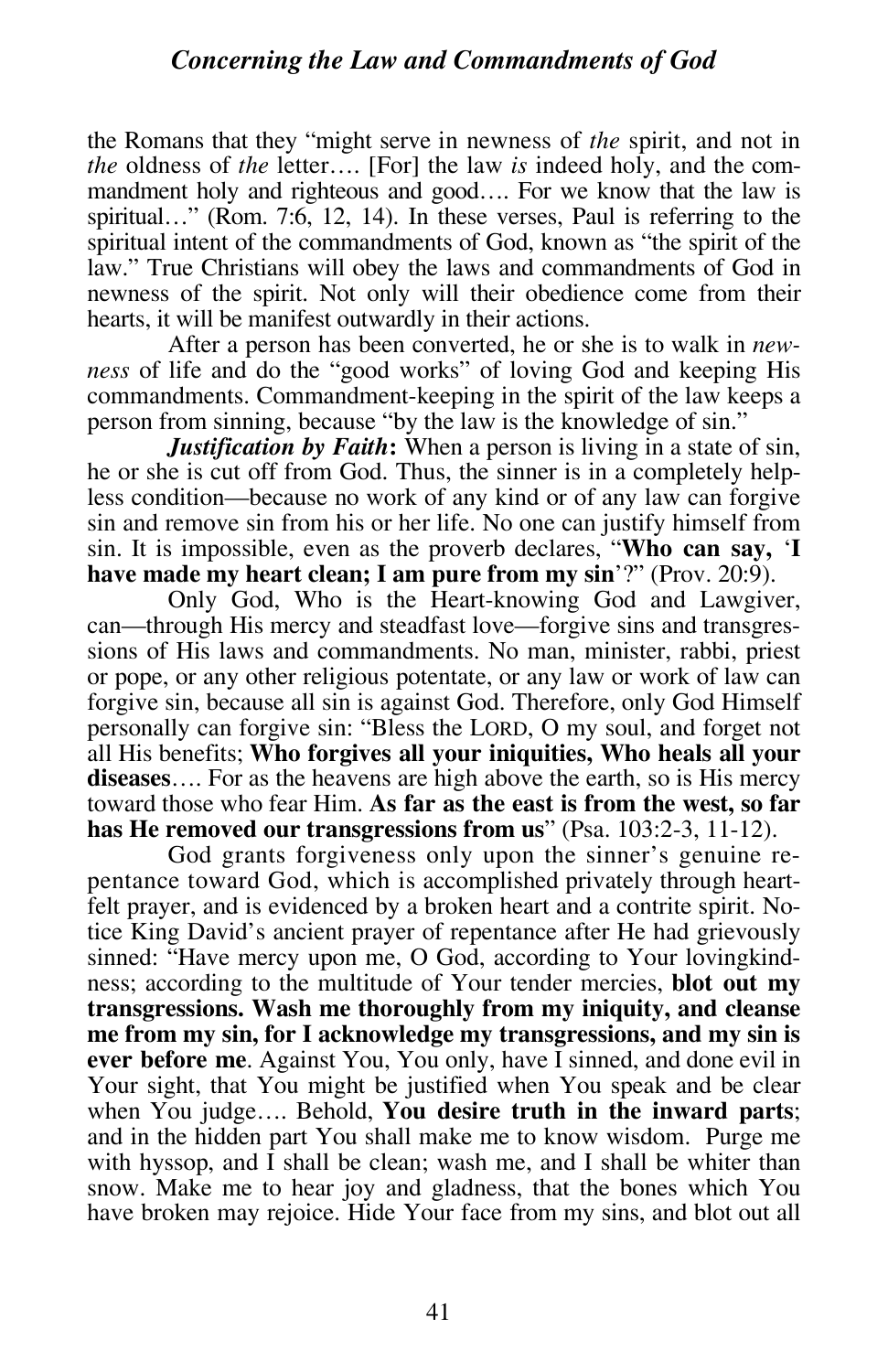my iniquities. **Create in me a clean heart, O God, and renew a steadfast spirit within me**" (Psa. 51:1-4, 6-10).

 In order to be made right with God and have sins forgiven and removed, the sinner must repent to God the Father and accept the sacrifice of the blood of Jesus Christ as full payment for his or her sins. Notice how Paul expressed it: "[We, as called, true Christians, are] to *the* praise of *the* glory of His grace, wherein He has made us objects of *His* grace in the Beloved *Son*; **in Whom we have redemption through His blood,** *even* **the remission of sins, according to the riches of His grace**" (Eph. 1:6-7).

 Again, in writing to the Colossians, Paul shows God's operation of justification through the sacrifice of Jesus Christ and His shed blood. It is God the Father "Who has personally rescued us from the power of darkness and has transferred *us* unto the kingdom of the Son of His love; **in Whom we have redemption through His own blood,**  *even* **the remission of sins**…. And, having made peace through the blood of His cross, by Him to reconcile all things to Himself; by Him, whether the things on the earth, or the things in heaven. **For you** *were* **once alienated and enemies in** *your* **minds by wicked works; but now He has reconciled** *you* **in the body of His flesh through death**, to present you holy and unblamable and unimpeachable before Him; if indeed you continue in the faith grounded and steadfast, and are not moved away from the hope of the gospel, which you have heard, *and* which was proclaimed in all the creation that is under heaven" (Col. 1:13-14, 20-23).

 The apostle John writes: "If we confess our own sins, He is faithful and righteous, to forgive us our sins, and to cleanse us from all unrighteousness" (I John 1:9).

 This is how God the Father justifies the repentant sinner *separate from* commandment-keeping. No one can be justified in the sight of God by *any* work of *any* law. Rather, justification is graciously granted to the believer based on repentance and faith in the sacrifice and shed blood of Jesus Christ. This *state* of justification is called the "gift of righteousness," or the "gift of justification," which God the Father freely imputes to the repentant believer (Rom. 5:17).

 The function of the laws and commandments of God is to show men *how* to live, as well as to show them *what* sin is. No law can forgive sin. No law can give eternal life. That is not the function of law. Only God the Father can justify a person from sin through Jesus Christ's sacrifice and blood, which is *separate from* works of law and commandment-keeping. Finally, justification of past sins does *not* do away with the law or the good works that God requires of true believers. This is what Paul meant when he wrote: "The hearers of the law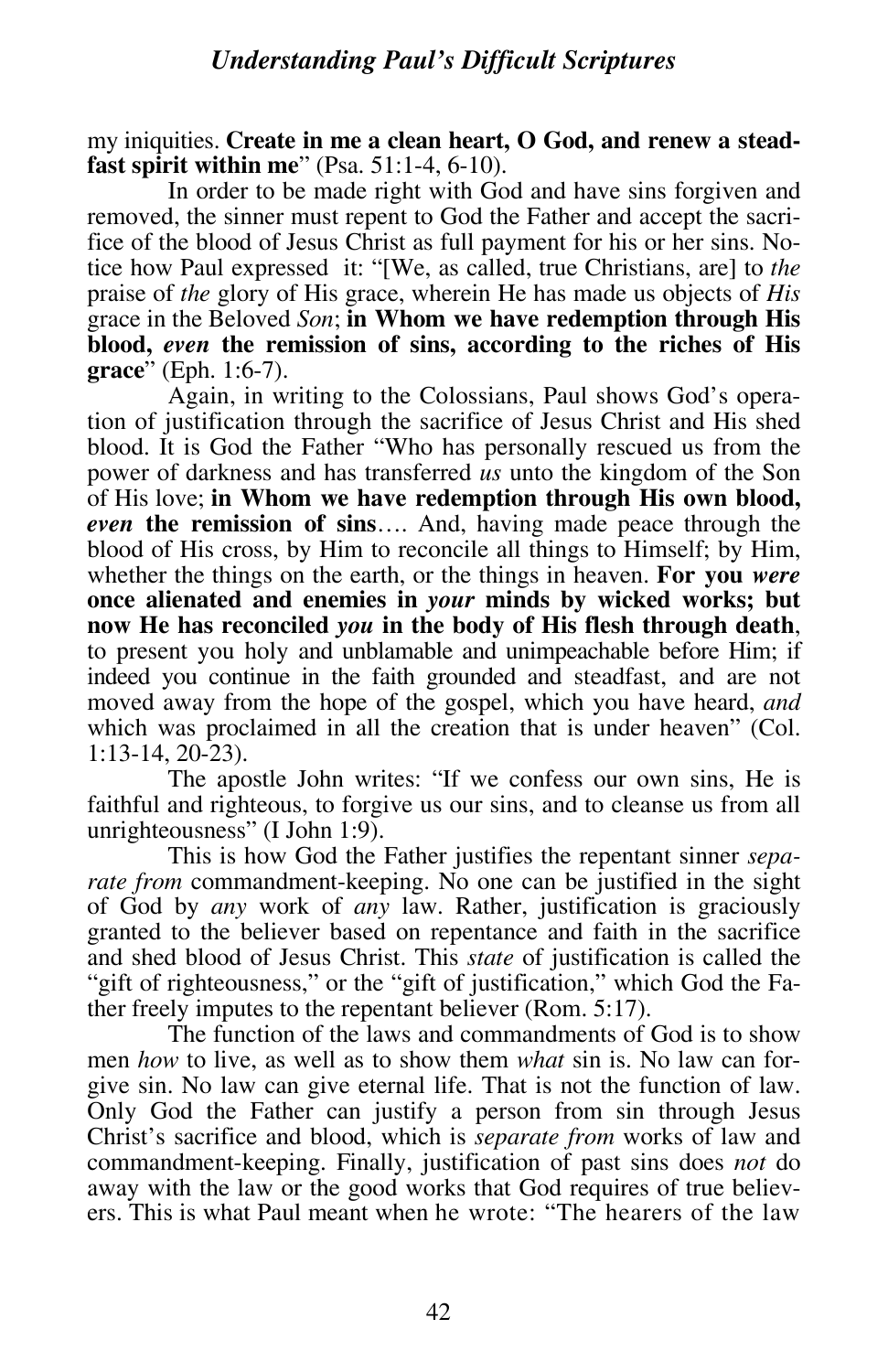*are* not just before God, but **the doers of the law shall be justified**" (Rom. 2:13).

*The Righteousness of God***:** The righteousness of God is shown by His grace in forgiving sin through the blood and sacrifice of Jesus. This righteousness places the forgiven sinner in right standing with God. Paul wrote: "For all have sinned, and come short of the glory of God; *but* are **being justified freely by His grace** through the redemption that *is* in Christ Jesus; Whom God has openly manifested *to be* a propitiation through **faith in His blood**, in order to demonstrate **His righteousness**, in respect to the remission of the sins that are past, through the forbearance of God; *yes*, to publicly declare **His righteousness** in the present time, that He might be just, and the one Who justifies the one who *is* of *the* faith of Jesus" (Rom. 3:23-26). The righteousness of God that Paul wrote of is the expression of God's love, mercy, forgiveness and justification through Jesus Christ. In a sense, in this context, the word "justification" could be freely substituted for the word "righteousness" because the righteousness of God means the justification that He freely gives to the repentant sinner.

*"Without the Law"***:** The phrase "without the law" in the *King James Version* (Rom. 3:21) is also misunderstood because "without" gives the impression that there is no law at all. In English, "without" conveys "the absence of." Shamefully, too many believe that Christians can disregard the laws and commandments of God. However, in Romans 3:21, "without" is an incorrect translation of the Greek *chori*s ( $\gamma$ <sup>o</sup>ot), which means "separately, apart from, by itself, without" (Bauer, Arndt and Gingrich, *Greek English Lexicon of the New Testament*, 1974). The correct translation of *choris* is "**separate from**"—thus the phrase should read, "separate from law." Since the laws and commandments of God have not ceased to exist, the phrase "separate from law" is more precise because it shows that the function of the law is **separate from** the function of justification by faith which is accomplished through repentance and belief in the sacrifice of Jesus Christ.

 The entire operation of justification is separate from and in addition to law and commandment-keeping. **Forgiveness and justification of one's past sins can** *only* **come through the life, crucifixion, death and resurrection of Jesus Christ. NO LAWKEEPING OF ANY KIND OR ANY ACTION INITIATED BY ANYONE CAN ACCOMPLISH THAT!** *This* is what Paul is writing about—he is not writing about the abolition of God's Law!

 Here is the full, correct translation of Romans 3:20-31. It shows that "the righteousness of God" is actually the *justification* of God through the operation of the forgiveness of a person's sins: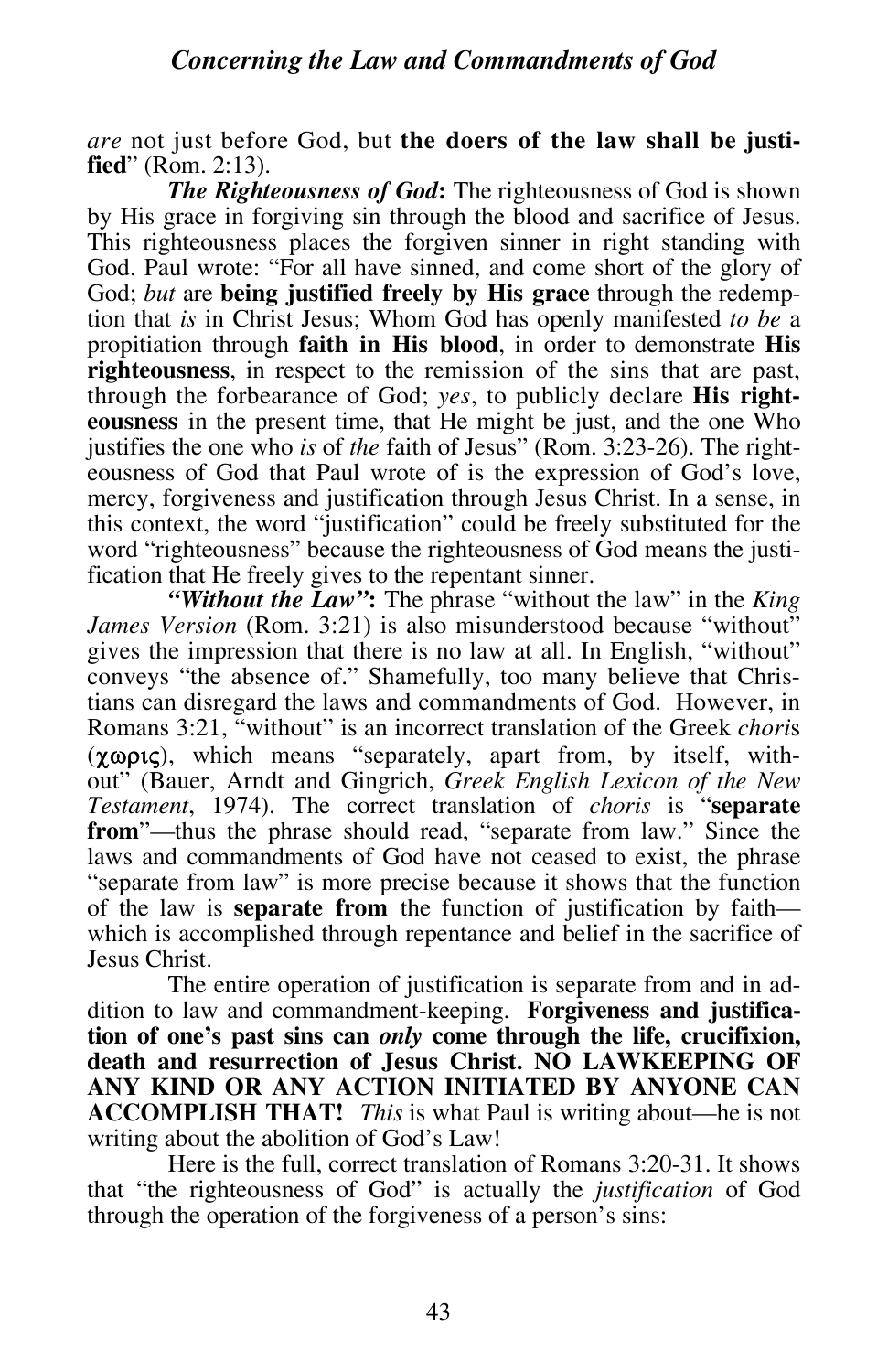"Therefore, by works of law there shall no flesh be justified before Him; for through *the* law *is the* knowledge of sin. But now, *the* **righteousness of God** *that is* **separate from law has been revealed, being witnessed by the Law and the Prophets; even** *the* **righteousness of God** *that is* **through** *the* **faith of Jesus Christ**, toward all and upon all those who believe; for there is no difference. For all have sinned, and come short of the glory of God; *but* are being justified freely by His grace through the redemption that *is* in Christ Jesus; Whom God has openly manifested *to be* a propitiation through faith in His blood, in order to demonstrate **His righteousness** [justification], **in respect to the remission of sins that are past**, through the forbearance of God; *yes*, to publicly declare His righteousness in the present time, that He might be just, and the one Who justifies the one who *is* of *the* faith of Jesus.

 "Therefore, where *is* boasting? It is excluded. Through what law? *The law* of works? By no means! Rather, *it is* through a law of faith. Consequently, **we reckon that a man is justified by faith, separate from works of law**. *Is He* the God of the Jews only? *Is He* not also *the God* of *the* Gentiles? YES! *He is* also God of *the* Gentiles, since *it is*  indeed one God **Who will justify** *the* **circumcision by faith, and** *the* **uncircumcision through faith**.

 "Are we, then, abolishing law through faith? MAY IT NEVER BE! Rather, we are establishing law [or making it to stand]."

 Once a person has been justified of past sins through the righteousness of God as described by Paul—and one has received the Holy Spirit—then God begins to write His laws and commandments into his or her mind and heart, **thereby truly establishing the law**, not abolishing it. "For by one offering He has obtained eternal perfection *for* those who are sanctified. And the Holy Spirit also bears witness to us; for after He had previously said, 'This *is* the covenant that I will establish with them after those days,' says *the* Lord: '**I will give My laws into their hearts, and I will inscribe them in their minds; and their sins and lawlessness I will not remember ever again**' " (Heb. 10:14-17).

#### **Romans 6:14—The True Meaning of the Phrase, "Not Under Law, But Under Grace"**

 This single verse, Romans 6:14—because it is typically taken out of context—has caused a great deal of confusion among nominal "Christians." Read in isolation, it gives the *appearance* that Christians are no longer required to keep the laws and commandments of God: "For sin shall not rule over you because you are not under law, but under grace."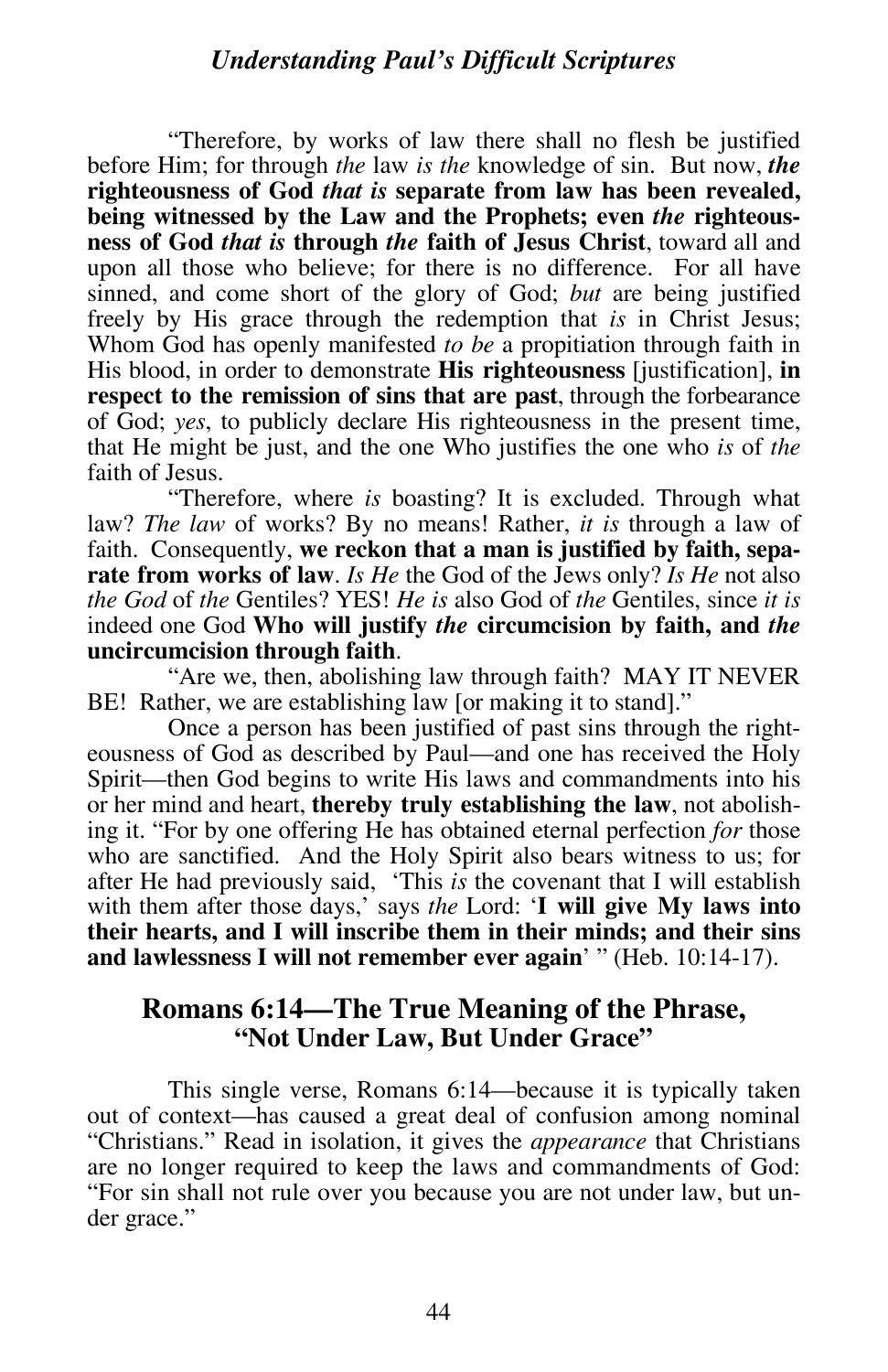But Romans 6:14 cannot be understood in isolation; the entire context of Romans Six must be examined if we are to understand Paul's intent. In fact, the key is actually given in the first two verses of the chapter. Paul asks and answers the question: "What then shall we say? Shall we continue in sin, so that grace may abound? MAY IT NEVER BE! We who died to sin, how shall we live any longer therein?" (verses 1-2).

 Remember that *sin* is the transgression of the Law (I John 3:4). Obviously, then, if Christians are *not* to continue living in sin, they must be keeping the commandments and laws of God. However, God's laws are now kept in the spirit—under the grace of God!

 Paul goes on in Romans Six to explain that the operation of baptism pictures the "death and burial" of the old sinful man—which justifies one to God the Father and brings forgiveness of past sins. He explains it this way: "Or are you ignorant that we, as many as were baptized into Christ Jesus, were baptized into His death [since Jesus died for our sins]? Therefore, we were buried with Him though the baptism into the death; so that, just as Christ was raised from *the* dead by the glory of the Father, in the same way, we also should walk in newness of life [now with the Holy Spirit of God—in spiritual obedience].

 "For if we have been conjoined together in the likeness of His death, so also shall we be *in the likeness* of *His* resurrection. Knowing this, that our old man was co-crucified with *Him* **in order that the body of sin might be destroyed, so that we might no longer be enslaved to sin; because the one who has died** *to sin* [through repentance and water baptism] **has been justified from sin** [through the blood of Jesus Christ].

 "Now if we died together with Christ, we believe that we shall also live with Him, knowing that Christ, having been raised from *the* dead, dies no more; death no longer has any dominion over Him. For when He died, He died unto sin once for all; but in that He lives, He lives unto God. In the same way also, you should indeed **reckon yourselves to be dead to sin, but alive to God through Christ Jesus our Lord**.

 "Therefore, **do not let sin rule in your mortal body by obeying it in the lusts thereof**. Likewise, do not yield your members as instruments of unrighteousness to sin; rather, yield yourselves to God as those who are alive from *the* dead, and your members *as* instruments of righteousness to God.

 "For sin shall not rule over you because **you are not under law**  [for forgiveness and justification], **but under grace** [for forgiveness and justification]. What then? Shall we sin because we are not under law [for forgiveness and justification], but under grace [for forgiveness and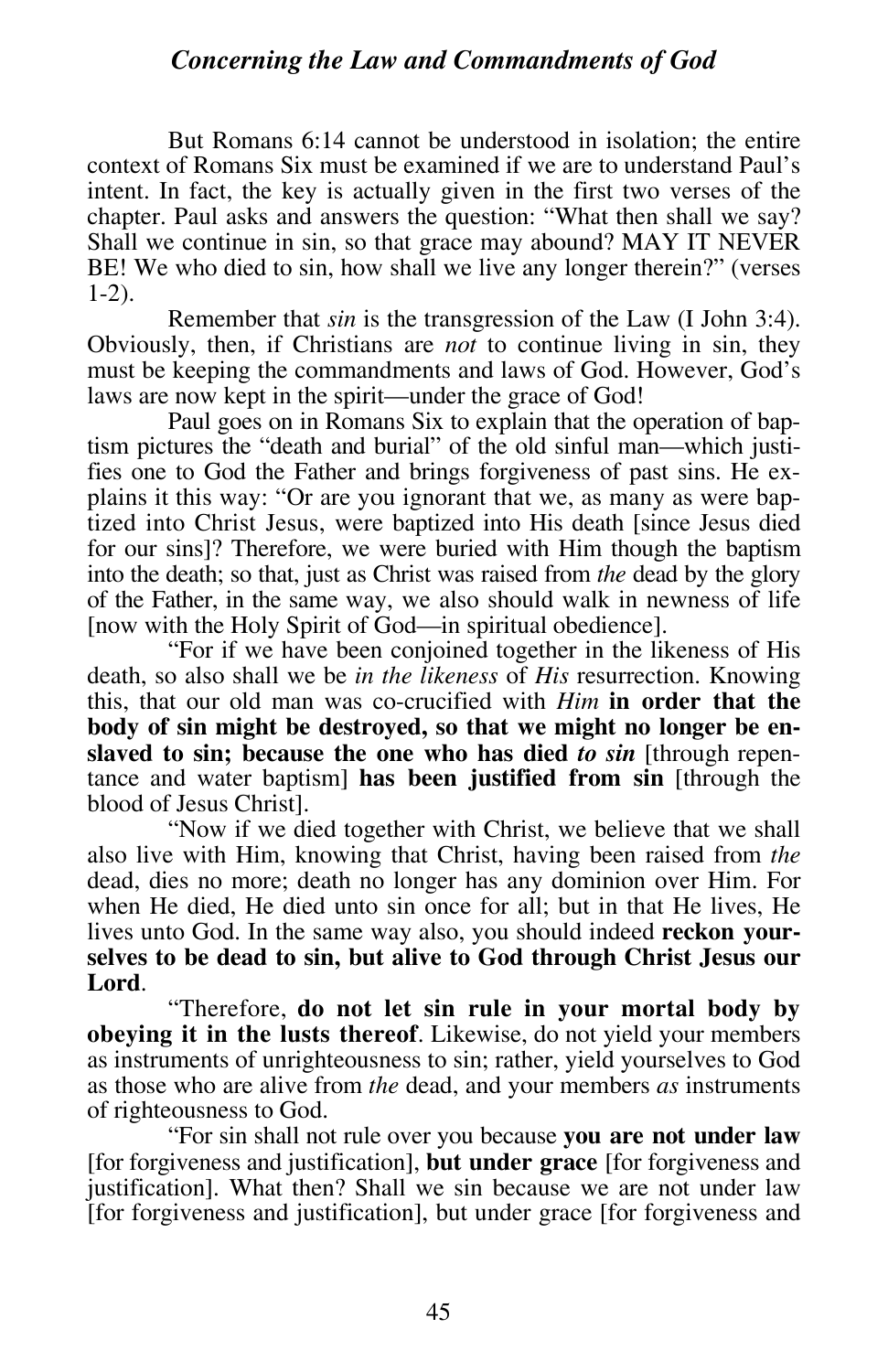justification]? MAY IT NEVER BE! Don't you realize that to whom you yield yourselves *as* servants to obey, you are servants of the one you obey, whether *it is* of sin unto death, or of obedience unto righteousness? But thanks *be* to God, that you were *the* servants of sin, but you have obeyed from *the* heart that form of doctrine which was delivered to you" (verses 3-17).

 Keep in mind that from Romans 3:20 to 6:23, Paul's entire explanation of justification of past sins by *grace* through the sacrifice and blood of Jesus Christ is contrasted with the absolute inability of any *law* to bring true spiritual justification to the sinner. That is the context in which Romans 6:14 was written. When Paul writes that Christians are "not under law, but under grace," he means that we are not trying to achieve justification through law—which is in fact impossible—but through God's grace. This, then, is the true, scriptural meaning of Romans 6:14.

 The apostle John further explains the *continuous* justification and forgiveness of sins that believers have through faith in the sacrifice and blood of Jesus Christ: "If we proclaim that we have fellowship with Him, but we are walking in the darkness [living in sin], we are lying to ourselves, and we are not practicing the Truth ['Your Word is the Truth,' (John 17:17)]. However, if we walk in the light [of God's Word, in love and obedience], as He is in the light, *then* we have fellowship with one another, and **the blood of Jesus Christ, His own Son, cleanses us from all sin**.

 "If we say that we do not have sin, we are deceiving ourselves, and the truth is not in us. **If we confess our own sins, He is faithful and righteous, to forgive us our sins, and to cleanse us from all unrighteousness**. If we say that we have not sinned, we make Him a liar, and His Word is not in us.

 "My little children, I am writing these things to you so that you may not sin. And *yet*, **if anyone does sin, we have an Advocate with the Father; Jesus Christ** *the* **Righteous**; and He is *the* propitiation [continual source of mercy and forgiveness] for our sins; and not for our sins only, but also for *the sins* of the whole world" (I John 1:6-10; 2:1-2).

 John then follows his explanation of forgiveness of our sins through the blood of Jesus Christ with the admonition that we are likewise required to keep God's commandments. This again substantiates that God's merciful grace does not allow anyone to continue to *live* in sin. Notice: "And by this *standard* we know that we know Him: if we keep His commandments. The one who says, 'I know Him,' and does not keep His commandments, is a liar, and the truth is not in him. On the other hand, *if* **anyone is keeping His Word, truly in this one the love of God is being perfected. By this** *means* **we know that we are in**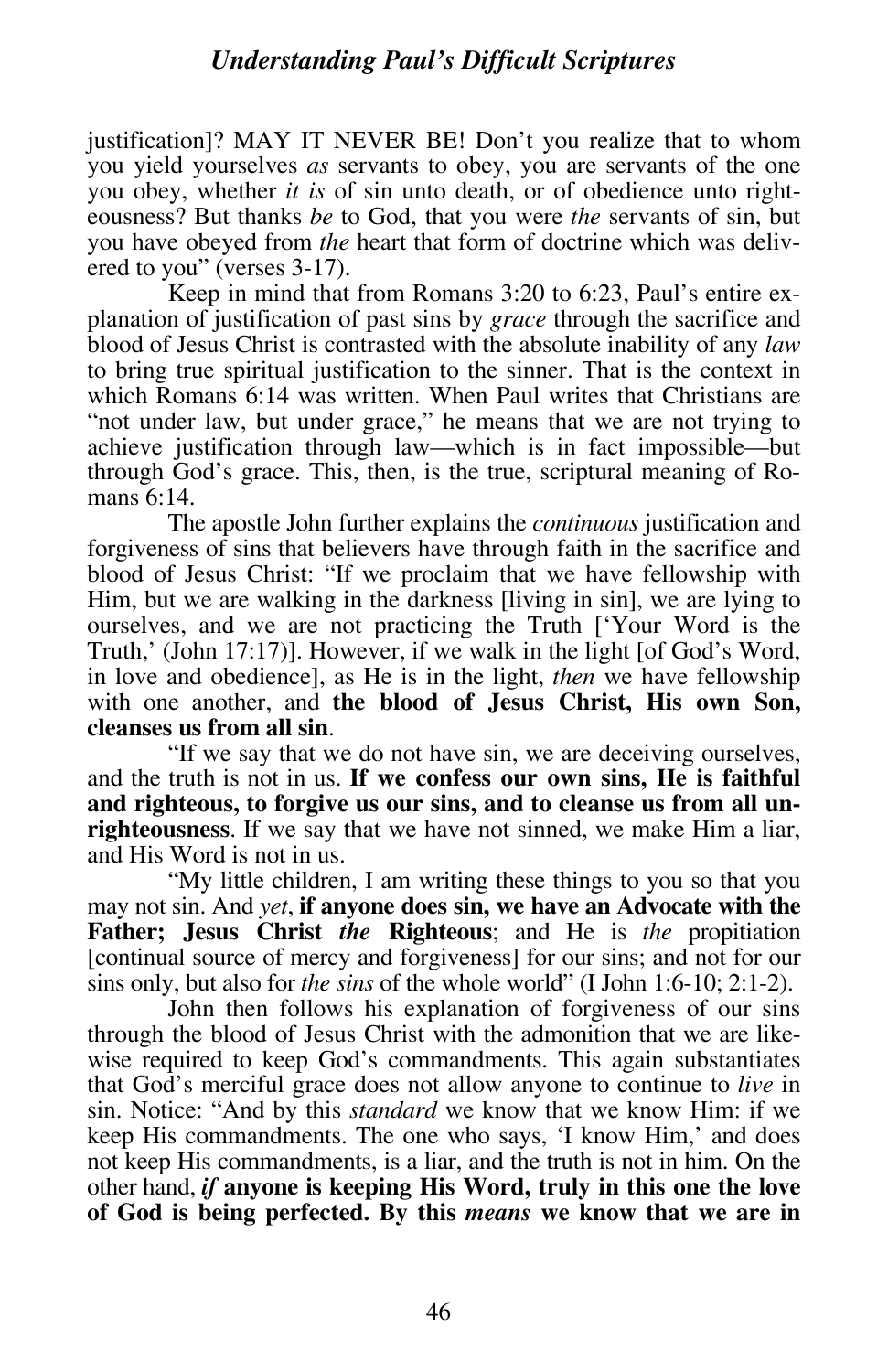**Him**. Anyone who claims to dwell in Him is obligating himself also to walk even as He Himself walked" (I John 2:3-6). **This is the full, true meaning of living in the grace of God**.

# **Romans 10:4—How is Jesus Christ "the End of the Law"?**

 In the *KJV*, Romans 10:4 reads: "For Christ is the end of the law for righteousness to every one that believeth." If this verse is read in isolation—without considering the context and historical background, or the underlying Greek—it does indeed give the impression that Christ brought the law to an end. But is that what it really means? If so, *which* law did Jesus end?

 Because of this one verse, numerous people assume that all the laws and commandments of God have come to an end. But is this true? Is it possible for a man to *end* any law of God? Try ending the law of gravity. It can't be done. All things are subject to law and all men are subject to God's Law. Would Christ, Who is the Lawgiver, actually end all of God's law, so that people may freely sin without consequence? Absolutely not! But that's what millions of Protestants embrace from reading this one verse.

 Rather than read this verse in isolation, let us examine the context in which Paul wrote the passage. Remember, men divided the Bible into chapters and verses. The context of Romans 10:4 actually begins not with verse one, but with Romans 9:30. Paul wrote: "What then shall we say? That *the* Gentiles, who did not follow after righteousness, have attained righteousness, even *the* righteousness [justification] that *is* by faith" (Rom. 9:30).

 After one has been justified from past sins, they are to keep the commandments of God in the "spirit of the law." Paul wrote, "Since *it is* indeed one God Who will justify *the* circumcision by faith, and *the* uncircumcision through faith. **Are we, then, abolishing law through faith? MAY IT NEVER BE! Rather, we are establishing**  law" (Rom. 3:30-31). And again, "So that even as sin has reigned unto death, so also might **the grace** *of God* **reign through righteousness** [justification] unto eternal life through Jesus Christ our Lord. What then shall we say? **Shall we continue in sin, so that grace may abound? MAY IT NEVER BE! We who died to sin, how shall we live any longer therein?**" (Rom. 5:20-21; 6:1-2).

 Additionally, the Jews who rejected Jesus Christ and continued with their temple rituals and observation of the traditional laws of Judaism did not attain to the justification of God by their works of law. **True** spiritual justification can only come through the grace of God and the sacrifice of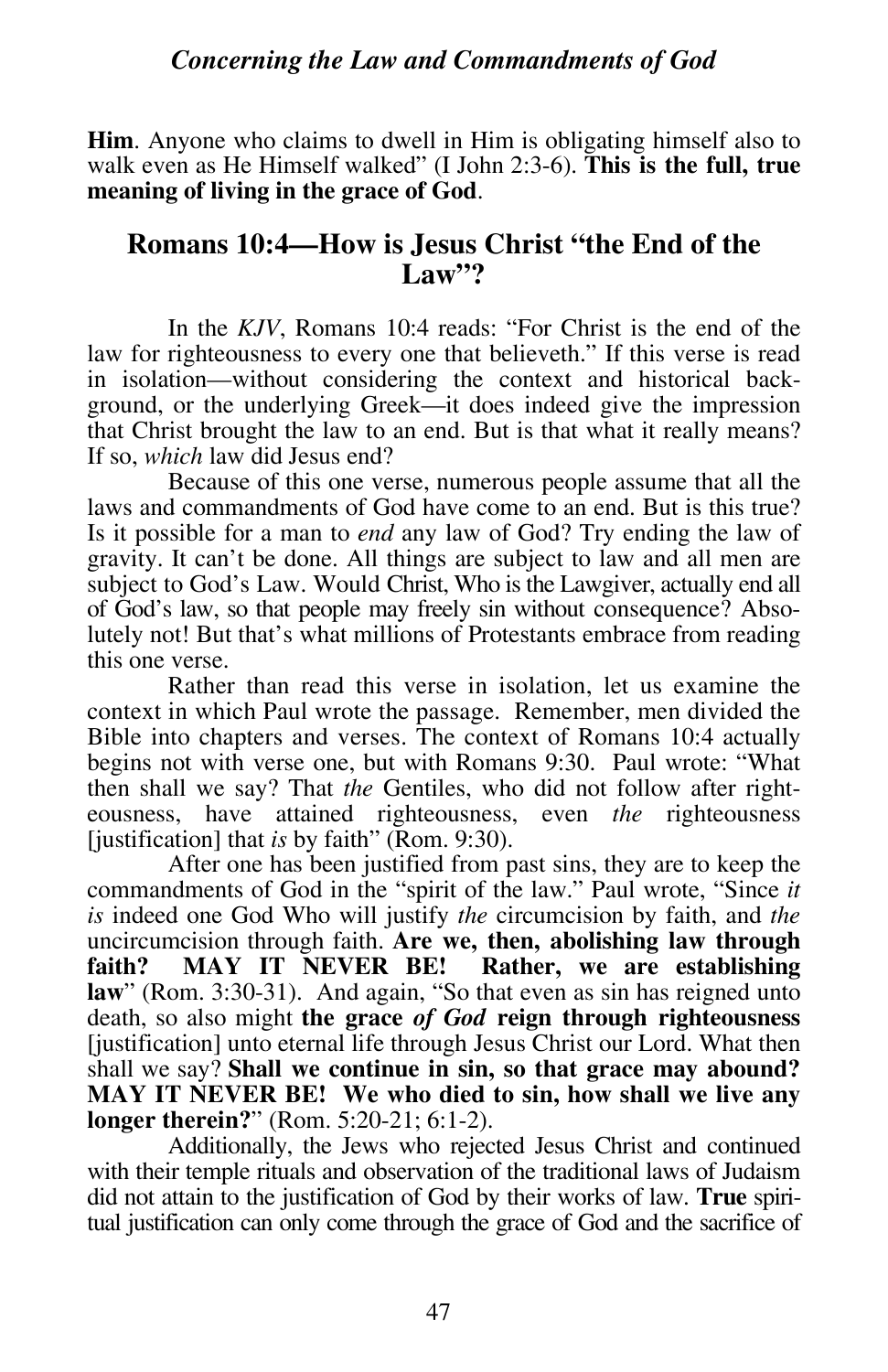Jesus Christ for the forgiveness of sins: "**But Israel, although they followed after a law** [In the Greek text there is *no* definite article "the" before "law"] **of righteousness** [justification], **did not attain to a law of righteousness** [justification]. **Why? Because** *they did* **not** *seek it* **by faith, but BY WORKS OF LAW** [In the Greek text there is *no* definite article "the" before "works" or "law"]; for they stumbled at the Stone of stumbling, exactly as it is written: 'Behold, I place in Sion a Stone of stumbling and a Rock of offense, but everyone who believes in Him shall not be ashamed' " (Rom. 9:31-33).

 It is important to note that in the above passage there is no definite article before "law" or "works of law." Therefore, Paul is not referring to the Ten Commandments. Paul is actually writing about a "justification by works of law"—that is, through the operation of temple rituals and/or traditional laws of Judaism. Anyone who rejects Jesus Christ can **never** obtain justification of past sins through rituals or Jewish traditional laws, or laws of any other religion. This is why Paul said the Jews stumbled; Jesus was that "Rock of offense"—Whom they rejected. While the Jews attempted to obtain justification of sins through temple rituals and other laws, true spiritual justification of past sins can only come from God the Father through the sacrifice of Christ. This is only obtainable through repentance of sins and water baptism with true faith and belief in Jesus' shed blood—all through the operation of God's grace. This spiritual justification by faith—or "the righteousness of faith"—cannot be obtained by any "work of law."

 Notice how Paul explains this in chapter ten: "Brethren, the earnest desire of my heart and my supplication to God for Israel is for salvation. For I testify of them that **they have a zeal for God, but not according to knowledge**.

 "For they, being ignorant of the righteousness [justification] *that* comes from God, and seeking to establish their own righteousness [justification], have not submitted to the righteousness [justification] of God. **For Christ** *is the* **end** *of works* **of law for righteousness**  [justification] **to everyone who believes**" (Rom. 10:1-4). In other words, *for those who believe*, true justification comes through Christ—thus putting an **end** to futile attempts at justification through ritual works.

 So the actual meaning of Romans 10:4 is that Jesus Christ, through His sacrifice for sin, once for all time, ended the temple ritual laws and the traditional laws of Judaism for justification. By writing this, Paul did not unilaterally terminate all the laws of God as millions want to assume. He was emphasizing that true spiritual justification from God the Father is uniquely received through faith in the sacrifice and blood of Jesus Christ, which is the operation of faith and grace combined, and cannot be procured by any work of any law.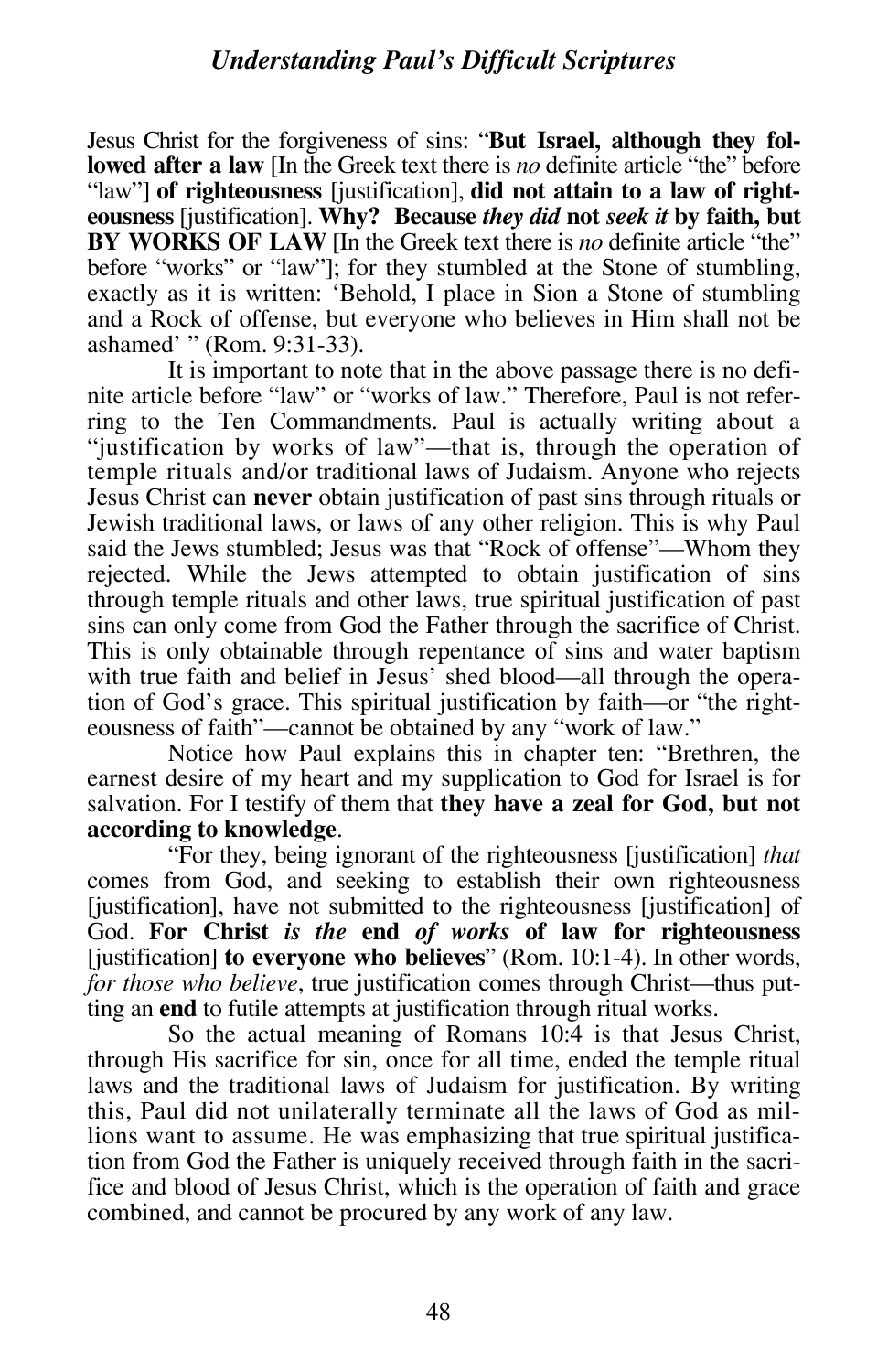# **Paul's Teachings on Justification by Faith vs. Works of Law in the Book of Galatians**

 As we delve into the apostle Paul's writings in Galatians involving "justification by faith" and "works of law," keep these key background points in mind:

 1) Paul instructed Christians in Rome that once we have been justified from past sins, we cannot continue to live in sin as a *way of life*—because sin is the "transgression" of God's Law (I John 3:4, *KJV*). He wrote: "What then shall we say? **Shall we continue in sin, so that grace may abound? MAY IT NEVER BE! We who died to sin, how shall we live any longer therein?**" (Rom. 6:1-2).

 2) As Jesus Himself taught, it is *sin* to observe *any* humanlydevised, traditional religious law—be it Jewish, Catholic, Protestant, or of any other religion—in place of God's laws and commandments (see Mark 7:1-13).

 3) Before Paul's conversion, he was, as Saul, one of Judaism's leading Pharisees. At the behest of the high priest, Saul executed orders to persecute, arrest, imprison and even martyr true Christians (Acts 8:1;  $9:1-2:22:3-5$ .

 In his opening remarks to the Galatians, Paul enumerated how he was "advancing" in Judaism: "For you heard of my former conduct when I was in Judaism, how I was excessively **persecuting the church of God**  and was destroying it; and I was **advancing in Judaism** *far* beyond many of *my* contemporaries in my *own* nation, **being more abundantly zealous for** *the* **traditions of my fathers**" (Gal. 1:13-14).

*Galatians Two***:** Paul wrote that he was forced to rebuke Peter, Barnabas and other Jews publicly for their hypocrisy in reverting back to a traditional law of Judaism that forbade Jews from eating with Gentiles. Peter knew better, as God first used him to preach the Gospel and repentance to Gentiles, beginning with Cornelius and his household (Acts 10).

 As will be seen, the account in Galatians chapter Two does not involve any law or commandment of God—only traditional laws of Judaism, *which are sin*. Observing such traditional Jewish laws can never bring justification—or put one in "right standing" with God the Father. Let us scrutinize the entire account verse by verse:

 "But when Peter came to Antioch, I withstood him to *his* face because he was to be condemned; for before certain *ones* came from James, he was eating with the Gentiles. However, when they came, he drew back and separated himself *from the Gentiles*, being afraid of those of *the* circumcision *party*. And the rest of *the* Jews joined him in *this* hypocritical act, insomuch that even Barnabas was carried away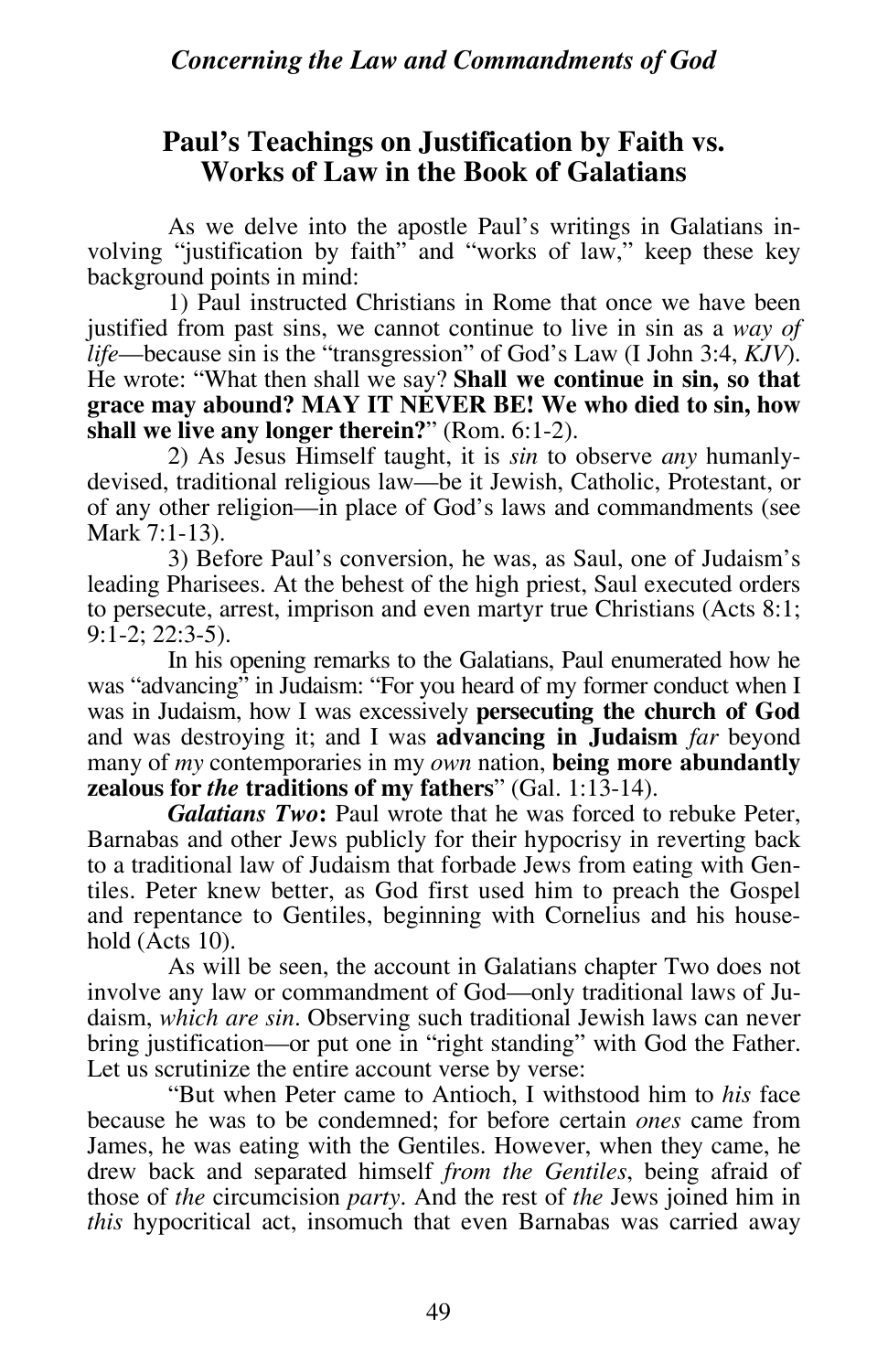with their hypocrisy.

 "But when I saw that they did not walk uprightly according to the truth of the gospel, I said to Peter in the presence of them all, '**If you, being a Jew, are living like the Gentiles, and not according to Judaism, why do you compel the Gentiles to Judaize?** [That is, to eat separately as do unconverted Jews.] We who are Jews by nature—and not sinners of *the* Gentiles—knowing that **a man is not justified by works of law, but through** *the* **faith of Jesus Christ**, we also have believed in Christ Jesus in order that we might be justified by *the* faith of Christ, and not by works of law; because **by works of law shall no flesh be justified** [before God from past sins].

 " 'Now then, if we are seeking to be justified in Christ, *and* we ourselves are found to be sinners, *is* Christ then *the* minister of sin? MAY IT NEVER BE! For if I build again those things that I destroyed [the adherence to the laws of Judaism], I am making myself a transgressor. For I through law [since the wages of sin is death] died [in the operation of baptism] to law [that is, to Judaism's traditional laws], in order that I may live to God [in love and obedience]. I have been crucified with Christ [by baptism], yet I live. *Indeed*, it is no longer I; but Christ lives in me. For *the life* that I am now living in *the* flesh, I live by faith—that *very faith* of the Son of God, Who loved me and gave Himself for me. I do not nullify the grace of God; for if righteousness [justification] *is* through *works of* law, then Christ died in vain' " (Gal. 2:11-21).

 The whole purpose of repentance, baptism and justification by faith in the sacrifice and shed blood of Jesus Christ is to receive the Holy Spirit of God, which is our begettal from God the Father and the "earnest" (pledge or down payment) of our salvation (I John 3:9; Eph. 1:13-14). Paul wrote nothing in this passage that can be construed to mean he was abolishing the laws and commandments of God—for NO MAN CAN DO SO!

*Galatians Three***:** Paul continues in Chapter Three, making it clear that any work of any law is not able to bring about justification for past sins. While God requires Christians to keep His laws and commandments in their full spiritual intent, no law has the power to forgive sin, justify a person to God spiritually, impart the Holy Spirit, or bestow eternal life. The function of God's laws and commandments is to *define sin*: "O foolish Galatians, who has bewitched you *into* not obeying the truth, before whose eyes Jesus Christ, crucified, was set forth in a written public proclamation? This only I desire to learn from you: **did you receive the Spirit of God by works of law, or by** *the* **hearing of faith?** Are you so foolish? Having begun in *the* Spirit, are you now being perfected in *the* flesh [through obedience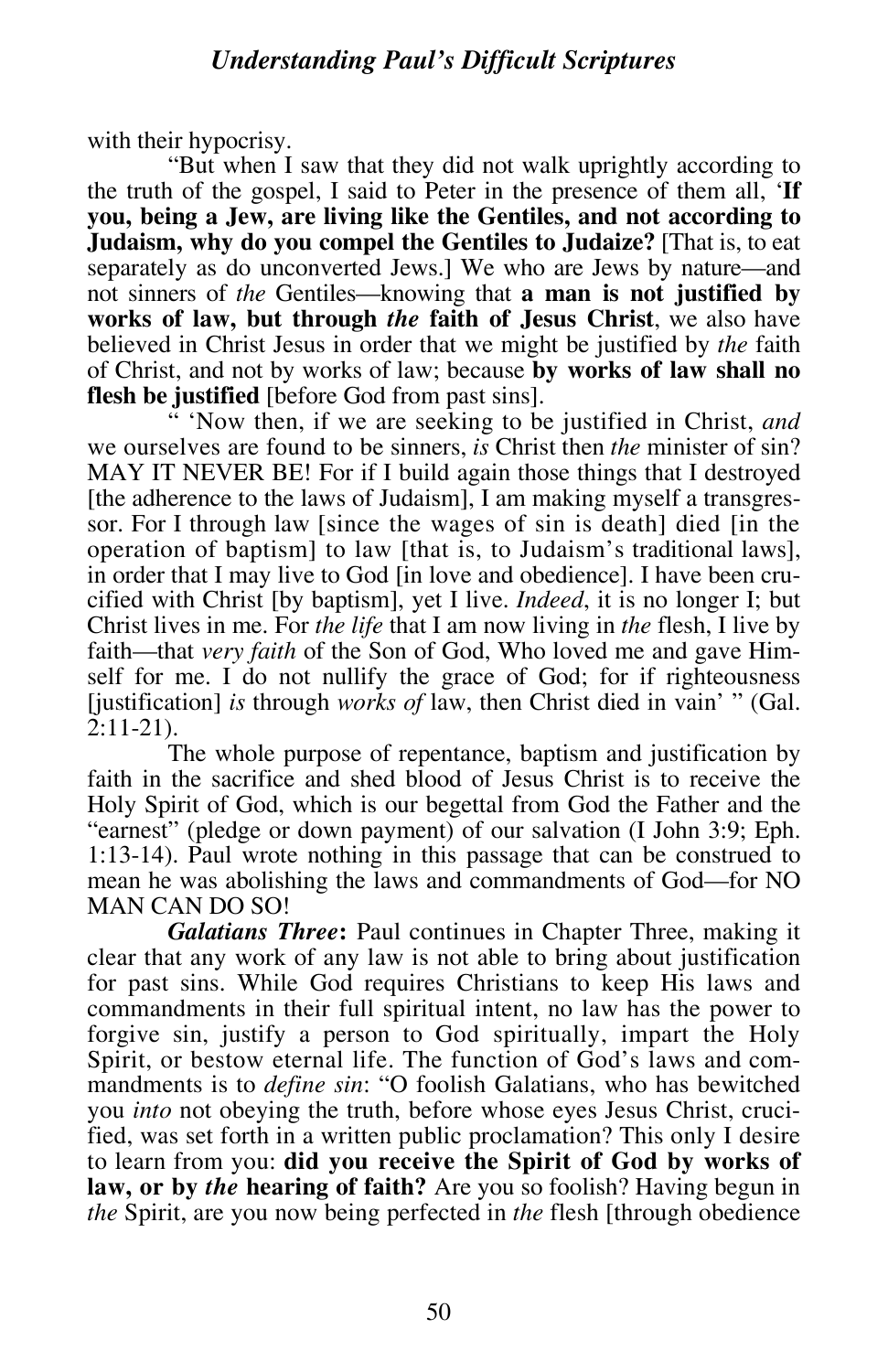to carnal laws of Judaism]?… Therefore, *consider this*: He Who is supplying the Spirit to you, and Who is working deeds of power among you, *is He doing it* **by works of law** or by *the* **hearing of faith**?" (Gal. 3:1-5).

 Concerning the laws and commandments of God, Paul demonstrates that they are **not contrary** to God's promises of eternal life which can only come through loving obedience and faith in Jesus Christ. "*Is* the law then contrary to the promises of God? MAY IT NEVER BE! **For if a law had been given that had the power to give life**, *then* righteousness [justification] would indeed have been by law. But the Scriptures have shut up all things under sin, so that by *the* faith of Jesus Christ the promise [of eternal life] might be given to those who believe. Now before faith came, we were guarded under law, having been shut up unto the faith that was yet to be revealed [at Christ's first coming]. In this way, the law was our tutor *to lead us* to Christ that we might be justified by faith. But since faith has come, we are no longer under a tutor" (Gal. 3:21-25).

 After repentance, baptism and the laying of hands, God gives the Holy Spirit—which unites with the spirit of man within the believer (I John 3:9) bringing conversion (John 14:17). God, then begins to write His laws and commandments in the mind of the new believer (Heb. 10:16). Instead of the *external* tutoring of the law, the believer now begins to develop the mind of Christ by the Holy Spirit through faith (Phil. 2:5). This is the *internal* working of the Holy Spirit to lead the believer in all righteousness (Rom. 8:14).

*Galatians Five***:** Judaism required that Gentile proselytes be circumcised in the flesh before they could enter the synagogue. They were then required to keep the whole law—meaning all of God's laws, as well as all the traditional laws of Judaism. False teachers were causing converts in Galatia to revert back to those teachings, which were mixed with pagan gnosticism derived from Hellenistic Judaism. This was the "yoke of bondage" of which Paul wrote. On the other hand, the laws and commandments of God were *never* a "yoke of bondage"—even when kept in the letter of the Law, as required under the Old Covenant (Deut. 4:1-8, 39-40; 5:1-21, 32-33; 6:1-25).

 This is the reason Paul admonished the Galatians to remain unyielding in the *true* faith, warning them not to revert back to "works of law" of Judaism for justification: "Therefore, stand fast in the liberty wherewith Christ has made us free, and do not be held again in a yoke of bondage. Behold, I, Paul, tell you that if you become circumcised [in the flesh, rather than in the heart by the Spirit (Rom. 2:25-29; Col. 2:13)], Christ shall profit you nothing! Again, I am personally testifying to every man who is being [physically] circumcised that he is a debtor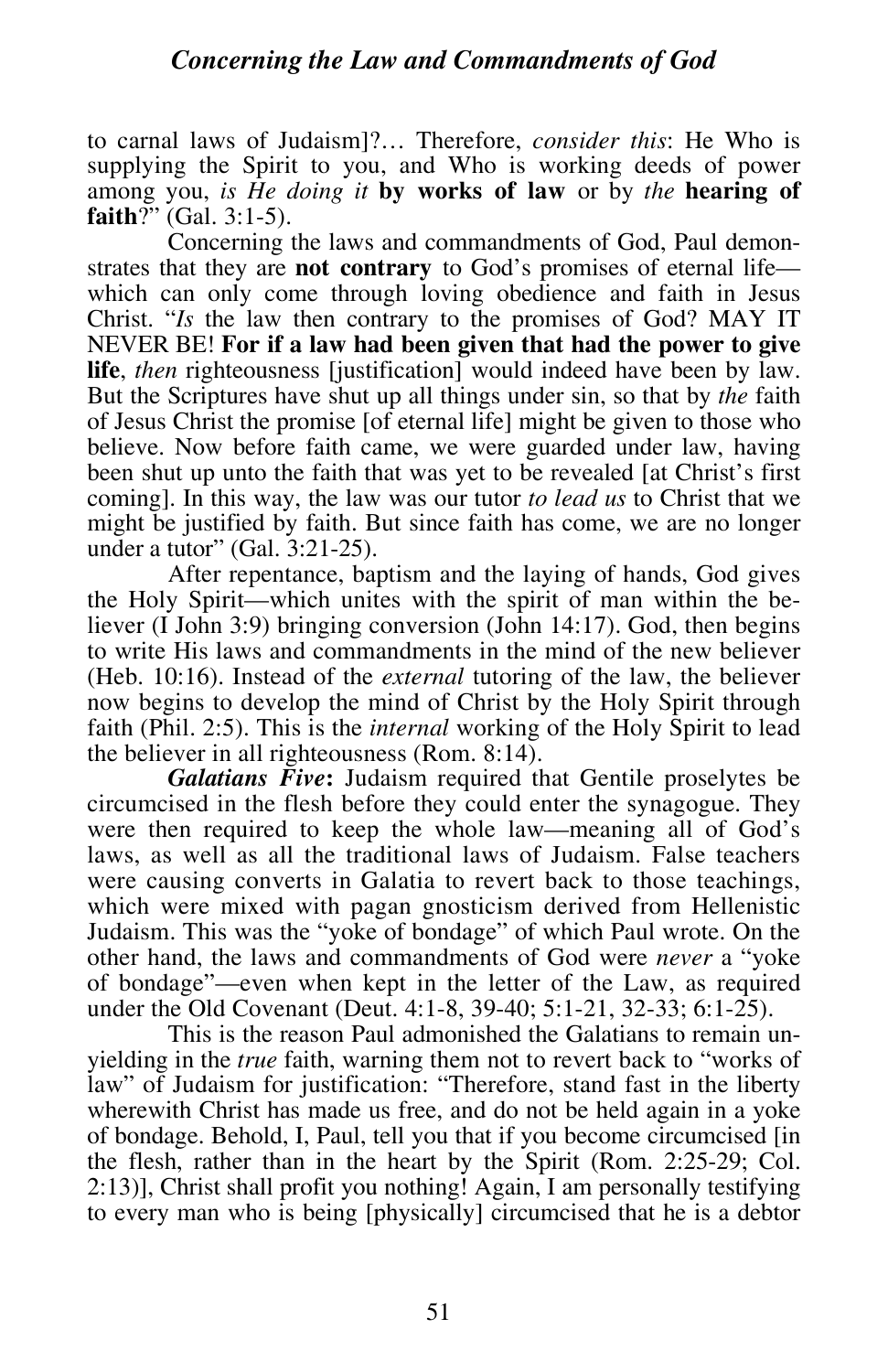to do the whole law [all the Old Testament laws and the traditional laws of Judaism, thereby eliminating repentance, faith and baptism].

 "You who are attempting to be justified by *works of* law, you are being deprived of any *spiritual* effect from Christ. You have fallen from grace! For we through *the* Spirit are waiting for *the* hope of righteousness by faith" (Gal. 5:1-5). This is also the meaning of Galatians 5:18. "But if you are led by *the* Spirit, you are not under [*works of*] law.

# **I Timothy 4:1-5— Did Paul Teach That All Meat Is Good for Food?**

 There is no question that the apostle Paul believed—and thus taught—"all things that are written in the Law and the Prophets" (Acts 24:14). This certainly included God's commands concerning clean and unclean meats (as found in Leviticus 11 and Deuteronomy 14). But mainstream Christianity insists that Paul relaxed the biblical injunction against unclean meats. They often site I Timothy 4:1-5, which is misleading in the *KJV*: "Now the Spirit speaketh expressly, that in the latter times some shall depart from the faith, giving heed to seducing spirits, and doctrines of devils; speaking lies in hypocrisy; having their conscience seared with a hot iron; forbidding to marry, and *commanding* to abstain from meats, which God hath created to be received with thanksgiving of them which believe and know the truth. **For every creature of God** *is* **good, and nothing to be refused, if it be received with thanksgiving: for it is sanctified by the word of God and prayer**."

 Here, Paul warns Timothy of an apostasy to occur in the end times—which would involve various "doctrines of demons." One such "doctrine" commands abstinence from certain meats—which Paul counters by *apparently* saying that *all* meat is good for food, that nothing is to be refused if it is received with thanksgiving. But is this really what Paul is saying? Is Paul upending centuries of Jewish adherence to Old Testament food laws?

 Note first that this particular "doctrine" refers specifically to abstaining from meat that was "created to be received." Conversely, this substantiates that there are *other* meats which were *not* "created to be received." Indeed, God created meats which were never designed to be food—thus they are termed *unclean*. But *clean* meats were created to be received as food with thanksgiving. Thus, the passage is not dealing with meat in general, but only with *clean* meats—those "created to be received with thanksgiving."

 Next, note that the meat being discussed has been "*sanctified* by the word of God." Where in the Bible is meat particularly sanctified—*set apart*—for human consumption? Why, obviously, Leviticus 11 and Deu-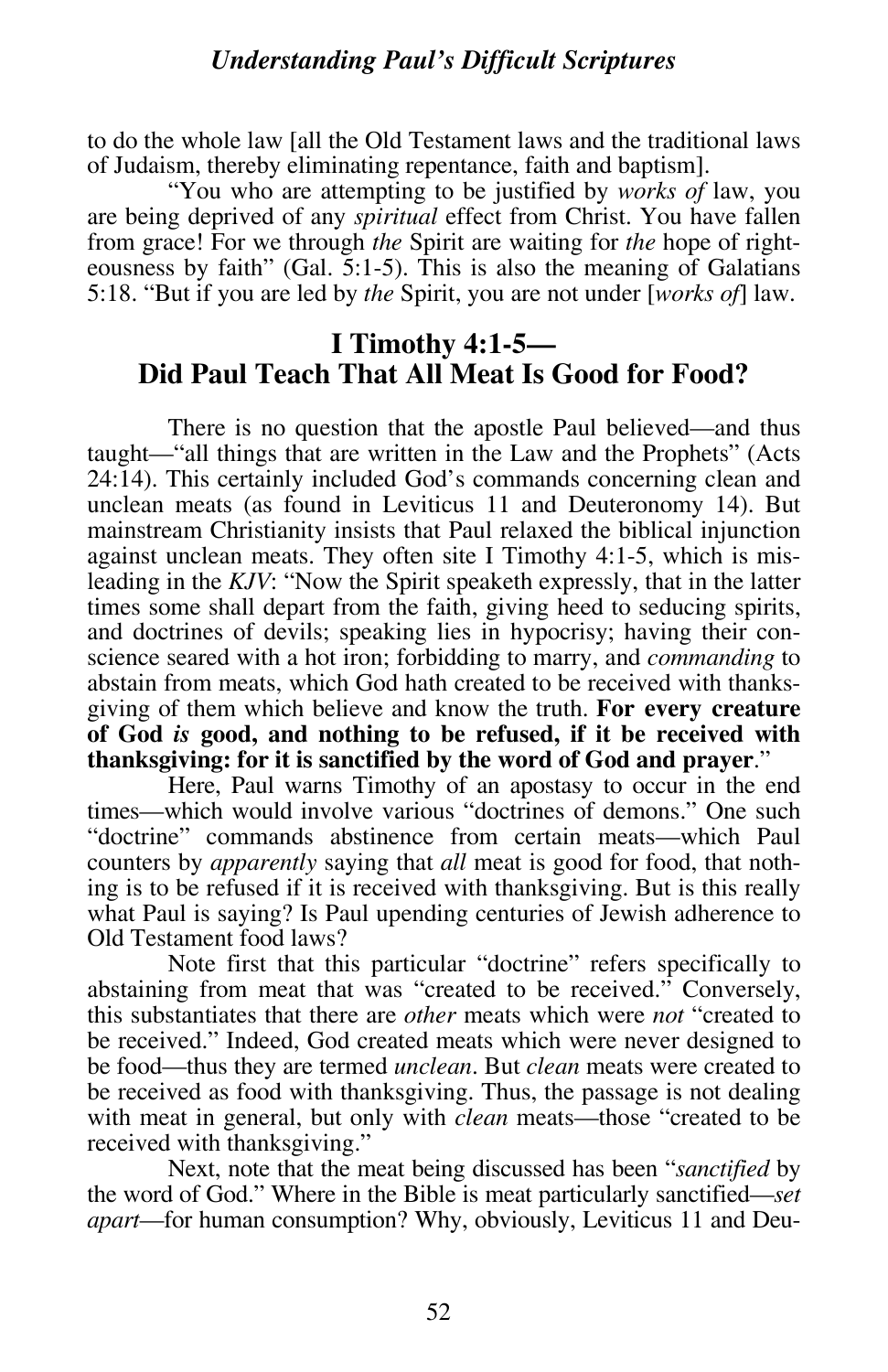teronomy 14, which lists meats to be avoided and those to be eaten. Thus, Paul did not say that *every* kind of meat was created by God for food but that every *clean* meat was created by God for food.

 Without question, Paul upheld the laws of clean and unclean meats as a requirement for Christians. He described the meats that Christians are permitted to eat as those which God has "created to be received with thanksgiving." Paul was actually condemning a false doctrine that prohibited the eating of *clean* meats. The correct translation helps resolve the matter:

 "Now the Spirit tells *us* explicitly that in *the* latter times some shall apostatize from the faith, *and* shall follow deceiving spirits and doctrines of demons; speaking lies in hypocrisy, their consciences having been cauterized *with a hot iron*; forbidding to marry; *and commanding* **to abstain from meats, which God created to be received** with thanksgiving by the faithful, even *by* those who know the truth. For every creature of God *designated for human consumption* is good, and nothing to be refused, *if* it is received with thanksgiving, because it is [already] sanctified [set apart] by the Word of God [in Leviticus 11 and Deuteronomy 14] and prayer." (Please note how *The Holy Bible In Its Original Order—A Faithful Version* incorporates **inserted words and phrases** in *italic type* in the appropriate places to make the intended meaning clear. All such insertions are based fully on the contextual meaning of the passage.)

 Paul adds that clean meats are also set apart by *prayer*. Indeed, we have Christ's own example of asking for God's blessing on our food (Luke 9:16; 24:30; etc.). This further sets the food apart as approved and even enhanced by God—but in no way can prayer make unclean meat clean.

# **Mark 7:1-5—Did Jesus Declare All Meats Clean?**

 It is a widely held conception of modern "Christianity" that Jesus set aside the laws and commandments of God—including those which prohibit certain meats as "unclean." An incident recorded in Mark Chapter Seven is often used as a proof-text for such a view. In this case, Jesus' disciples were criticized by the Jewish leadership for eating without first washing their hands. This dispute had nothing to do with clean and unclean meats. Rather, it revolved around Jewish traditional of ritual purity, such as ceremonial hand washing.

 "Then the Pharisees and some of the scribes from Jerusalem came together to Him. And when they saw some of His disciples **eating with defiled hands (that is, unwashed** *hands***)**, they found fault. For the Pharisees and all the Jews, **holding fast to the tradition of the eld-**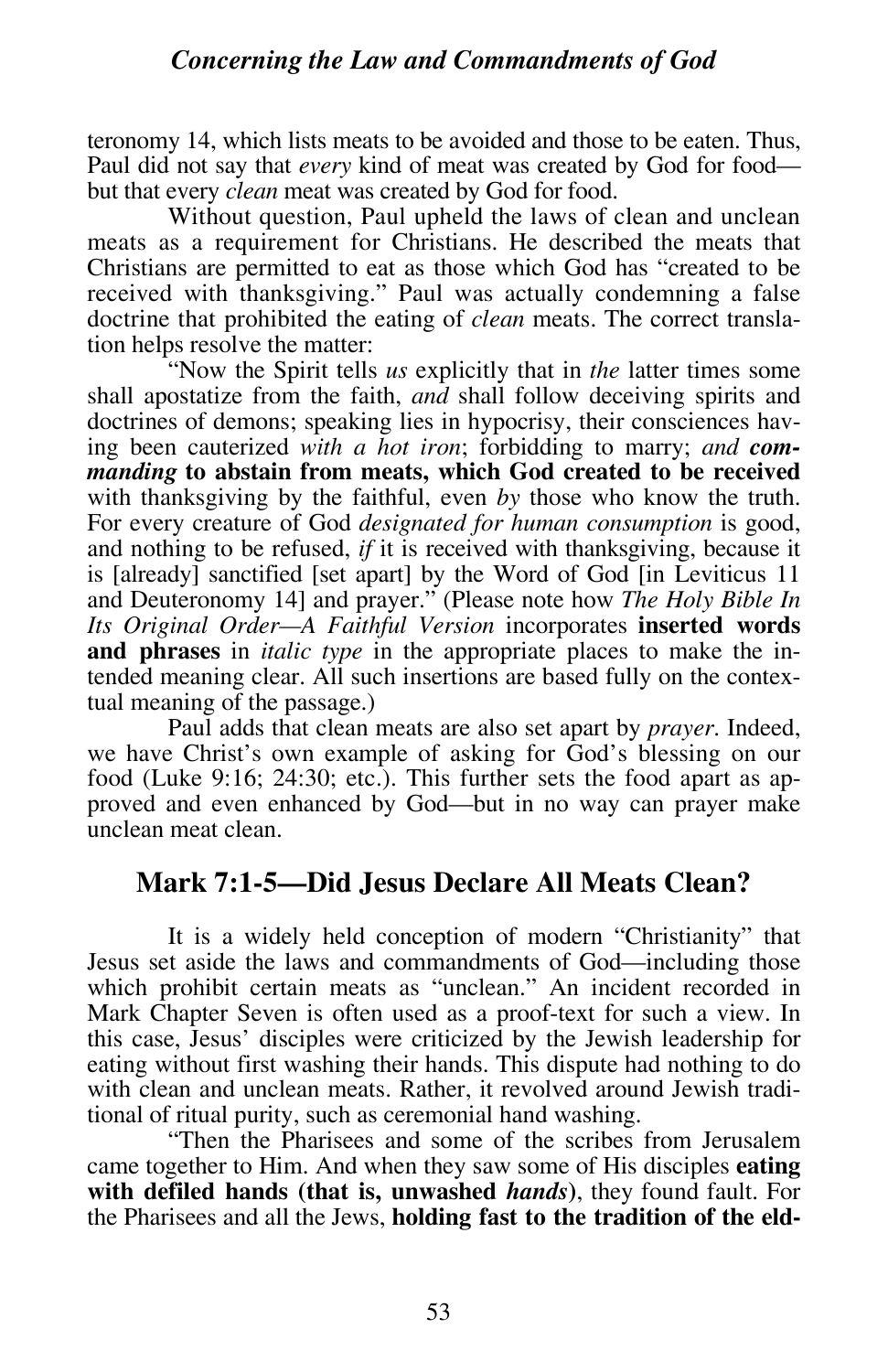**ers**, do not eat unless they wash their hands thoroughly. Even *when coming* from the market, they do not eat unless they *first* wash themselves. And there are many other **things that they have received to observe**, *such as the* washing of cups and pots and brass utensils and tables. For this reason, the Pharisees and the scribes questioned Him, *saying*, 'Why don't Your disciples walk according to the **tradition of the elders**, but eat bread with unwashed hands?' " (Mark 7:1-5).

 Drawing a sharp distinction between the Jews' traditions and the commandments of God, Jesus accused the scribes and Pharisees of invalidating the Word of God by their traditions.

 "And He answered *and* said to them, 'Well did Isaiah prophesy concerning you hypocrites, as it is written, "This people honors Me with their lips, but their hearts are far away from Me. But in vain do they worship Me, **teaching** *for* **doctrine the commandments of men**." For **leaving the commandment of God, you hold fast the tradition of men**, *such as* the washing of pots and cups [and ritual hand washing]; and you practice many other things like *this*.' Then He said to them, 'Full well do **you reject the commandment of God**, so that **you may observe your** *own* **tradition**' " (verses 6-9). Jesus sternly rebuked the Jews for "nullifying" the authority of the Word of God by their countless and restrictive traditions (verse 13).

 Notice that Jesus' primary response was to defend and *fully support* the laws and commandments of God. In no way have God's laws been abrogated. Having made that point, He went on to deal with the question of eating with "unwashed hands." Addressing the multitude, He said, "Hear Me, all of you, and understand. There is nothing that enters into a man from outside which is able to defile him; but the things that come out from *within* him, those are the things which defile a man. If anyone has ears to hear, let him hear" (verses 14-16).

 Obviously, unwashed hands will not particularly defile a person. But Jesus said there was "nothing that enters into a man from outside which is able to defile him." Does that mean unclean meats were no longer prohibited by God's law—that literally *nothing* can defile a person? What did Jesus mean?

 It is important to realize that the dietary laws of Leviticus 11 and Deuteronomy 14 deal with health and cleanliness—not with spiritual holiness. Eating unclean meats can harm one physically, but they will not defile one spiritually. (However, a careless attitude toward any of God's laws can defile one spiritually.) Jesus is referring to one being spiritually *defiled*—not by anything eaten but by the thoughts and attitudes a person accepts into one's heart and mind.

 Knowing that His disciples did not understand, Jesus said, "Don't you perceive that anything [food, germs] that enters into a man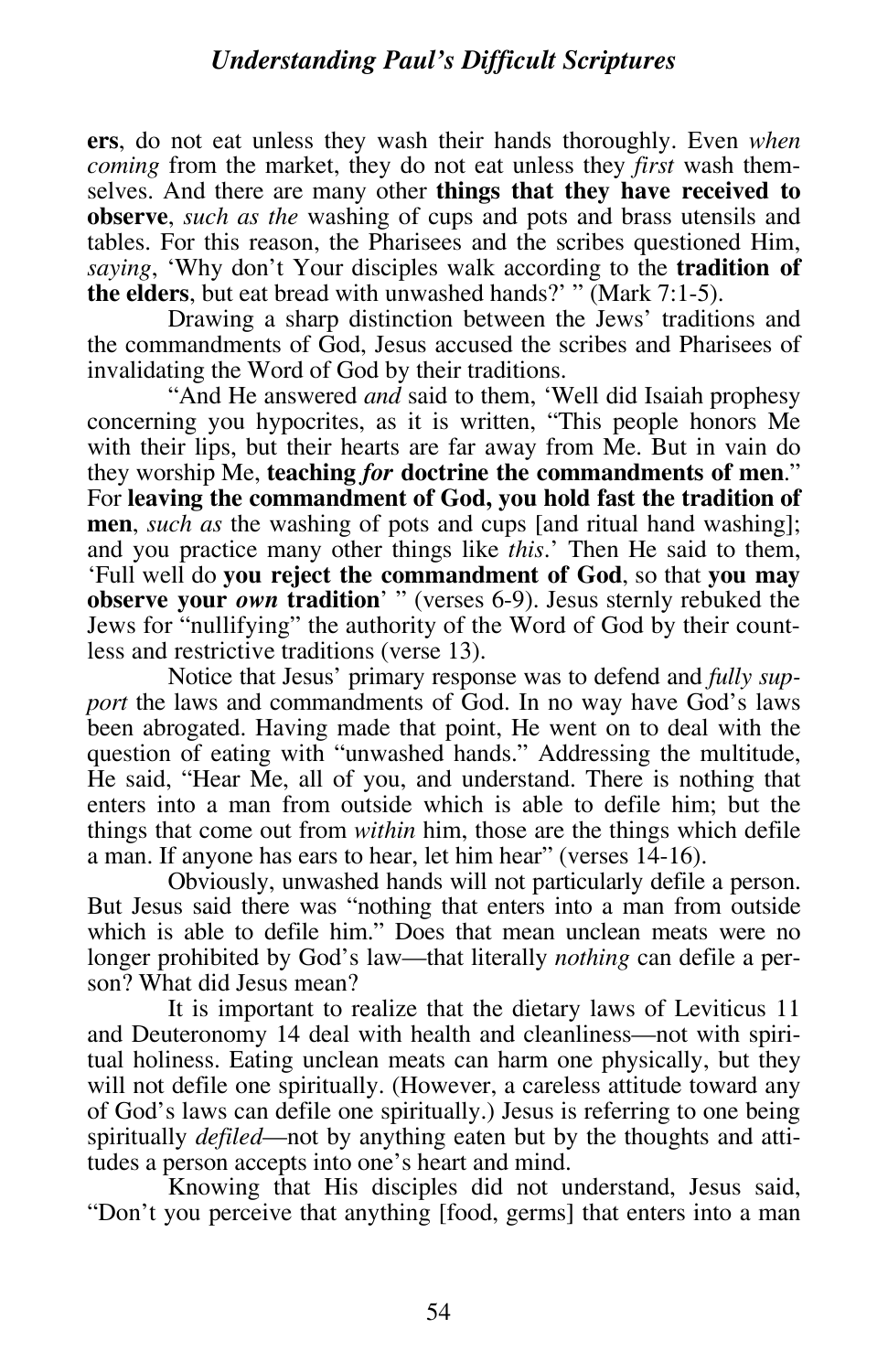from outside is not able to [spiritually] defile him? **For it does not enter into his heart**, but into the belly, and *then* passes out into the sewer, purging all food." Food is simply processed, purged from the body. Jesus was talking *spiritually*, making the point that even the dirt on one's unwashed hands cannot defile the heart or make a person unholy.

 The defilement of which Jesus spoke comes from *within*: "That which springs forth **from** *within* **a man, that defiles the man**. For from within, **out of the hearts of men**, go forth evil thoughts, adulteries, fornications, murders, thefts, covetousness, wickednesses, guile, licentiousness, an evil eye, blasphemy, pride, foolishness; all these evils go forth from within, and *these* defile a man" (verses 20-23).

 The disputed phrase, "purging all meats" (verse 19, *KJV*), simply means that all foods are ultimately purged from the body. **Clean and unclean meats are nowhere discussed in this passage**. The *New International Version* and a few other translations spuriously add to verse 19, "In saying this, Jesus declared all foods 'clean' " (*NIV*, 1984). This is a deliberate, exaggerated disparity reflecting the translators' anti-law bias, **as no such phrase** exists in the original Greek texts.

 What *if* Jesus had actually meant to abrogate the laws of clean and unclean meats? Such a position would have easily created one of the biggest controversies of His ministry. Imagine how the Pharisees would have pounced upon such a reversal had Jesus said that swine's flesh was good for food. But there is not so much as a *hint* in the account that the Jews took Jesus to be nullifying the Old Testament food laws. Quite the contrary. And Jesus' point was not at all missed by the Jewish leadership: Ritual washings are ineffective and unnecessary in preventing spiritual defilement; rather, true spiritual purity is a matter of the heart and mind.

# **Acts 10—Was Peter Shown that Unclean Meats are Clean?**

 Obviously, too many assume that the apostle Peter's vision in Acts 10 represents a reversal of God's laws prohibiting unclean *meats*. However, nowhere in the passage is it ever suggested that God had cleansed unclean meats. Rather, this is something "read into" the section by those with a predisposition against God's laws. When the passage is read properly, it becomes obvious that Peter's vision in no way authorized a change in the laws of clean and unclean meats. In fact, Peter's vision had nothing at all to do with clean and unclean meats.

 While staying in Joppa, Peter went up on the housetop about noon to pray. In a vision from God, he saw heaven open and what appeared to be a great sheet descending toward him full of unclean wild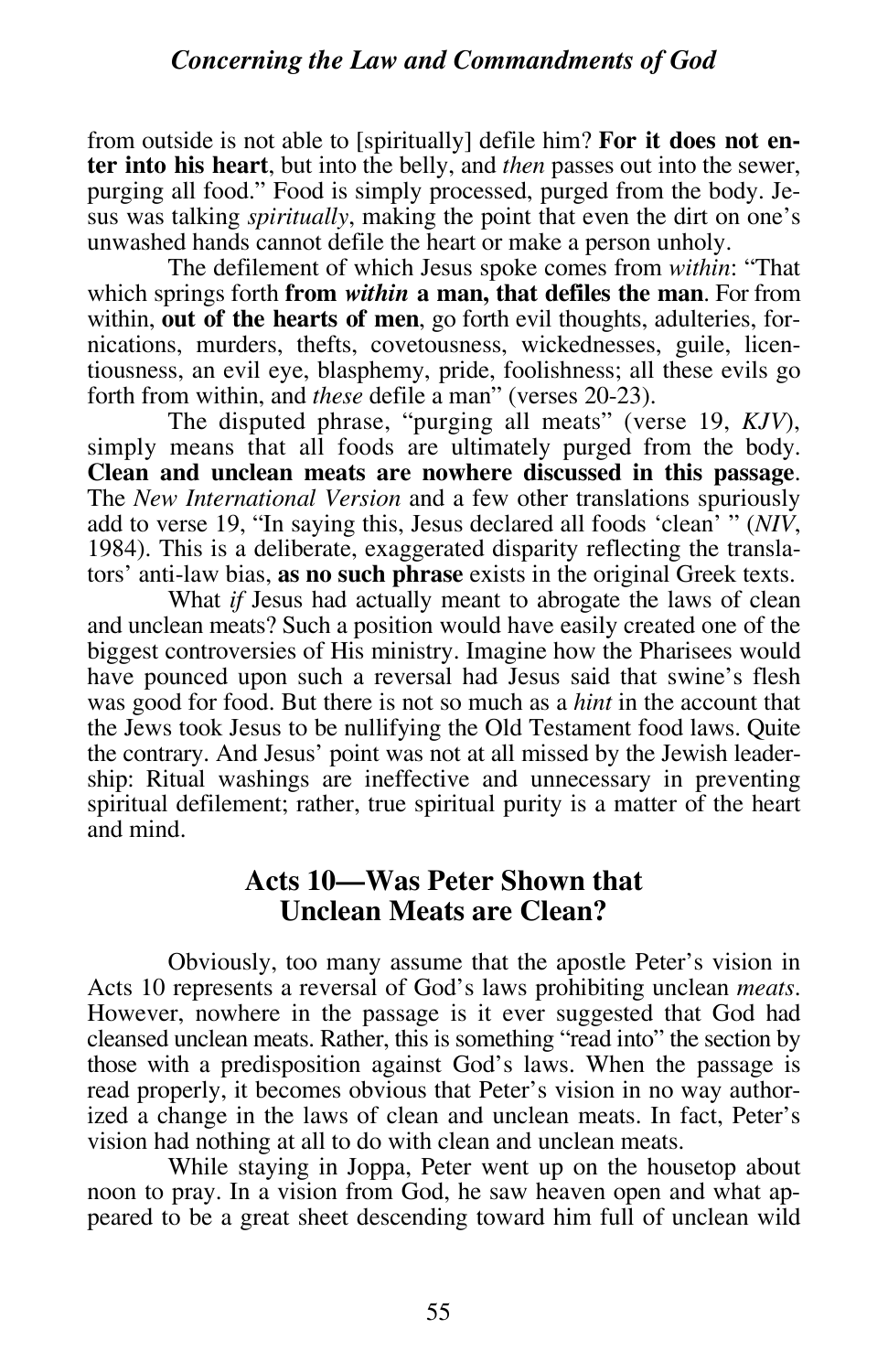beasts, creeping things and unclean birds. A voice came to Peter, saying "Rise, Peter, kill and eat" (verse 13).

 Peter did not automatically assume that it was suddenly okay to eat unclean meats. He *knew* that Christian's were to continue living according to God's Law. His response shows that he obviously did not consider the laws concerning clean and unclean foods to be obsolete.

 "In no way, Lord," he replied, "for I have never eaten anything *that is* common or unclean." The voice from heaven added, "What God has cleansed, you are not to call common" (verses 14-15).

 The sheet of unclean animals went up and down *three* times. Again, Peter never indicated that he believed it was now permissible to eat unclean meat. Finally, he awoke, wondering what the vision actually meant. But without question, he knew what the vision did *not* mean that it in no way reflected a change in the laws concerning unclean foods.

 Subsequently, Peter was led by God to the home of Cornelius, a Gentile. Peter understood that he was to preach the gospel to Cornelius and to his household—and that they would be baptized and receive the Holy Spirit. Peter began to realize that God was opening the door of salvation to Gentiles. Suddenly, the meaning of the vision became clear. Talking to Cornelius, Peter said, "You know that it is unlawful for a man who is a Jew to associate with or come near to anyone of another race. **But God has shown me** [in the earlier vision] *that* **no man should be called common or unclean**" (verse 28).

**Jewish tradition—based on a perversion of God's laws regard**ing what is clean and unclean—forbade Pharisaic Jews to have a close association with Gentiles. Jews considered Gentiles to be unclean, unsuitable for physical contact. Peter was quite familiar with these traditions of Judaism.

 God was showing Peter and the New Testament Church that Gentiles were being offered salvation—that they could become *spiritually* circumcised. Thus, the subject matter of Acts Ten has nothing to do with clean and unclean meats. God simply used the vision of unclean animals to emphasize a point to Peter—that when God has spiritually cleansed a Gentile, he is not to be deemed common or unclean.

 Ultimately, Peter understood that "God is not a respecter of persons, **but in every nation the one** [Jew or Gentile] **who fears Him and works righteousness is acceptable to Him**" (verses 34-35).